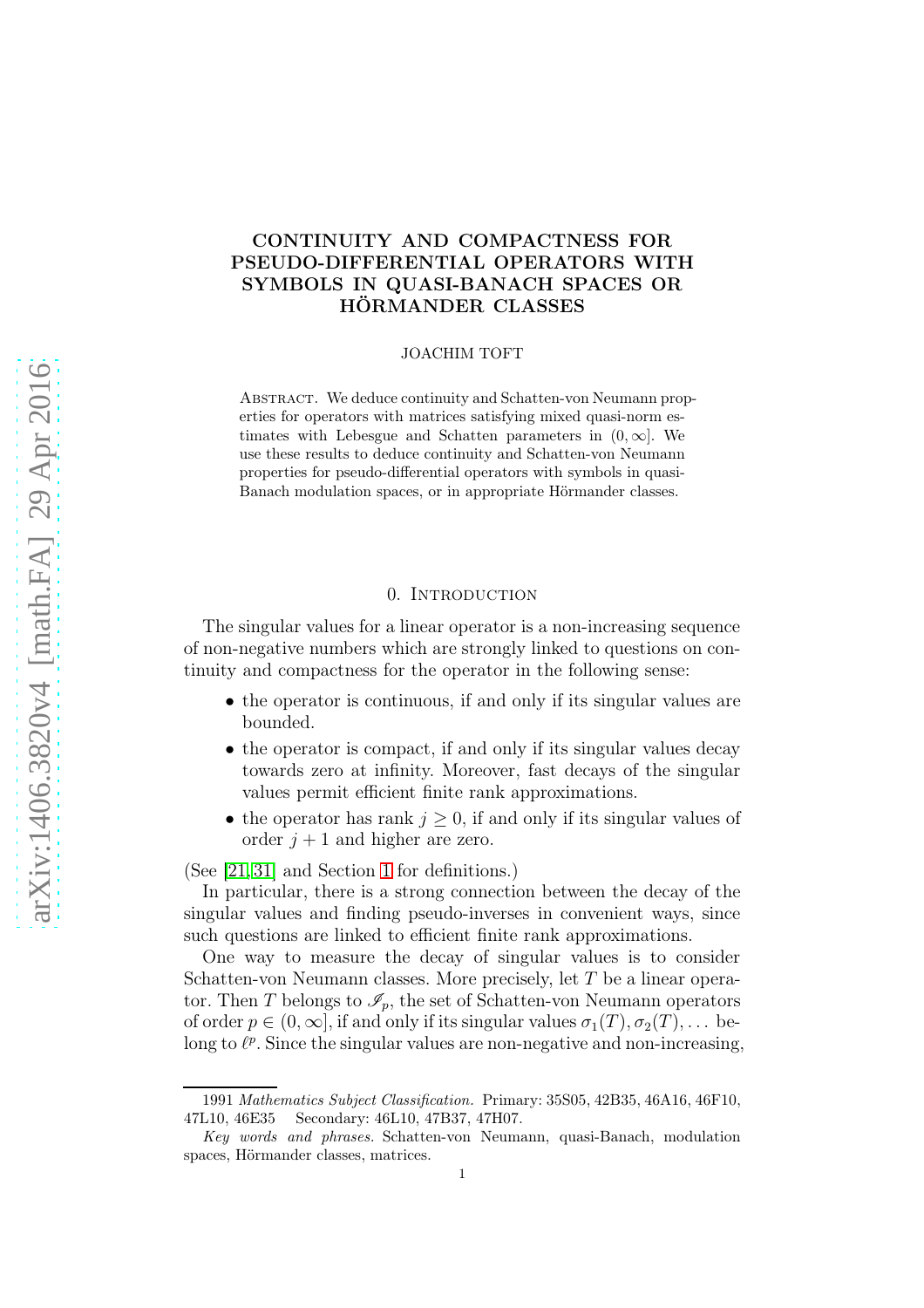it follows that

<span id="page-1-3"></span>
$$
\sigma_j(T) = o(j^{-1/p}), \quad \text{when} \quad T \in \mathcal{I}_p, \ p < \infty,
$$
  

$$
\sigma_j(T) \neq o(j^{-1/p}), \quad \text{when} \quad T \notin \mathcal{I}_{p+\varepsilon}, \ p < \infty, \ \varepsilon > 0,
$$
 (0.1)

which indicates the link between Schatten-von Neumann classes and the decays of singular values.

It is in general a difficult task to find exact and convenient characterizations of Schatten-von Neumann classes. One is therefore left to find suitable necessary or sufficient conditions when characterizing such classes. For example a Toeplitz operator, acting on  $L^2$  belongs to  $\mathscr{I}_p, p \in [1,\infty]$  $\mathscr{I}_p, p \in [1,\infty]$  $\mathscr{I}_p, p \in [1,\infty]$ , when its symbol belongs to  $L^p$  (cf. [1, [2,](#page-35-1) [29\]](#page-36-2)). For pseudo-differential operators  $Op(a)$ , the situation is slightly different since Op(a) might not be in  $\mathscr{I}_p$ ,  $p \neq 2$ , when its symbol a belongs to  $L^p$ . On the other hand, by adding further restrictions on the symbols it is possible to deduce similar sufficient conditions as for Toeplitz operators. For example, if  $S(m, g)$  is an appropriate Hörmander class parameterized with the Riemannian metric q and weight function  $m$ on the phase space, then

<span id="page-1-4"></span>
$$
\{ \text{Op}_t(a) \, ; \, a \in S(m, g) \} \subseteq \mathscr{I}_p \qquad \Longleftrightarrow \qquad m \in L^p. \tag{0.2}
$$

(Cf. Theorems 2.1 and 2.9 in [\[8\]](#page-35-2). See also [\[30,](#page-36-3) [31,](#page-36-1) [47\]](#page-37-0) for pre-results.)

There are several Schatten-von Neumann results for pseudo-differential operators with symbols in modulation spaces, Besov spaces and Sobolev spaces (cf. [\[48\]](#page-37-1) and the references therein). In particular, let  $M^{p,q}$  be the classical modulation space with parameters  $p, q \in [1, \infty]$ , introduced by Feichtinger in [\[16\]](#page-35-3). Then

<span id="page-1-1"></span><span id="page-1-0"></span>
$$
Op(a) \in \mathscr{I}_p \quad \text{when} \quad a \in M^{p,p}, \ p \in [1,2], \tag{0.3}
$$

$$
Op(a): M^{p_1,q_1} \to M^{p_1,q_1} \text{ when } a \in M^{\infty,1}, p_1, q_1 \in [1,\infty], (0.4)
$$

and

<span id="page-1-2"></span>
$$
Op(a): M^{\infty,\infty} \to M^{1,1} \text{ when } a \in M^{1,1}.
$$
 (0.5)

The relation [\(0.3\)](#page-1-0) was essentially deduced by Gröchenig and Heil, although it seems to be well-known earlier by Feichtinger (cf. [\[25,](#page-36-4) Proposition 4.1]). The relation [\(0.4\)](#page-1-1) was first proved in [\[21\]](#page-36-0), with certain pre-results given already in [\[25,](#page-36-4)[42\]](#page-37-2), and [\(0.5\)](#page-1-2) is in some sense obtained by Feichtinger already in [\[16\]](#page-35-3).

There are also several extensions and modifications of these results. For example, in [\[26,](#page-36-5) [45\]](#page-37-3) it was proved that

<span id="page-1-5"></span>
$$
\text{Op}(a): M^{p_1, q_1} \to M^{p_2, q_2} \quad \text{when} \quad a \in M^{p, q}, \ q \le \min(p, p')\n\text{and} \quad \frac{1}{p_1} - \frac{1}{p_2} = \frac{1}{q_1} - \frac{1}{q_2} = 1 - \frac{1}{p} - \frac{1}{q}, \ q \le p_2, q_2 \le p,
$$
\n(0.6)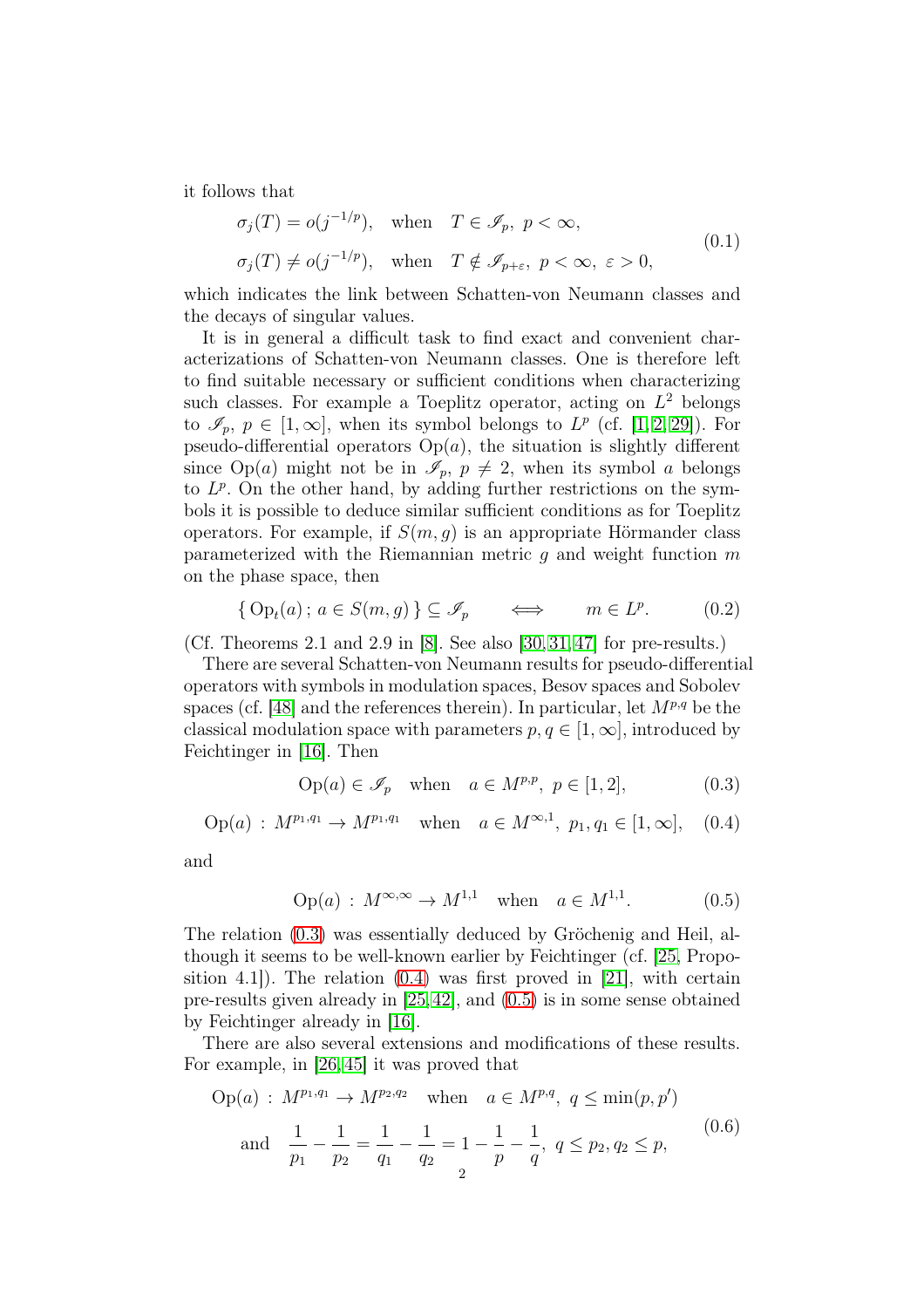which covers both  $(0.4)$  and  $(0.5)$ . See also [\[46,](#page-37-4)[48](#page-37-1)[–50\]](#page-37-5) for extensions of the latter result to weighted spaces, and [\[35,](#page-36-6)[52\]](#page-37-6) for related results with other types of modulation spaces as symbol classes. Furthermore, in [\[13](#page-35-4)[–15,](#page-35-5)[18\]](#page-36-7), related analysis in background of compact or local-compact Lie groups can be found.

In the literature, it is usually assumed that  $p$  and  $q$  here above belong to  $[1,\infty]$  instead of the larger interval  $(0,\infty]$ . An important reason for excluding the cases  $p < 1$  or  $q < 1$  is that the involved spaces fail to be local convex, leading in general to several additional difficulties compared to the situation when  $p, q \in [1, \infty]$ . On the other hand, in view of [\(0.1\)](#page-1-3) it is valuable to decide whether an operator belongs to  $\mathscr{I}_p$  or not, also in the case  $p < 1$ . Here we remark that convenient Schatten-p results with  $p < 1$  can be found for Hankel and Toeplitz operators in e. g. [\[32\]](#page-36-8), and for pseudo-differential operators on compact Lie groups in e.g.  $[13-15]$  $[13-15]$ .

In the paper we deduce weighted extensions of  $(0.2)$ – $(0.5)$ , where in contrast to [\[46,](#page-37-4) [48–](#page-37-1)[50\]](#page-37-5), the case  $p < 1$  is included. First we deduce continuity and Schatten-von Neumann properties for suitable types of matrix operators. Thereafter we carry over these results to the case of pseudo-differential operators with symbols in modulation spaces, using Gabor analysis as link, in analogous ways as in e. g. [\[22,](#page-36-9)[23,](#page-36-10)[25,](#page-36-4)[27,](#page-36-11)[48,](#page-37-1)[53\]](#page-37-7).

Here we remark that our analysis is comprehensive compared to [\[22,](#page-36-9) [23,](#page-36-10)[25,](#page-36-4)[27,](#page-36-11)[48,](#page-37-1)[53\]](#page-37-7) because of the absent of local-convexity. The situation is handled by using the Gabor analysis in [\[19,](#page-36-12)[51\]](#page-37-8), for non-local convex modulation spaces, in combination of suitable factorization techniques for matrix operators.

In order to shed some more light we explain some consequences of our investigations. As a special case of Theorem [3.4](#page-23-0) we have

$$
Op(a) \in \mathcal{I}_p \quad \text{when} \quad a \in M^{p,p}, \ p \in (0,2], \tag{0.3}'
$$

i. e. [\(0.3\)](#page-1-0) still holds after [1, 2] is replaced by the larger interval (0, 2]. Furthermore, we prove that  $(0.3)'$  is sharp in the sense that any modulation space (with trivial weight), and not contained in  $M^{p,p}(\mathbf{R}^{2d})$ , contains symbols, whose corresponding pseudo-differential operators fail to belong to  $\mathscr{I}_p$  (cf. Theorem [3.6\)](#page-24-0).

In Section [3](#page-20-0) we also deduce general continuity results for pseudodifferential operators with symbols in modulation spaces. In particular, [\(0.6\)](#page-1-5) is extended in Theorem [3.1](#page-20-1) extend in several ways, and as special case, [\(0.4\)](#page-1-1) and [\(0.5\)](#page-1-2) are extended into

 $Op(a) : M^{p_1,q_1} \to M^{p_1,q_1}$ 

when 
$$
a \in M^{\infty,q}
$$
,  $p_1, q_1 \in [q, \infty]$ ,  $q \in (0, 1]$ ,  $(0.4)'$ 

and

$$
Op(a): M^{\infty,\infty} \to M^{q,q}
$$
 when  $a \in M^{q,q}, q \in (0,1].$  (0.5)'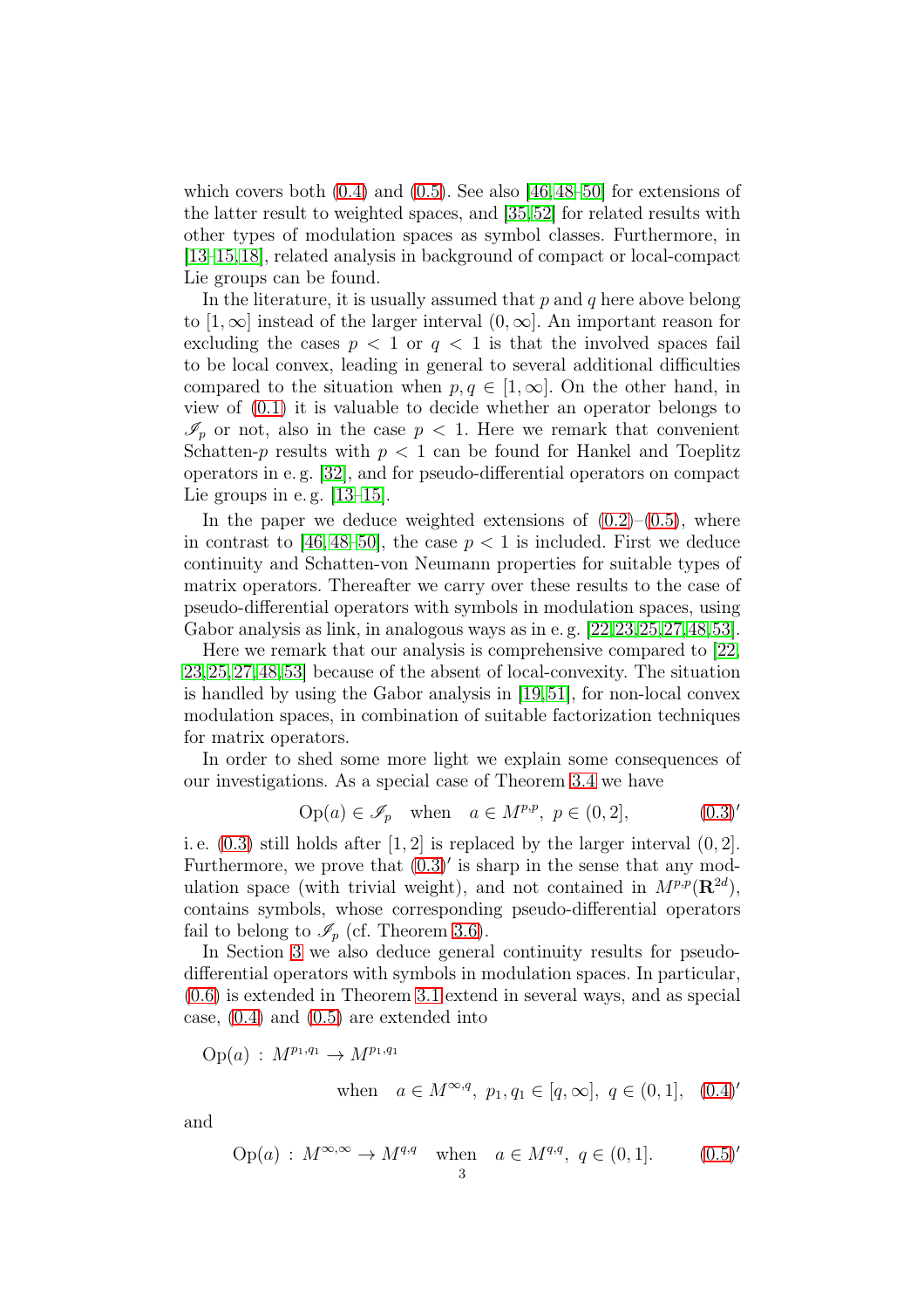In Section [4](#page-26-0) we apply [\(0.3\)](#page-1-0)′ to deduce Schatten-von Neumann properties for pseudo-differential operators with symbols in  $S(m, q)$  in Hörmander-Weyl calculus. In particular we show that the sufficiency part of  $(0.2)$ still holds for  $p \in (0,1]$  (cf. Theorem [4.1\)](#page-26-1). That is, for suitable m and g, we have

$$
\{ \operatorname{Op}_t(a) \, ; \, a \in S(m, g) \} \subseteq \mathscr{I}_p \quad \text{when} \quad m \in L^p.
$$

An important part behind the analysis concerns Theorem [2.1,](#page-14-0) which in the non-weighted case, essentially state that any matrix  $A \in \mathbb{U}^{p_0}$  can be factorized as

<span id="page-3-0"></span>
$$
A = A_1 \cdot A_2
$$
, when  $A_j \in \mathbb{U}^{p_j}$ ,  $\frac{1}{p_1} + \frac{1}{p_2} = \frac{1}{p_0}$ . (0.7)

From these relations we obtain

<span id="page-3-1"></span>
$$
\mathbb{U}^p \subseteq \mathscr{I}_p, \quad \text{when} \quad p \in (0, 2]. \tag{0.8}
$$

In fact, the set of Hilbert-Schmidt operators on  $\ell^2$  agrees with  $\mathbb{U}^2$ , and with  $\mathscr{I}_2$  (also in norms). Consequently,  $\mathbb{U}^2 = \mathscr{I}_2$ , and Hölder's inequality for Schatten-von Neumann classes together with [\(0.7\)](#page-3-0) give that for every  $A \in \mathbb{U}^{2/N}$ , with integer  $N \geq 1$ , there are matrices  $A_1, \ldots, A_N \in \mathbb{U}^2$  such that

$$
A = A_1 \cdots A_N \in \mathbb{U}^2 \circ \cdots \circ \mathbb{U}^2 = \mathscr{I}_2 \circ \cdots \circ \mathscr{I}_2 = \mathscr{I}_{2/N}.
$$

Hence  $\mathbb{U}^{2/N} \subseteq \mathscr{I}_{2/N}$  for every integer  $N \geq 1$ . A (real) interpolation argument between the cases

$$
\mathbb{U}^{2/N} \subseteq \mathscr{I}_{2/N} \quad \text{and} \quad \mathbb{U}^2 = \mathscr{I}_2
$$

now shows that that  $\mathbb{U}^p \subseteq \mathscr{I}_p$  when  $p \in [2/N, 2]$ . Since  $2/N$  can be chosen arbitrarily close to 0, [\(0.8\)](#page-3-1) follows.

In Section [2,](#page-13-0) the previous arguments are used to deduce more general versions of [\(0.8\)](#page-3-1) involving weighted spaces. (See Theorem [2.5.](#page-19-0))

In Section [5](#page-29-0) we show some applications and other results for Schattenvon Neumann symbols. Here we introduce the set  $s_{t,p}^q$  consisting of all symbols a such that  $Op_t(a)$  belongs to  $\mathscr{I}_p$  and such that the orthonormal sequences of the eigenfunctions to  $|Op_t(a)|$  and  $|Op_t(a)^*|$ are bounded sets in the modulation space  $M^{2q}$ . It follows that  $s_{t,p}^{\dot{q}}$  is contained in  $s_{t,p}$  the set of all symbols a such that  $Op_t(a) \in \mathscr{I}_p$ .

We prove that  $\mathscr S$  is continuously embedded in  $s_{t,p}^q$ , and that

$$
s^{p}_{t,p}\cap \mathscr{E}'\subseteq \mathscr{F}L^{p}\cap \mathscr{E}'\subseteq s_{t,p}\cap \mathscr{E}'
$$

for every  $p > 0$ .

Finally we remark that in [\[13–](#page-35-4)[15,](#page-35-5) [18\]](#page-36-7), Delgado, Fischer, Ruzhansky and Turunen deal with various kinds of continuity and compactness questions for pseudo-differential operators acting on functions defined on suitable Lie groups. In their approach, matrix-valued symbols appear naturally, and several interesting results on matrices are deduced. A part of these investigations are related to the analysis in Section [2.](#page-13-0)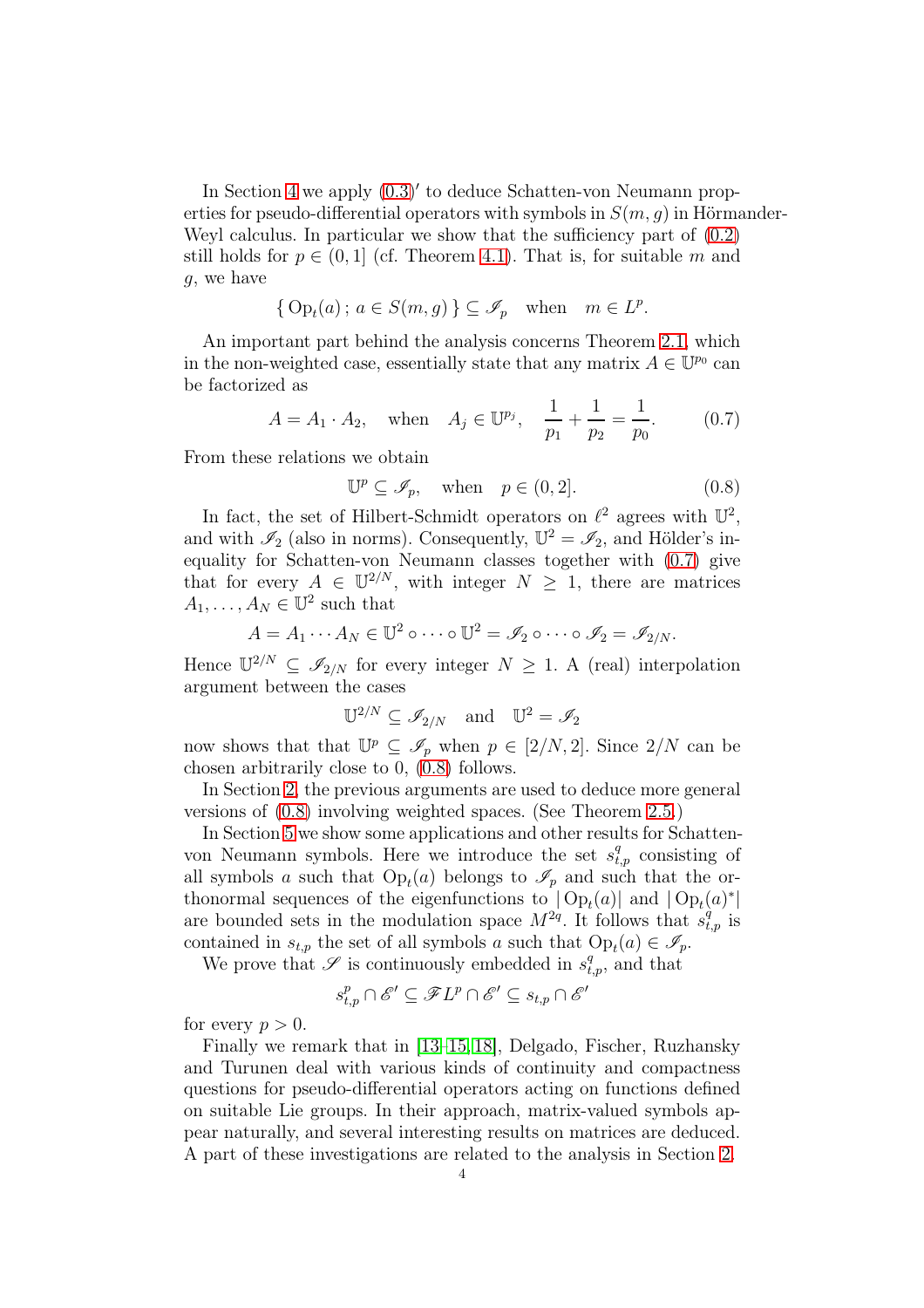#### Acknowledgement

The author is very grateful to K. H. Gröchenig, for valuable advices and comments, leading to several improvements of the content and the style. He is also grateful to P. Wahlberg for valuable comments.

### 1. Preliminaries

<span id="page-4-0"></span>In this section we recall some facts on Gelfand-Shilov spaces, modulation spaces and Schatten-von Neumann classes. The proofs are in general omitted.

1.1. Weight functions. We start by discussing general properties on weight functions. A weight on  $\mathbf{R}^d$  is a positive function  $\omega \in L^{\infty}_{loc}(\mathbf{R}^d)$ such that  $1/\omega \in L^{\infty}_{loc}(\mathbf{R}^d)$ . We usually assume that  $\omega$  is *moderate*, or v-moderate for some positive function  $v \in L^{\infty}_{loc}(\mathbf{R}^d)$ . This means that

<span id="page-4-1"></span>
$$
\omega(x+y) \lesssim \omega(x)v(y), \qquad x, y \in \mathbf{R}^d. \tag{1.1}
$$

Here  $A \lesssim B$  means that  $A \leq cB$  for a suitable constant  $c > 0$ , and for future references, we write  $A \simeq B$  when  $A \lesssim B$  and  $B \lesssim A$ . We note that [\(1.1\)](#page-4-1) implies that  $\omega$  fulfills the estimates

<span id="page-4-2"></span>
$$
v(-x)^{-1} \lesssim \omega(x) \lesssim v(x), \quad x \in \mathbf{R}^d. \tag{1.2}
$$

Furthermore, if v in [\(1.1\)](#page-4-1) can be chosen as a polynomial, then  $\omega$  is called a weight of *polynomial type*. We let  $\mathscr{P}(\mathbf{R}^d)$  and  $\mathscr{P}_E(\mathbf{R}^d)$  be the sets of all weights of polynomial type and moderate weights on  $\mathbb{R}^d$ , respectively.

It can be proved that if  $\omega \in \mathscr{P}_E(\mathbf{R}^d)$ , then  $\omega$  is v-moderate for some  $v(x) = e^{r|x|}$ , provided the positive constant  $r > 0$  is chosen large enough (cf. [\[24\]](#page-36-13)). In particular, [\(1.2\)](#page-4-2) shows that for any  $\omega \in \mathscr{P}_E(\mathbf{R}^d)$ , there is a constant  $r > 0$  such that

<span id="page-4-3"></span>
$$
e^{-r|x|} \lesssim \omega(x) \lesssim e^{r|x|}, \quad x \in \mathbf{R}^d \tag{1.3}
$$

 $(cf. [24]).$  $(cf. [24]).$  $(cf. [24]).$ 

We say that v is *submultiplicative* if v is even and  $(1.1)$  holds with  $\omega =$ v. In the sequel, v and  $v_j$  for  $j \geq 0$ , always stand for submultiplicative weights if nothing else is stated.

1.2. Gelfand-Shilov spaces. Next we recall the definition of Gelfand-Shilov spaces.

Let  $h, s \in \mathbf{R}_+$  be fixed. Then  $\mathcal{S}_{s,h}(\mathbf{R}^d)$  is the set of all  $f \in C^{\infty}(\mathbf{R}^d)$ such that

$$
||f||_{\mathcal{S}_{s,h}} \equiv \sup \frac{|x^{\beta} \partial^{\alpha} f(x)|}{h^{|\alpha+\beta|}(\alpha! \beta!)^s}
$$

is finite. Here the supremum is taken over all  $\alpha, \beta \in \mathbb{N}^d$  and  $x \in \mathbb{R}^d$ .

Obviously  $S_{s,h}(\mathbf{R}^{\bar{d}})$  is a Banach space which increases as h and s increase, and is contained in  $\mathscr{S}(\mathbf{R}^d)$ , the set of Schwartz functions on  $\mathbf{R}^d$ . Furthermore, if  $s > 1/2$ , or  $s = 1/2$  and h is sufficiently large,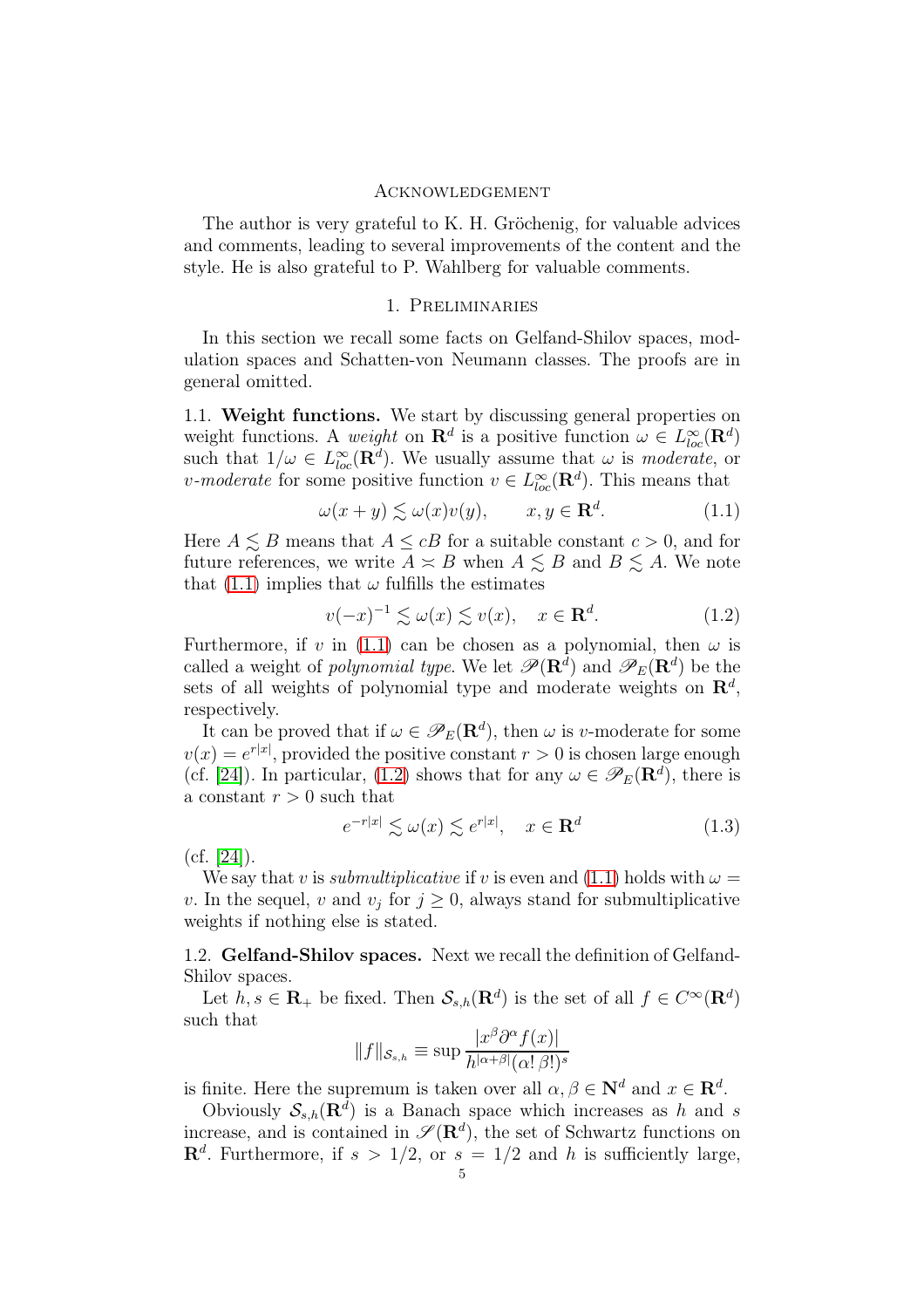then is dense in  $\mathscr{S}$ . Hence, the dual  $(\mathcal{S}_{s,h})'(\mathbf{R}^d)$  of  $\mathcal{S}_{s,h}(\mathbf{R}^d)$  is a Banach space which contains  $\mathscr{S}'(\mathbf{R}^d)$ .

The Gelfand-Shilov spaces  $S_s(\mathbf{R}^d)$  and  $\Sigma_s(\mathbf{R}^d)$  are the inductive and projective limits respectively of  $\mathcal{S}_{s,h}(\mathbf{R}^d)$  with respect to h. This implies that

<span id="page-5-0"></span>
$$
\mathcal{S}_s(\mathbf{R}^d) = \bigcup_{h>0} \mathcal{S}_{s,h}(\mathbf{R}^d) \quad \text{and} \quad \Sigma_s(\mathbf{R}^d) = \bigcap_{h>0} \mathcal{S}_{s,h}(\mathbf{R}^d), \tag{1.4}
$$

and that the topology for  $\mathcal{S}_s(\mathbf{R}^d)$  is the strongest possible one such that each inclusion map from  $\mathcal{S}_{s,h}(\mathbf{R}^d)$  to  $\mathcal{S}_s(\mathbf{R}^d)$  is continuous. The space  $\Sigma_s(\mathbf{R}^d)$  is a Fréchet space with semi norms  $\|\cdot\|_{\mathcal{S}_{s,h}}, h > 0$ . Moreover,  $\mathcal{S}_s(\mathbf{R}^d) \neq \{0\}$ , if and only if  $s \geq 1/2$ , and  $\Sigma_s(\mathbf{R}^d) \neq \{0\}$ , if and only if  $s > 1/2$ .

For every  $\varepsilon > 0$  and  $s > 0$ , we have

$$
\Sigma_s(\mathbf{R}^d) \subseteq \mathcal{S}_s(\mathbf{R}^d) \subseteq \Sigma_{s+\varepsilon}(\mathbf{R}^d).
$$

The Gelfand-Shilov distribution spaces  $\mathcal{S}'_s(\mathbf{R}^d)$  and  $\Sigma'_s(\mathbf{R}^d)$  are the projective and inductive limit respectively of  $\mathcal{S}'_{s,h}(\mathbf{R}^d)$ . Hence

$$
\mathcal{S}'_s(\mathbf{R}^d) = \bigcap_{h>0} \mathcal{S}'_{s,h}(\mathbf{R}^d) \quad \text{and} \quad \Sigma'_s(\mathbf{R}^d) = \bigcup_{h>0} \mathcal{S}'_{s,h}(\mathbf{R}^d). \tag{1.4}'
$$

By [\[39\]](#page-37-9),  $S'_s$  and  $\Sigma'_s$  are the duals of  $S_s$  and  $\Sigma_s$ , respectively.

The Gelfand-Shilov spaces are invariant or posses convenient mapping properties under several basic transformations. For example they are invariant under translations, dilations, and under (partial) Fourier transformations.

From now on we let  $\mathscr F$  be the Fourier transform, given by

$$
(\mathscr{F}f)(\xi) = \widehat{f}(\xi) \equiv (2\pi)^{-d/2} \int_{\mathbf{R}^d} f(x) e^{-i\langle x, \xi \rangle} dx
$$

when  $f \in L^1(\mathbf{R}^d)$ . Here  $\langle \cdot, \cdot \rangle$  denotes the usual scalar product on  $\mathbf{R}^d$ . The map  $\mathscr{F}$  extends uniquely to homeomorphisms on  $\mathscr{S}'(\mathbf{R}^d)$ ,  $\mathcal{S}'_s(\mathbf{R}^d)$ and  $\Sigma'_{s}(\mathbf{R}^{d})$ , and restricts to homeomorphisms on  $\mathscr{S}(\mathbf{R}^{d})$ ,  $\mathcal{S}_{s}(\mathbf{R}^{d})$  and  $\Sigma_s(\mathbf{R}^d)$ , and to a unitary operator on  $L^2(\mathbf{R}^d)$ .

Next we recall some mapping properties of Gelfand-Shilov spaces under short-time Fourier transforms. Let  $\phi \in \mathscr{S}(\mathbf{R}^d)$  be fixed. For every  $f \in \mathscr{S}'(\mathbf{R}^d)$ , the short-time Fourier transform  $V_{\phi} f$  is the distribution on  $\mathbb{R}^{2d}$  defined by the formula

<span id="page-5-1"></span>
$$
(V_{\phi}f)(x,\xi) = \mathscr{F}(f\overline{\phi(\cdot - x)})(\xi) = (f,\phi(\cdot - x)e^{i\langle \cdot \cdot, \xi \rangle}). \tag{1.5}
$$

We recall that if  $T(f, \phi) \equiv V_{\phi} f$  when  $f, \phi \in S_{1/2}(\mathbf{R}^d)$ , then T is uniquely extendable to sequentially continuous mappings

$$
T: \mathcal{S}'_s(\mathbf{R}^d) \times \mathcal{S}_s(\mathbf{R}^d) \to \mathcal{S}'_s(\mathbf{R}^{2d}) \bigcap C^{\infty}(\mathbf{R}^{2d}),
$$
  

$$
T: \mathcal{S}'_s(\mathbf{R}^d) \times \mathcal{S}'_s(\mathbf{R}^d) \to \mathcal{S}'_s(\mathbf{R}^{2d}),
$$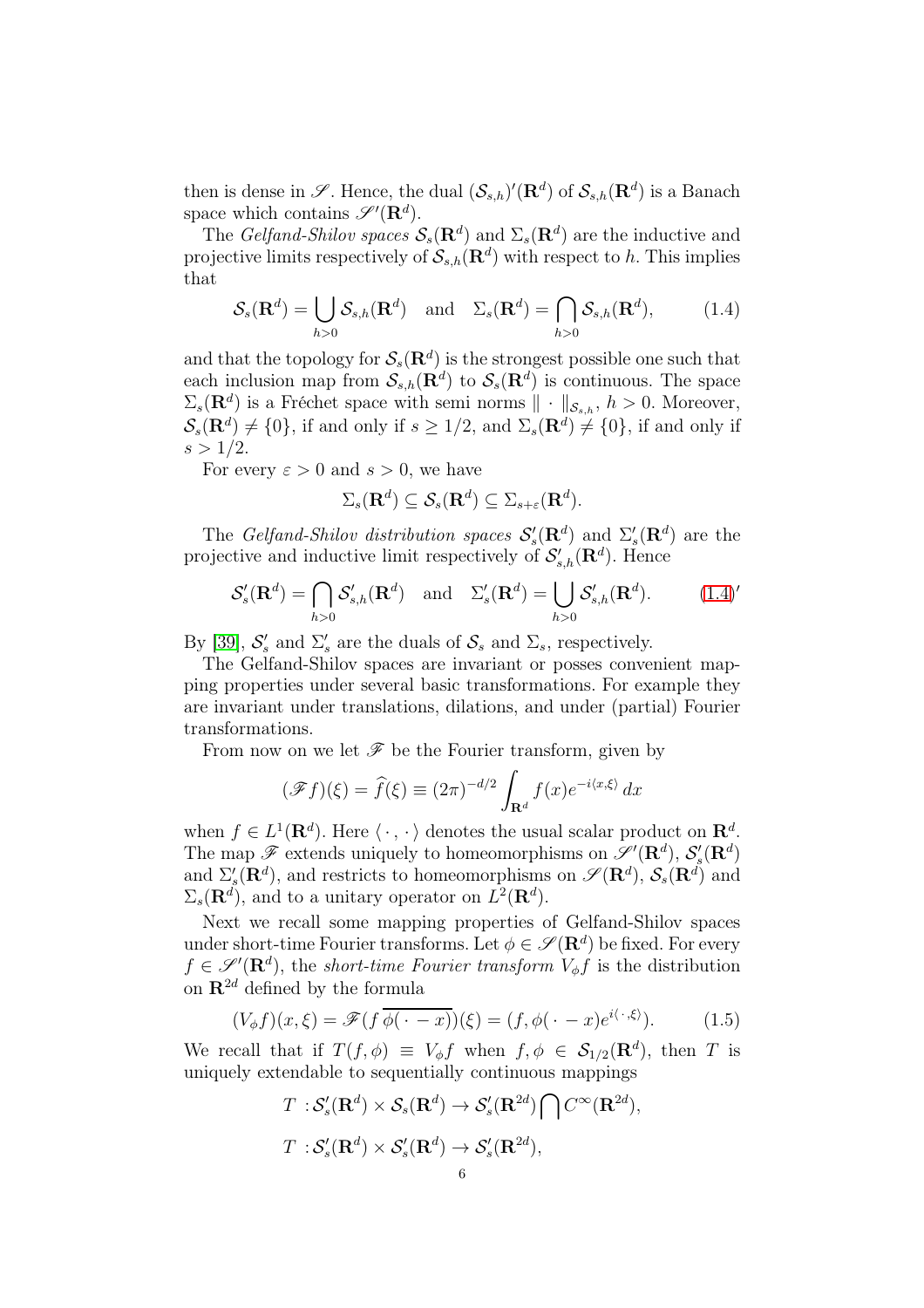and similarly when  $S_s$  and  $S'_s$  are replaced by  $\Sigma_s$  and  $\Sigma'_s$ , respectively, or by  $\mathscr S$  and  $\mathscr S'$ , respectively (cf. [\[12,](#page-35-6)[49\]](#page-37-10)). We also note that  $V_\phi f$  takes the form

$$
V_{\phi}f(x,\xi) = (2\pi)^{-d/2} \int_{\mathbf{R}^d} f(y)\overline{\phi(y-x)} e^{-i\langle y,\xi \rangle} dy \qquad (1.5)'
$$

when  $f \in L^p_{(p)}$  $(\omega)_{(\omega)}^p(\mathbf{R}^d)$  for some  $\omega \in \mathscr{P}_E(\mathbf{R}^d)$ ,  $\phi \in \Sigma_1(\mathbf{R}^d)$  and  $p \geq 1$ . Here  $L^p_{\alpha}$  $(\omega_{\mu})^p(\mathbf{R}^d)$ , when  $p \in (0,\infty]$  and  $\omega \in \mathscr{P}_E(\mathbf{R}^d)$ , is the set of all  $f \in L_{loc}^p(\mathbf{R}^d)$  such that  $f \cdot \omega \in L^p(\mathbf{R}^d)$ .

1.3. Mixed quasi-normed space of Lebesgue types. Let  $p, q \in$  $(0,\infty]$ , and let  $\omega \in \mathscr{P}_E(\mathbf{R}^{2d})$ . Then  $L^{p,q}_{(\omega)}$  $\binom{p,q}{(\omega)}(\mathbf{R}^{2d})$  and  $\widehat{L}_{*,(0)}^{p,q}$  $\overline{r}_{*,(\omega)}^{p,q}(\mathbf{R}^{2d})$  consist of all measurable functions  $F$  on  $\mathbb{R}^{2d}$  such that

$$
||g_1||_{L^q(\mathbf{R}^d)} < \infty, \quad \text{where} \quad g_1(\xi) \equiv ||F(\cdot \xi)\omega(\cdot \xi)||_{L^p(\mathbf{R}^d)}
$$

and

$$
||g_2||_{L^p(\mathbf{R}^d)} < \infty, \quad \text{where} \quad g_2(x) \equiv ||F(x, \cdot)\omega(x, \cdot)||_{L^q(\mathbf{R}^d)},
$$

respectively.

More generally, let

$$
\mathbf{p} = (p_1, \ldots, p_d) \in (0, \infty]^d, \quad \mathbf{q} = (q_1, \ldots, q_d) \in (0, \infty]^d,
$$

 $S_d$  be the set of permutations on  $\{1, \ldots, d\}$ ,  $p \in (0, \infty]^d$ ,  $\omega \in \mathscr{P}_E(\mathbf{R}^d)$ , and let  $\sigma \in S_d$ . Moreover, let  $\Omega_i \subseteq \mathbf{R}$  be Borel-sets,  $\mu_i$  be positive Borel measures on  $\Omega_j$ ,  $j = 1, \ldots, d$ , and let  $\Omega = \Omega_1 \times \cdots \times \Omega_d$  and  $\mu = \mu_1 \otimes \cdots \otimes \mu_d$ . For every measurable and complex-valued function f on  $\Omega$ , let  $g_{i,\omega,\mu}$ ,  $j=1,\ldots,d-1$ , be defined inductively by

$$
g_{0,\omega,\mu}(x_1,\ldots,x_d) \equiv |f(x_{\sigma^{-1}(1)},\ldots,x_{\sigma^{-1}(d)})\omega(x_{\sigma^{-1}(1)},\ldots,x_{\sigma^{-1}(d)})|,
$$

$$
g_{k,\omega,\mu}(x_{k+1},\ldots,x_d) \equiv ||g_{k-1,\omega,\mu}(\,\cdot\,,x_{k+1},\ldots,x_d)||_{L^{p_k}(\mu_k)}, \quad k=1,\ldots,d-1,
$$

and let

$$
||f||_{L^p_{\sigma,(\omega)}(\mu)} \equiv ||g_{d-1,\omega,\mu}||_{L^{p_d}(\mu_d)}.
$$

The mixed quasi-norm space  $L^p_\sigma$  $\sigma_{\sigma(\omega)}^{\mathbf{p}}(\mu)$  of Lebesgue type is defined as the set of all  $\mu$ -measurable functions f such that  $||f||_{L^p_{\sigma, (\omega)}(\mu)} < \infty$ .

In the sequel we have  $\Omega = \mathbf{R}^d$  and  $d\mu = dx$ , or  $\Omega = \Lambda$  and  $\mu(j) = 1$ when  $j \in \Lambda$ , where

<span id="page-6-0"></span>
$$
\Lambda = \Lambda_{[\theta]} = T_{\theta} \mathbf{Z}^{d} \equiv \{ (\theta_{1}j_{1}, \dots, \theta_{d}j_{d}) ; (j_{1}, \dots, j_{d}) \in \mathbf{Z}^{d} \},
$$
  

$$
\theta = (\theta_{1}, \dots, \theta_{d}) \in \mathbf{R}_{*}^{d},
$$
 (1.6)

and  $T_{\theta}$  denotes the diagonal matrix with diagonal elements  $\theta_1, \ldots, \theta_d$ . In the former case we set  $L^p_\sigma$  $\frac{\partial p}{\partial \sigma_j(\omega)}(\mu) = L^{\rho}_{\sigma_j(\omega)} = L^{\rho}_{\sigma}$  $_{\sigma,\left( \omega\right) }^{p}(\mathbf{R}^{d}),$  and in the latter case we set  $L^p_\sigma$  $_{\sigma,\left( \omega\right) }^{\boldsymbol{p}}(\mu)=\hat{\ell}_{\sigma}^{\boldsymbol{p}}% _{\boldsymbol{\sigma}}^{\boldsymbol{\mu}}(\mathcal{V})$  $_{\sigma, (\omega)}^{p}(\Lambda).$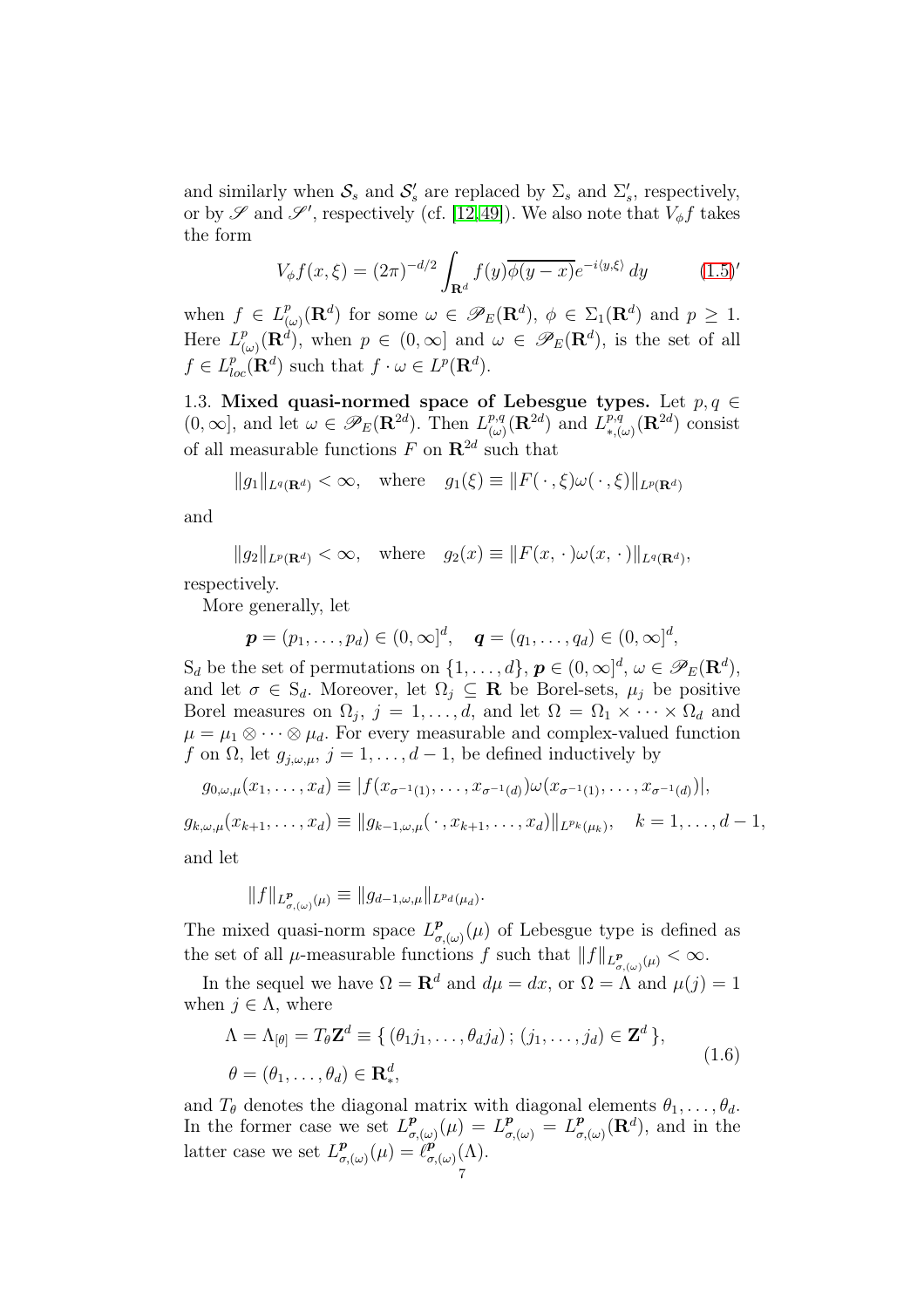For conveniency we also set  $L^p_{(\omega)} = L^p_{\sigma}$  $_{\sigma,\left(\omega\right)}^{p}$  and  $\ell_{\left(\omega\right)}^{p} = \ell_{\sigma,\left(\omega\right)}^{p}$  when  $\sigma$ is the identity map, and we let  $\ell(\Lambda)$  be the set of all (complex-valued) sequences on  $\Lambda$  and  $\ell_0(\Lambda)$  be the set of all  $f \in \ell(\Lambda)$  such that  $f(j) \neq 0$ for at most finite numbers of j. Furthermore, if  $\omega$  is equal to 1, then we set

$$
L^p_{\sigma} = L^p_{\sigma,(\omega)}, \quad \ell^p_{\sigma} = \ell^p_{\sigma,(\omega)}, \quad L^p = L^p_{(\omega)} \quad \text{and} \quad \ell^p = \ell^p_{(\omega)}.
$$

Let  $\mathbf{p} = (p_1, \ldots, p_d) \in [0, \infty]^d$ ,  $\mathbf{q} = (q_1, \ldots, q_d) \in [0, \infty]^d$  and  $t \in$  $[-\infty, \infty]$ . Then we use the conventions

 $p \le q$  and  $p \le t$  when  $p_j \le q_j$  and  $p_j \le t$ ,

respectively, for every  $j = 1, \ldots, d$ , and

$$
p = q
$$
 and  $p = t$  when  $p_j = q_j$  and  $p_j = t$ ,

respectively, for every  $j = 1, \ldots, d$ . The relations  $p < q$  and  $p < t$  are defined analogously. We also let

$$
\mathbf{p} \pm \mathbf{q} = (p_1 \pm q_1, \ldots, p_d \pm q_d)
$$
 and  $\mathbf{p} \pm t = (p_1 \pm t, \ldots, p_d \pm t),$ 

provided the right-hand sides are well-defined and belongs to  $[-\infty, \infty]^d$ . Moreover, we set  $1/0 = \infty$ ,  $1/\infty = 0$  and  $1/p = (1/p_1, \ldots, 1/p_d)$ .

We also let

$$
\max(\boldsymbol{p}) \equiv \max(p_1,\ldots,p_d) \quad \text{and} \quad \min(\boldsymbol{p}) \equiv \min(p_1,\ldots,p_d),
$$

and note that if  $\max(\boldsymbol{p}) < \infty$ , then  $\ell_0(\Lambda)$  is dense in  $\ell_{\sigma}^{\boldsymbol{p}}$  $_{\sigma ,(\omega )}^{ \textbf{\textit{p}}\!\Lambda ).}$ 

1.4. **Modulation spaces.** Next we define modulation spaces. Let  $\phi \in$  $\mathcal{S}_{1/2}(\mathbf{R}^d) \setminus 0$ . For any  $p, q \in (0, \infty]$  and  $\omega \in \mathscr{P}_E(\mathbf{R}^{2d})$ , the modulation spaces  $M^{p,q}_{(\omega)}(\mathbf{R}^d)$  and  $W^{p,q}_{(\omega)}$  $(\omega)_{(\omega)}^{p,q}(\mathbf{R}^d)$  are the sets of all  $f \in \mathcal{S}'_{1/2}(\mathbf{R}^d)$  such that  $V_{\phi}f \in L^{p,q}_{(\omega)}$  $\lim_{(\omega)}^{p,q}(\mathbf{R}^{2d})$  and  $V_{\phi}f \in L^{p,q}_{*,0}$  ${}_{*,(\omega)}^{p,q}(\mathbf{R}^{2d})$ , respectively. We equip these spaces with the quasi-norms

$$
||f||_{M^{p,q}_{(\omega)}} \equiv ||V_{\phi}f||_{L^{p,q}_{(\omega)}} \quad \text{and} \quad ||f||_{W^{p,q}_{(\omega)}} \equiv ||V_{\phi}f||_{L^{p,q}_{*,(\omega)}},
$$

respectively. One of the most common types of modulation spaces concerns  $M^{p,q}_{(\omega)}(\mathbf{R}^d)$  with  $\omega \in \mathscr{P}(\mathbf{R}^{2d})$ , and are sometimes called standard modulation spaces. They were introduced by Feichtinger in [\[16\]](#page-35-3) for certain choices of  $\omega$ .

More generally, for any  $\sigma \in S_{2d}$ ,  $p \in (0,\infty]^{2d}$  and  $\omega \in \mathscr{P}_E(\mathbf{R}^{2d})$ , the modulation space  $M_{\sigma}^{\rho}$  $\mathcal{L}^p_{\sigma,(\omega)}(\mathbf{R}^d)$  is the set of all  $f \in \mathcal{S}'_{1/2}(\mathbf{R}^d)$  such that  $V_{\phi}f \in L^p_{\sigma}$  $\mathcal{L}^{\mathbf{p}}_{\sigma(\omega)}(\mathbf{R}^{2d})$ , and we equip  $M^{\mathbf{p}}_{\sigma(\omega)}(\mathbf{R}^{d})$  with the quasi-norm

<span id="page-7-0"></span>
$$
||f||_{M^p_{\sigma,(\omega)}} \equiv ||V_{\phi}f||_{L^p_{\sigma,(\omega)}}.\tag{1.7}
$$

For conveniency we set  $M^p_{(\omega)} = M^{p,p}_{(\omega)}$ , and if  $\omega = 1$  everywhere, then set

$$
M^{\boldsymbol{p}} = M^{\boldsymbol{p}}_{\sigma,(\omega)}, \quad M^{p,q} = M^{p,q}_{(\omega)}, \quad W^{p,q} = W^{p,q}_{(\omega)} \quad \text{and} \quad M^p = M^p_{(\omega)}.
$$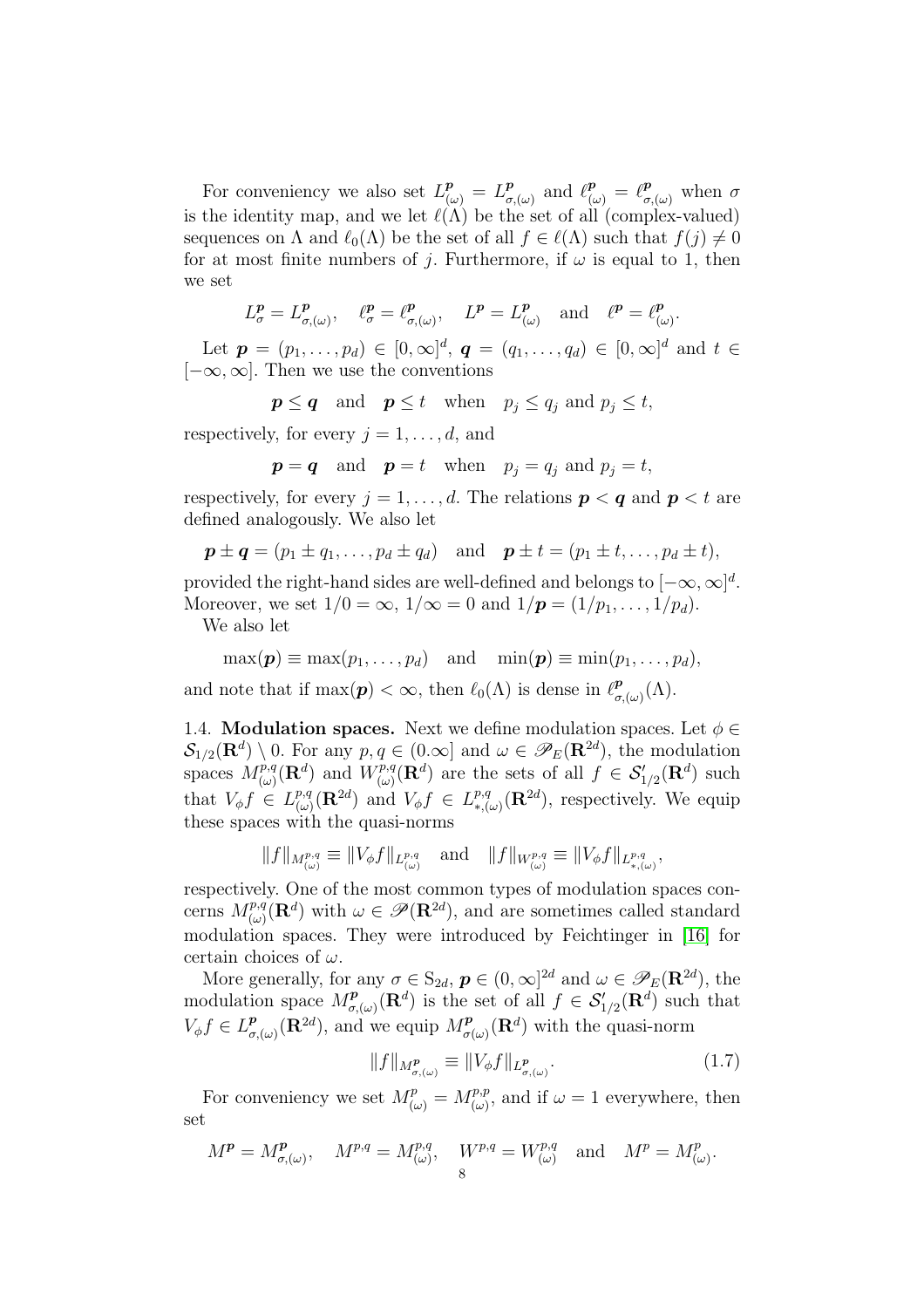In the following propositions we list some properties for modulation spaces, and refer to [\[16,](#page-35-3) [17,](#page-36-14) [21,](#page-36-0) [48\]](#page-37-1) for proofs.

<span id="page-8-0"></span>**Proposition 1.1.** Let  $\sigma \in S_{2d}$  and  $p \in (0,\infty]^{2d}$ . Then the following is true:

- (1) if  $\omega \in \mathscr{P}_E(\mathbf{R}^{2d})$ , then  $\Sigma_1(\mathbf{R}^d) \subseteq M_{\sigma,(\omega)}^{\mathbf{p}}(\mathbf{R}^d) \subseteq \Sigma'_1(\mathbf{R}^d)$ ;
- (2) if  $\omega \in \mathscr{P}_E(\mathbf{R}^{2d})$  satisfies [\(1.3\)](#page-4-3) for every  $r > 0$ , then  $\mathcal{S}_1(\mathbf{R}^d) \subseteq$  $M^{\bm{p}}_{\sigma, (\omega)}(\mathbf{R}^d) \subseteq \mathcal{S}'_1(\mathbf{R}^d),$
- (3) if  $\omega \in \mathscr{P}(\mathbf{R}^{2d})$ , then  $\mathscr{S}(\mathbf{R}^{d}) \subseteq M^{\mathbf{p}}_{\sigma(\omega)}(\mathbf{R}^{d}) \subseteq \mathscr{S}'(\mathbf{R}^{d})$ .

**Proposition 1.2.** Let  $\sigma \in S_{2d}, r \in (0,1],$   $\boldsymbol{p}, \boldsymbol{p}_j \in (0,\infty]^{2d}$  and  $\omega, \omega_j, v \in \mathbb{R}$  $\mathscr{P}_E(\mathbf{R}^{2d}), j = 1, 2$ , be such that  $r \leq p, p_1 \leq p_2, \omega_2 \leq \omega_1$ , and  $\omega$  is v-moderate. Then the following is true:

(1) if  $\phi \in M^r_{(v)}(\mathbf{R}^d) \setminus 0$ , then  $f \in M^p_{\sigma,(\omega)}(\mathbf{R}^d)$ , if and only if [\(1.7\)](#page-7-0) is finite. In particular,  $M^{\textbf{p}}_{\sigma,(\omega)}(\mathbf{R}^d)$  is independent of the choice of  $\phi \in M_{(v)}^r(\mathbf{R}^d) \setminus 0$ . Moreover,  $M_{\sigma,(\omega)}^p(\mathbf{R}^d)$  is a quasi-Banach space under the quasi-norm in [\(1.7\)](#page-7-0), and different choices of  $\phi$ give rise to equivalent quasi-norms.

If in addition  $p \geq 1$ , then  $M^p_{\sigma,(\omega)}(\mathbf{R}^d)$  is a Banach space with norm [\(1.7\)](#page-7-0);

(2)  $M_{\sigma}^{p_1}$  $\mathcal{L}^{p_1}_{\sigma,(\omega_1)}(\mathbf{R}^d) \subseteq M^{p_2}_{\sigma,(\omega_2)}$  $\frac{\boldsymbol{p}_2}{\sigma(\omega_2)}(\mathbf{R}^d).$ 

Next we discuss Gabor expansions, and start by recalling some notions. It follows from the analysis in Chapters 11–14 in [\[21\]](#page-36-0) that the operators in the following definition are well-defined and continuous.

**Definition 1.3.** Let  $\Lambda = \Lambda_{[\theta]}$  be as in [\(1.6\)](#page-6-0),  $\omega, v \in \mathscr{P}_E(\mathbf{R}^{2d})$  be such that  $\omega$  is v-moderate, and let  $\phi, \psi \in M^1_{(v)}(\mathbf{R}^d)$ .

(1) The analysis operator  $C^{\Lambda}_{\phi}$  is the operator from  $M^{\infty}_{(\omega)}(\mathbf{R}^d)$  to  $\ell^{\infty}_{(\omega)}(\Lambda)$ , given by

$$
C_{\phi}^{\Lambda} f \equiv \{V_{\phi} f(j,\iota)\}_{j,\iota \in \Lambda};
$$

(2) The synthesis operator  $D_{\psi}^{\Lambda}$  is the operator from  $\ell_{(\omega)}^{\infty}(\Lambda)$  to  $M_{(\omega)}^{\infty}(\mathbf{R}^d)$ , given by

$$
D_{\psi}^{\Lambda}c \equiv \sum_{j,\iota \in \Lambda} c_{j,\iota} e^{i\langle \cdot \, ,\iota \rangle} \phi(\, \cdot \, -j);
$$

(3) The *Gabor frame operator*  $S^{\Lambda}_{\phi,\psi}$  is the operator on  $M^{\infty}_{(\omega)}(\mathbf{R}^d)$ , given by  $D_{\psi}^{\Lambda} \circ C_{\phi}^{\Lambda}$ , i.e.

$$
S^{\Lambda}_{\phi,\psi}f \equiv \sum_{j,\iota \in \Lambda} V_{\phi}f(j,\iota)e^{i\langle \cdot \, ,\iota \rangle}\psi(\,\cdot\,-j).
$$

We usually assume that  $\theta_1 = \cdots = \theta_d = \varepsilon > 0$ , and then we set  $\Lambda_\varepsilon=\Lambda_{[\theta]}.$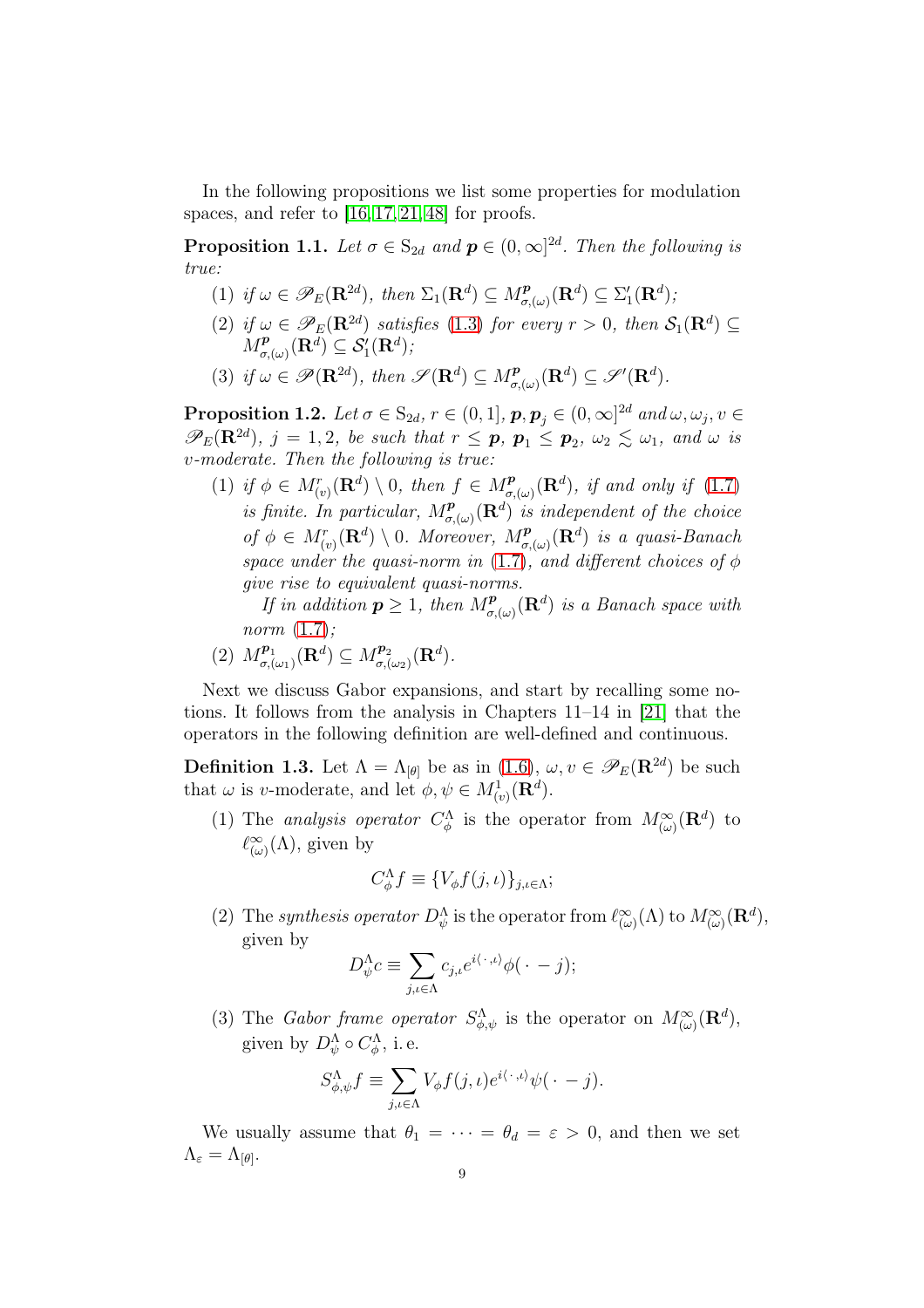The proof of the following result is omitted since the result follows from Theorem 13.1.1 and other results in [\[21\]](#page-36-0) (see also Theorem S in  $|20|$ ).

<span id="page-9-1"></span>**Proposition 1.4.** Let  $\Lambda$  be as in [\(1.6\)](#page-6-0),  $v \in \mathscr{P}_E(\mathbf{R}^{2d})$  be submultiplicative, and  $\phi \in M^1_{(v)}(\mathbf{R}^d) \setminus 0$ . Then the following is true:

 $(1)$  if

<span id="page-9-0"></span>
$$
\{e^{i\langle \cdot \, ,t\rangle}\phi(\cdot - j)\}_{j,\iota \in \Lambda} \quad and \quad \{e^{i\langle \cdot \, ,t\rangle}\psi(\cdot - j)\}_{j,\iota \in \Lambda} \tag{1.8}
$$

are dual frames to each others, then  $\psi \in M^1_{(v)}(\mathbf{R}^d)$ ;

(2) there is a constant  $\varepsilon_0 > 0$  such that the frame operator  $S^{\Lambda}_{\phi, \phi}$  is a homeomorphism on  $M^1_{(v)}(\mathbf{R}^d)$  and  $(1.8)$  are dual frames, when  $\Lambda = \varepsilon \mathbf{Z}^d$ ,  $\varepsilon \in (0, \varepsilon_0]$  and  $\psi = (S^{\Lambda}_{\phi, \phi})^{-1} \phi$ .

We also recall the following restatement of [\[51,](#page-37-8) Theorem 3.7] (see also Corollaries 12.2.5 and 12.2.6 in [\[21\]](#page-36-0) and Theorem 3.7 in [\[19\]](#page-36-12)). Here and in what follows we let  $\Lambda^2 = \Lambda \times \Lambda$ .

<span id="page-9-3"></span>**Proposition 1.5.** Let  $\Lambda$  be as in [\(1.6\)](#page-6-0),  $p \in (0, \infty]^{\{2d\}}$ ,  $r \in (0, 1]$  be such that  $r \leq \min(\mathbf{p}), \sigma \in S_{2d}$ , and let  $\omega, v \in \mathscr{P}_E(\mathbf{R}^{2d})$  be such that  $\omega$  is v-moderate. Also let  $\phi, \psi \in M_{(v)}^r(\mathbf{R}^d)$  be such that  $(1.8)$  are dual frames to each other. Then the following is true:

(1) The operators  $S^{\Lambda}_{\phi,\psi} \equiv D_{\psi} \circ C_{\phi}$  and  $S^{\Lambda}_{\psi,\phi} \equiv D_{\phi} \circ C_{\psi}$  are both the *identity* map on  $M_{\sigma}^{\bf p}$  $\mathcal{L}_{\sigma,(\omega)}^{\mathbf{p}}(\mathbf{R}^d)$ , and if  $f \in M_{(\omega)}^{\mathbf{p}}$  $\binom{p}{(\omega)}(\mathbf{R}^d)$ , then

<span id="page-9-2"></span>
$$
f = \sum_{j,\iota \in \Lambda} (V_{\phi}f)(j,\iota)e^{i\langle \cdot, \iota \rangle} \psi(\cdot - j)
$$
  
= 
$$
\sum_{j,\iota \in \Lambda} (V_{\psi}f)(j,\iota)e^{i\langle \cdot, \iota \rangle} \phi(\cdot - j),
$$
 (1.9)

with unconditional norm-convergence in  $M^{\textbf{p}}_{\sigma,(\omega)}$  when  $\max(\textbf{p})$  <  $\infty$ , and with convergence in  $M_{(\omega)}^{\infty}$  with respect to the weak\* topology otherwise;

(2) if 
$$
f \in M^{\infty}_{(1/v)}(\mathbf{R}^d)
$$
, then  
\n
$$
||f||_{M^{\mathbf{p}}_{\sigma,(\omega)}} \asymp ||V_{\phi}f||_{\ell^{\mathbf{p}}_{\sigma,(\omega)}(\Lambda^2)} \asymp ||V_{\psi}f||_{\ell^{\mathbf{p}}_{\sigma,(\omega)}(\Lambda^2)}.
$$

Let  $v, \phi$  and  $\Lambda$  be as in Proposition [1.4.](#page-9-1) Then  $(S^{\Lambda}_{\phi,\phi})^{-1}\phi$  is called the canonical dual window of  $\phi$ , with respect to  $\Lambda$ . We have

$$
S^{\Lambda}_{\phi,\phi}(e^{i\langle \cdot\,,\iota\rangle}f(\,\cdot\,-j))=e^{i\langle \cdot\,,\iota\rangle}(S^{\Lambda}_{\phi,\phi}f)(\,\cdot\,-j),
$$

when  $f \in M^{\infty}_{(1/v)}(\mathbf{R}^d)$  and  $j, \iota \in \Lambda$ . The series in [\(1.9\)](#page-9-2) are called *Gabor* expansions of f with respect to  $\phi$  and  $\psi$ .

<span id="page-9-4"></span>Remark 1.6. There are several ways to achieve dual frames [\(1.8\)](#page-9-0) sat-isfying the required properties in Proposition [1.5.](#page-9-3) In fact, let  $v, v_0 \in$  $\mathscr{P}_E(\mathbf{R}^{2d})$  be submultiplicative such that  $\omega$  is v-moderate and  $L^1_{(v_0)}(\mathbf{R}^{2d}) \subseteq$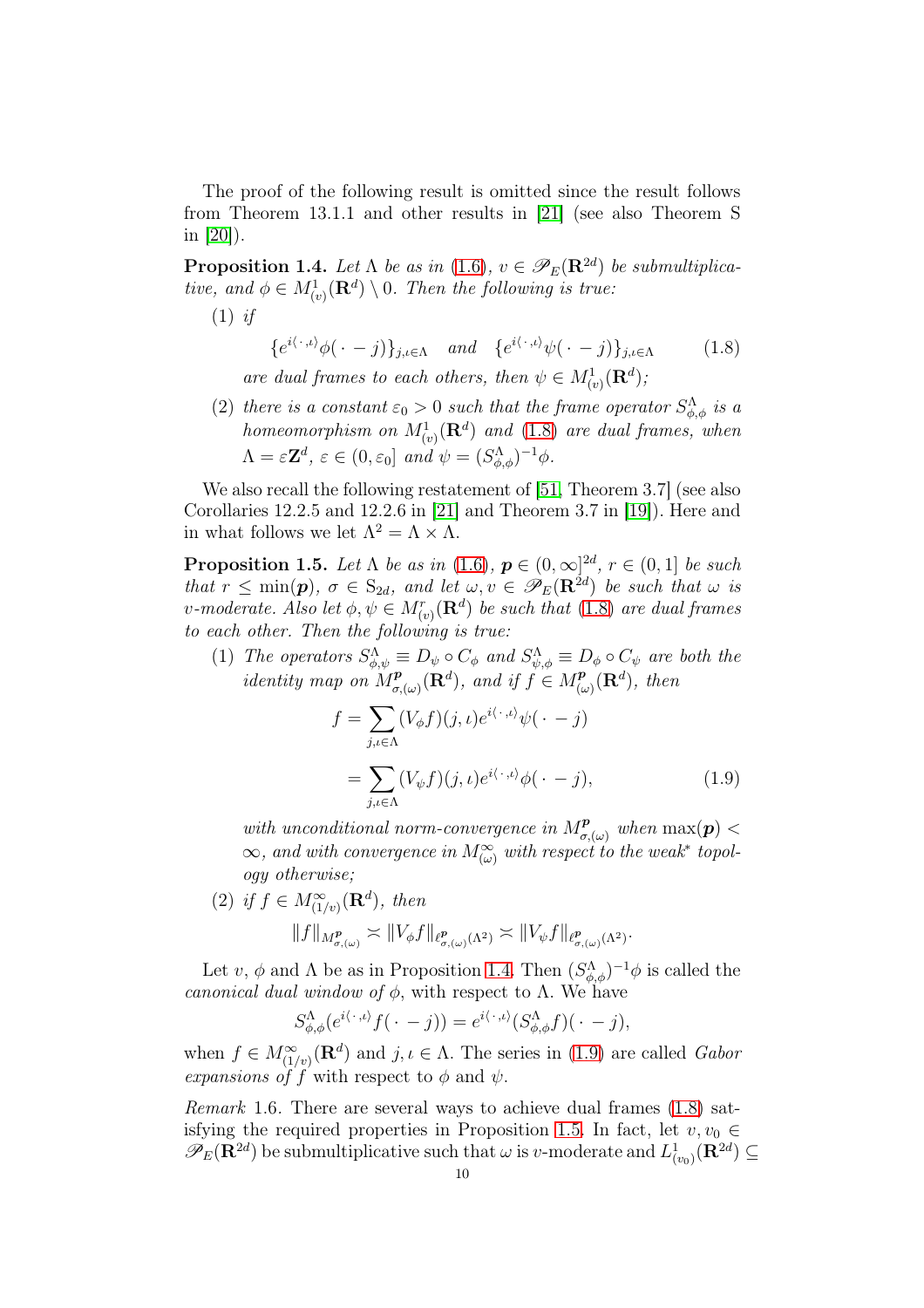$L^r(\mathbf{R}^{2d})$ . Then Proposition [1.4](#page-9-1) guarantees that for some choice of  $\phi, \psi \in$  $M^1_{(v_0v)}(\mathbf{R}^d) \subseteq M^r_{(v)}(\mathbf{R}^d)$  and lattice  $\Lambda$  in [\(1.6\)](#page-6-0), the sets in [\(1.8\)](#page-9-0) are dual frames to each others, and that  $\psi = (S^{\Lambda}_{\phi,\phi})^{-1}\phi$ .

In the sequel we usually assume that  $\Lambda = \Lambda_{\varepsilon}$ , with  $\varepsilon > 0$  small enough such that the hypotheses in Propositions [1.4](#page-9-1) and [1.5](#page-9-3) are fulfilled, and that the window functions and their duals belong to  $M_{(v)}^r$  for every  $r > 0$ . This is always possible, in view of Remark [1.6.](#page-9-4)

1.5. Classes of matrices. In what follows we let  $\Lambda$  be a in [\(1.6\)](#page-6-0), A be the complex matrix  $(a(j,k))_{j,k\in\Lambda}, p,q\in(0,\infty], \omega$  be a map from  $\Lambda^2$ to  $\mathbf{R}_{+}$ , and

$$
h_{A,p,\omega}(k) \equiv ||H_{A,\omega}(\,\cdot\,,k)||_{\ell^p},
$$

<span id="page-10-0"></span>where 
$$
H_{A,\omega}(j,k) = a(j, j - k)\omega(j, j - k)
$$
. (1.10)

<span id="page-10-3"></span>**Definition 1.7.** Let  $0 < p, q \le \infty$ ,  $\Lambda$  be as in [\(1.6\)](#page-6-0) and let  $\omega$  be a map from  $\Lambda^2$  to  $\mathbf{R}_+$ .

- (1) The set  $\mathbb{U}_0(\Lambda)$  consists of matrices  $(a(j,k))_{j,k\in\Lambda}$  such that at most finite numbers of  $a(j, k)$  are non-zero;
- (2) The set  $\mathbb{U}^{p,q}(\omega,\Lambda)$  consists of all matrices  $A = (a(j,k))_{j,k\in\Lambda}$ such that

$$
||A||_{\mathbb{U}^{p,q}(\omega,\Lambda)} \equiv ||h_{A,p,\omega}||_{\ell^q(\Lambda)},
$$

is finite, where  $h_{A,p,\omega}$  is given by [\(1.10\)](#page-10-0). Furthermore,  $\mathbb{U}_0^{p,q}$  $_{0}^{p,q}(\omega,\Lambda)$ is the completion of  $\mathbb{U}_0(\Lambda)$  under the quasi-norm  $\|\cdot\|_{\mathbb{U}^{p,q}(\omega,\Lambda)}$ .

For conveniency we set  $\mathbb{U}^p(\omega,\Lambda) = \mathbb{U}^{p,p}(\omega,\Lambda)$ , and if  $\omega = 1$  everywhere, then we set  $\mathbb{U}^{p,q}(\Lambda) = \mathbb{U}^{p,q}(\omega,\Lambda)$  and  $\mathbb{U}^p(\Lambda) = \mathbb{U}^p(\omega,\Lambda)$ .

1.6. Pseudo-differential operators. Next we recall some properties in pseudo-differential calculus. Let  $s \geq 1/2$ ,  $a \in \mathcal{S}_s(\mathbf{R}^{2d})$ , and  $t \in \mathbf{R}$ be fixed. Then the pseudo-differential operator  $Op<sub>t</sub>(a)$  is the linear and continuous operator on  $\mathcal{S}_s(\mathbf{R}^d)$ , given by

<span id="page-10-1"></span>
$$
(\text{Op}_t(a)f)(x) = (2\pi)^{-d} \iint a((1-t)x + ty, \xi) f(y) e^{i\langle x-y, \xi \rangle} dy d\xi. \tag{1.11}
$$

For general  $a \in S'_{s}(\mathbf{R}^{2d})$ , the pseudo-differential operator  $\text{Op}_{t}(a)$  is defined as the continuous operator from  $\mathcal{S}_s(\mathbf{R}^d)$  to  $\mathcal{S}'_s(\mathbf{R}^d)$  with distribution kernel

<span id="page-10-2"></span>
$$
K_{a,t}(x,y) = (2\pi)^{-d/2} (\mathcal{F}_2^{-1}a)((1-t)x + ty, x - y).
$$
 (1.12)

Here  $\mathscr{F}_2 F$  is the partial Fourier transform of  $F(x, y) \in \mathcal{S}'_s(\mathbf{R}^{2d})$  with respect to the  $y$  variable. This definition makes sense, since the mappings

$$
\mathcal{F}_2 \quad \text{and} \quad F(x, y) \mapsto F((1-t)x + ty, y-x) \tag{1.13}
$$

are homeomorphisms on  $S'_{s}(\mathbf{R}^{2d})$ . In particular, the map  $a \mapsto K_{a,t}$  is a homeomorphism on  $\mathcal{S}'_s(\mathbf{R}^{2d})$ .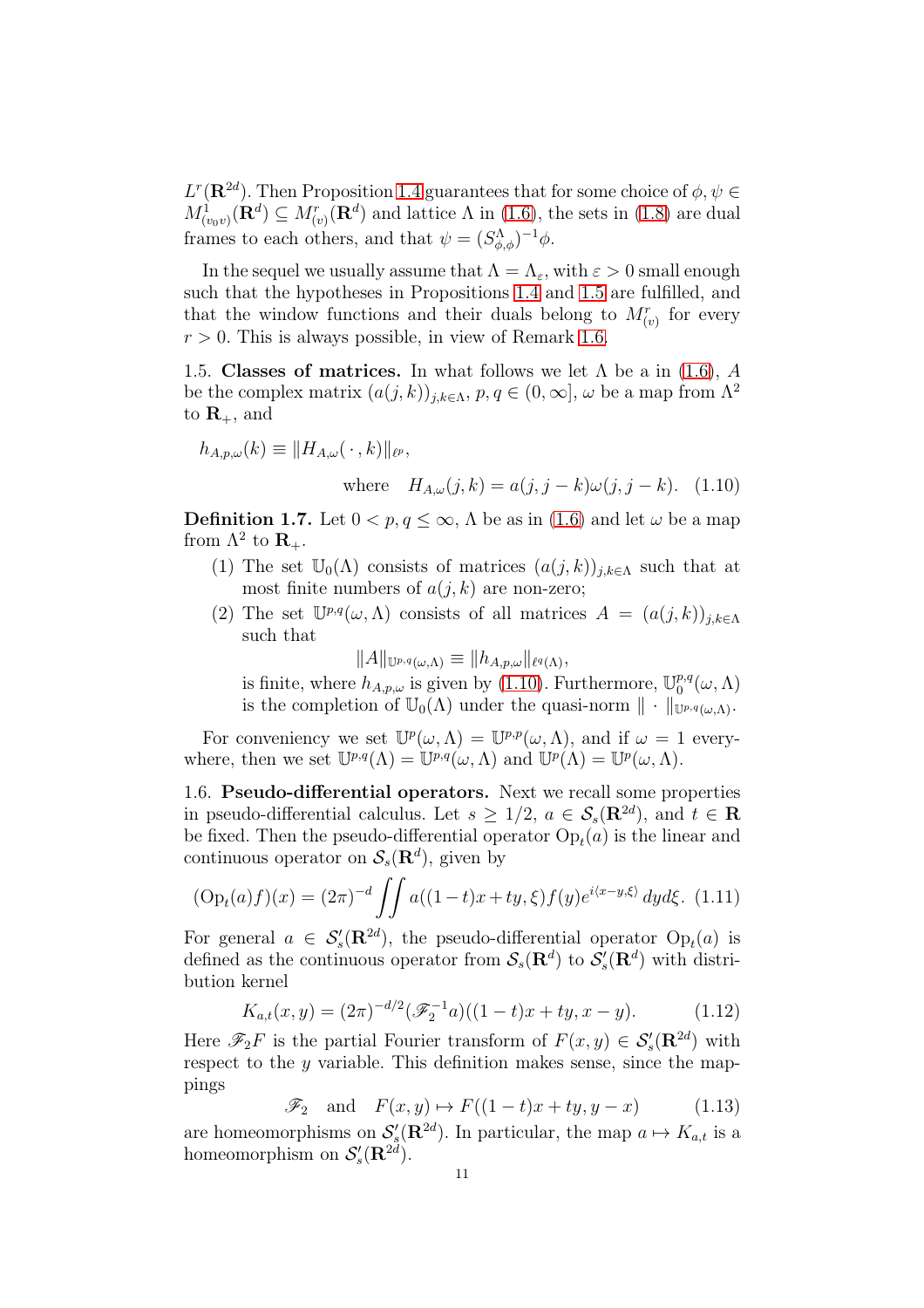The standard (Kohn-Nirenberg) representation,  $a(x, D) = \text{Op}(a)$ , and the Weyl quantization  $Op^{w}(a)$  of a are obtained by choosing  $t = 0$ and  $t = 1/2$ , respectively, in  $(1.11)$  and  $(1.12)$ .

<span id="page-11-0"></span>*Remark* 1.8. By Fourier's inversion formula,  $(1.12)$  and the kernel theorem [\[34,](#page-36-16) Theorem 2.2] for operators from Gelfand-Shilov spaces to their duals, it follows that the map  $a \mapsto \text{Op}_t(a)$  is bijective from  $\mathcal{S}'_s(\mathbf{R}^{2d})$  to the set of all linear and continuous operators from  $\mathcal{S}_s(\mathbf{R}^d)$  to  $\mathcal{S}'_s(\mathbf{R}^{2d})$ .

By Remark [1.8,](#page-11-0) it follows that for every  $a_1 \in \mathcal{S}'_s(\mathbf{R}^{2d})$  and  $t_1, t_2 \in \mathbf{R}$ , there is a unique  $a_2 \in S'_s(\mathbf{R}^{2d})$  such that  $\text{Op}_{t_1}(a_1) = \text{Op}_{t_2}(a_2)$ . By Section 18.5 in [\[31\]](#page-36-1), the relation between  $a_1$  and  $a_2$  is given by

$$
Op_{t_1}(a_1) = Op_{t_2}(a_2) \iff a_2(x,\xi) = e^{i(t_1 - t_2)\langle D_x, D_\xi \rangle} a_1(x,\xi).
$$
\n(1.14)

We also recall that  $Op<sub>t</sub>(a)$  is a rank-one operator, i.e.

$$
Opt(a) f = (2\pi)^{-d/2}(f, f2)f1, \t f \in Ss(Rd), \t (1.15)
$$

for some  $f_1, f_2 \in S'_s(\mathbf{R}^d)$ , if and only if a is equal to the t-Wigner distribution

<span id="page-11-2"></span>
$$
W_{f_1,f_2}^t(x,\xi) \equiv \mathscr{F}(f_1(x+t\cdot)\overline{f_2(x-(1-t)\cdot)})(\xi),\tag{1.16}
$$

of  $f_1$  and  $f_2$ . If in addition  $f_1, f_2 \in L^2(\mathbf{R}^d)$ , then  $W^t_{f_1, f_2}$  takes the form

$$
W_{f_1,f_2}^t(x,\xi) = (2\pi)^{-d/2} \int_{\mathbf{R}^d} f_1(x+ty) \overline{f_2(x-(1-t)y)} e^{-\langle y,\xi \rangle} dy. \tag{1.17}
$$

(Cf. [\[5\]](#page-35-7).) Since the Weyl case is of peculiar interests, we also set  $W_{f_1,f_2} =$  $W_{f_1,f_2}^t$ , when  $t = 1/2$ .

1.7. Schatten-von Neumann classes. Let  $\mathcal{B}(V_1, V_2)$  denote the set of all linear and continuous operators from the quasi-normed space  $V_1$ to the quasi-normed space  $V_2$ , and let  $\|\cdot\|_{\mathcal{B}(V_1,V_2)}$  denote corresponding quasi-norm. Let  $\mathscr{H}_k$ ,  $k = 1, 2, 3$ , be Hilbert spaces and  $T \in \mathcal{B}(\mathscr{H}_1, \mathscr{H}_2)$ . Then the *singular value* of T of order  $j \geq 1$  is defined by

$$
\sigma_j(T) = \sigma_j(T, \mathcal{H}_1, \mathcal{H}_2) \equiv \inf ||T - T_0||_{\mathcal{B}(\mathcal{H}_1, \mathcal{H}_2)},
$$

where the infimum is taken over all linear operators  $T_0$  from  $\mathcal{H}_1$  to  $\mathcal{H}_2$ of rank at most j – 1. The set  $\mathscr{I}_p(\mathscr{H}_1, \mathscr{H}_2)$  of Schatten-von Neumann operators from  $\mathscr{H}_1$  to  $\mathscr{H}_2$  of order  $p \in (0,\infty]$  is the set of all  $T \in$  $\mathcal{B}(\mathcal{H}_1, \mathcal{H}_2)$  such that

$$
||T||_{\mathcal{I}_p(\mathcal{H}_1, \mathcal{H}_2)} \equiv ||\{\sigma_j(T)\}_{j \ge 1}||_{\ell^p}
$$
\n(1.18)

is finite. We observe that  $\mathcal{I}_p(\mathcal{H}_1, \mathcal{H}_2)$  is contained in the set of compact operators from  $\mathcal{H}_1$  to  $\mathcal{H}_2$ , when  $p < \infty$ .

We recall that if  $p_0, p_1, p_2 \in (0, \infty]$ , then

<span id="page-11-1"></span>
$$
||T_2 \circ T_1||_{\mathcal{I}_{p_0}(\mathcal{H}_1, \mathcal{H}_3)} \le ||T_1||_{\mathcal{I}_{p_1}(\mathcal{H}_1, \mathcal{H}_2)} ||T_2||_{\mathcal{I}_{p_2}(\mathcal{H}_2, \mathcal{H}_3)} \quad \text{when}
$$
  

$$
T_1 \in \mathcal{I}_{p_1}(\mathcal{H}_1, \mathcal{H}_2), \quad T_2 \in \mathcal{I}_{p_2}(\mathcal{H}_2, \mathcal{H}_3), \quad \frac{1}{p_1} + \frac{1}{p_2} = \frac{1}{p_0},
$$
(1.19)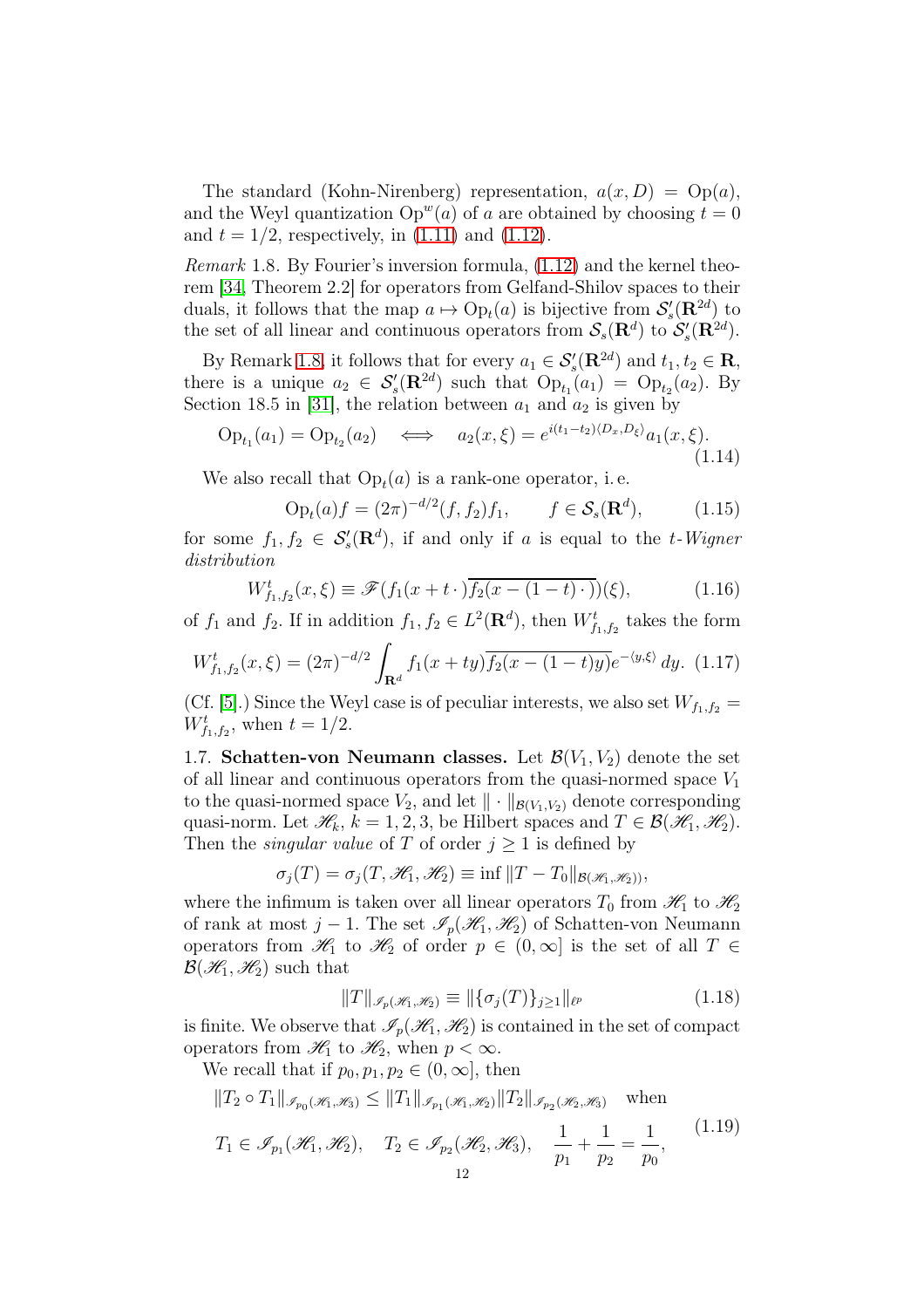and refer to [\[4,](#page-35-8)[41\]](#page-37-11) for more facts about Schatten-von Neumann classes.

For convenience we set

$$
\mathscr{I}_p(\omega_1,\omega_2)\equiv\mathscr{I}_p(\mathscr{H}_1,\mathscr{H}_2),
$$

when  $\mathscr{H}_k = M_{(\omega_k)}^2(\mathbf{R}^d)$ , for some  $\omega_k \in \mathscr{P}_E(\mathbf{R}^{2d})$ ,  $k = 1, 2$ . Moreover, if  $t \in \mathbf{R}$  and then  $s_{t,p}(\omega_1, \omega_2)$  is the set of all  $a \in \mathcal{S}'_{1/2}(\mathbf{R}^{2d})$  such that  $Op_t(a) \in \mathscr{I}_p(\omega_1, \omega_2)$ , and we set

$$
||a||_{s_{t,p}(\omega_1,\omega_2)} \equiv ||\operatorname{Op}_t(a)||_{\mathscr{I}_p(\omega_1,\omega_2)}.
$$

We also set  $s_p^w(\omega_1, \omega_2) = s_{t,p}(\omega_1, \omega_2)$  in the Weyl case, i.e. when  $t = 1/2$ . Moreover, if  $\omega_1 = \omega_2 = 1$ , then we set  $s_{t,p}(\mathbf{R}^{2d}) = s_{t,p}(\omega_1, \omega_2)$  and  $s_p^w(\mathbf{R}^{2d}) = s_p^w(\omega_1, \omega_2).$ 

We recall that  $s_{t,p}(\omega_1, \omega_2)$  is a quasi-Banach space under the quasinorm  $a \mapsto \|a\|_{s_{t,p}(\omega_1,\omega_2)} \equiv \| \text{Op}_t(a) \|_{\mathscr{I}_p(\omega_1,\omega_2)}$ . Furthermore, if in addition  $p \geq 1$ , then  $s_{t,p}(\omega_1, \omega_2)$  is a Banach space.

By Remark [1.8](#page-11-0) it follows that the map  $a \mapsto \text{Op}_t(a)$  from  $s_{t,p}(\omega_1, \omega_2)$ to  $\mathscr{I}_{p}(\omega_1, \omega_2)$  is bijective and norm preserving.

<span id="page-12-0"></span>1.8. Symplectic vector spaces and Hörmander symbol classes. A real vector space W of dimension 2d is called *symplectic* if there is a non-degenerate and anti-symmetric bilinear form  $\sigma$  (the symplectic form). By choosing symplectic coordinates  $e_1, \ldots, e_d, \varepsilon_1, \ldots, \varepsilon_d$  in W, it follows that

$$
\sigma(X, Y) = \langle y, \xi \rangle - \langle x, \eta \rangle,
$$

with

$$
X = (x, \xi) = \sum_{k=1}^{d} (x_j e_j + \xi_j \varepsilon_j) \in W, \quad Y = (y, \eta) = \sum_{k=1}^{d} (y_j e_j + \eta_j \varepsilon_j) \in W,
$$

which allows us to identify W with the phase space  $T^*V$  for some vector space V of dimension d, or by  $T^* \mathbf{R}^d \simeq \mathbf{R}^{2d}$ .

The symplectic Fourier transform  $\mathscr{F}_{\sigma}$  is the linear and continuous map on  $\mathcal{S}'_{1/2}(W)$ , given by

$$
(\mathscr{F}_{\sigma}a)(X) = \pi^{-d} \int_W a(Y) e^{2i\sigma(X,Y)} dY
$$

when  $a \in \mathscr{S}(W)$ . If  $X = (x, \xi) \in T^*{\bf R}^d = W$ , then it follows that  $(\mathscr{F}_{\sigma}a)(X) = 2^d\widehat{a}(-2\xi, 2x).$ 

Next we recall some notions on Hörmander symbol classes,  $S(m, g)$ , parameterized by the Riemannian metric  $q$  and the weight function  $m$ on the 2d dimensional symplectic vector space W (see e.g.  $[7,8,30,31]$  $[7,8,30,31]$  $[7,8,30,31]$  $[7,8,30,31]$ , [33,](#page-36-17)[47\]](#page-37-0)). The reader who is not interested of the Schatten-von Neumann results in Section [4](#page-26-0) of pseudo-differential operators with symbols in  $S(m, q)$  may pass to the next section.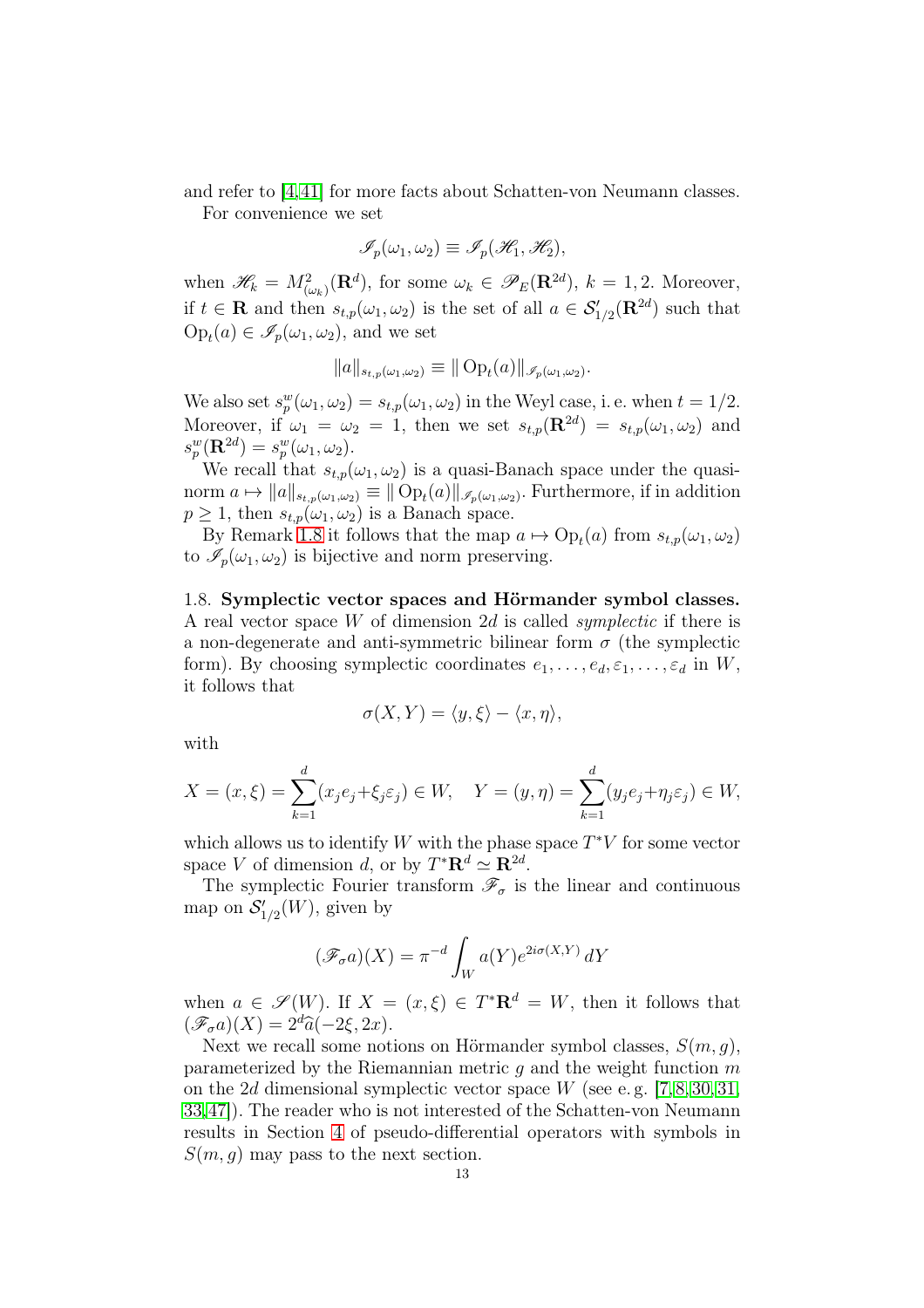The Hörmander class  $S(m, g)$  consists of all  $a \in C^{\infty}(W)$  such that

$$
||a||_{m,N}^g \equiv \sum_{k=0}^N \sup_{X \in W} (|a|_k^g(X)/m(X)), \quad \text{where} \quad |a|_k^g(X) = \sup |a^{(k)}(X; Y_1, \dots, Y_k)|.
$$

Here the latter supremum is taken over all  $Y_1, \ldots, Y_k \in W$  such that  $g_X(Y_j) \leq 1, j = 1, \ldots, k, \text{ and } |a|_0^g$  $\binom{g}{0}(X)$  is interpreted as  $|a(X)|$ .

We need to add some conditions on  $m$  and  $g$ . The metric  $g$  is called slowly varying if there are positive constants  $c$  and  $C$  such that

<span id="page-13-1"></span>
$$
C^{-1}g_X \le g_Y \le Cg_X, \quad \text{when} \quad X, Y \in W \tag{1.20}
$$

satisfy  $g_X(X - Y) \leq c$ , and m is called g-continuous when [\(1.20\)](#page-13-1) holds with  $m(X)$  and  $m(Y)$  in place of  $g_X$  and  $g_Y$ , respectively, provided  $g_X(X - Y) \leq c$ .

For the Riemannian metric g on W, the dual metric  $g^{\sigma}$  with respect to the symplectic form  $\sigma$ , and the *Planck's function*  $h_g$  are defined by

$$
g_X^{\sigma}(Z) \equiv \sup_{g_X(Y) \le 1} \sigma(Y, Z)^2 \quad \text{and} \quad h_g(X) \equiv \sup_{g_X^{\sigma}(Y) \le 1} g_X(Y)^{1/2}.
$$

Moreover, if q is slowly varying and  $m$  is q-continuous, then  $q$  is called  $\sigma$ -temperate if there are positive constants C and N such that

<span id="page-13-2"></span>
$$
g_Y(Z) \le Cg_X(Z)(1 + g_Y(X - Y))^N, \qquad X, Y, Z \in W,\tag{1.21}
$$

and m is called  $(\sigma, q)$ -temperate if it is q-continuous and [\(1.21\)](#page-13-2) holds with  $m(X)$  and  $m(Y)$  in place of  $g_X(Z)$  and  $g_Y(Z)$ , respectively.

**Definition 1.9.** Let q be a Riemannian metric on W. Then q is called *feasible* if it is slowly varying and  $h_g \leq 1$  everywhere. Furthermore, g is called *strongly feasible* if it is feasible and  $\sigma$ -temperate.

We remark that the Hörmander class  $S_{\rho,\delta}^r$  in [\[31\]](#page-36-1), the SG-class in [\[11,](#page-35-10)[36\]](#page-36-18), the Shubin classes in [\[40,](#page-37-12) Definition 23.1] and other well-known families of symbol classes are given by  $S(m,q)$  for suitable choices of strongly feasible metrics g and  $(\sigma, g)$ -temperate weights m.

### 2. Estimates for matrices

<span id="page-13-0"></span>In this section we deduce continuity and Schatten-properties for matrices in the classes  $\mathbb{U}^{p,q}(\omega,\Lambda)$ . In the first part we achieve convenient factorization results for matrices in the case when  $p = q$  (cf. Theorem [2.1\)](#page-14-0). Thereafter we establish the continuity properties (cf. Theorem [2.3\)](#page-16-0). In the last part of the section we combine these factorizations and continuity results to establish Schatten properties for matrix operators  $(cf. Theorem 2.5).$  $(cf. Theorem 2.5).$  $(cf. Theorem 2.5).$ 

Theorem [2.1](#page-14-0) below allows factorizations of matrices in  $\mathbb{U}^p(\omega,\Lambda)$  in suitable ways, when  $\Lambda$  is given by [\(1.6\)](#page-6-0). Here the involved weights should fulfill

<span id="page-13-3"></span>
$$
\omega_1(j,j)\omega_2(j,k) \le \omega_0(j,k), \qquad j,k \in \Lambda \tag{2.1}
$$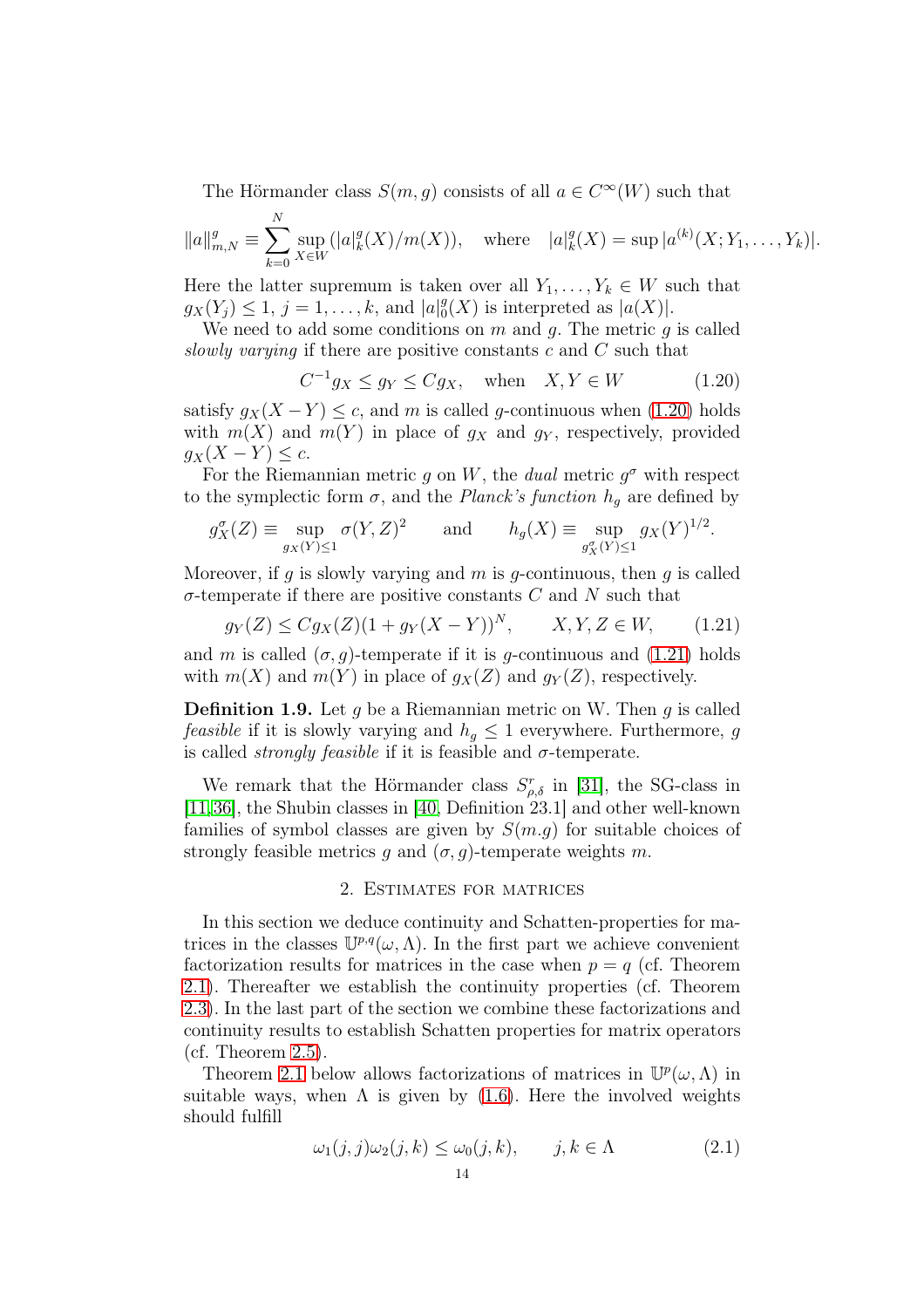$$
\omega_1(j,k)\omega_2(k,k) \le \omega_0(j,k), \qquad j,k \in \Lambda \tag{2.2}
$$

and the involved Lebesgue exponents should satisfy the Hölder condition

<span id="page-14-2"></span><span id="page-14-1"></span>
$$
\frac{1}{p_0} \le \frac{1}{p_1} + \frac{1}{p_2},\tag{2.3}
$$

<span id="page-14-0"></span>**Theorem 2.1.** Let  $\Lambda$  be as in [\(1.6\)](#page-6-0),  $p_l \in (0,\infty]$  be such that [\(2.3\)](#page-14-1) hold,  $\omega_l$ ,  $l = 0, 1, 2$ , be weights on  $\mathbb{R}^{2d}$ , and let  $A_0 \in \mathbb{U}^{p_0}(\omega_0, \Lambda)$ . Then the following is true:

- (1) if [\(2.1\)](#page-13-3) holds, then  $A_0 = A_1 \cdot A_2$  for some  $A_l \in \mathbb{U}^{p_l}(\omega_l, \Lambda)$ ,  $l = 1, 2$ . Furthermore,  $A_1$  can be chosen as a diagonal matrix;
- (2) if [\(2.2\)](#page-14-2) holds, then  $A_0 = A_1 \cdot A_2$  for some  $A_l \in \mathbb{U}^{p_l}(\omega_l, \Lambda)$ ,  $l = 1, 2$ . Furthermore,  $A_2$  can be chosen as a diagonal matrix.

Moreover, the matrices in  $(1)$  and  $(2)$  can be chosen such that

<span id="page-14-3"></span>
$$
||A_1||_{\mathbb{U}^{p_1}(\omega_1,\Lambda)}||A_2||_{\mathbb{U}^{p_2}(\omega_2,\Lambda)} \leq ||A_0||_{\mathbb{U}^{p_0}(\omega_0,\Lambda)}.
$$
\n(2.4)

Proof. It is no restrictions to assume that equality is attained in [\(2.3\)](#page-14-1), and by transposition it also suffices to prove (1).

We only prove the result for  $p_0 < \infty$ . The small modifications to the case when  $p_0 = \infty$  are left for the reader. Let  $a(j, k)$  be the matrix elements for  $A_0$ , and let  $A_1 = (b(j, k))$  and  $A_2 = (c(j, k))$  be the matrices such that

$$
b(j,k) = \begin{cases} (\omega_1(j,j))^{-1} \left( \sum_m |a(j,m)\omega_0(j,m)|^{p_0} \right)^{1/p_1}, & j=k\\ 0, & j \neq k \end{cases}
$$

and  $c(j, k) = a(j, k)/b(j, j)$  when  $b(j, j) \neq 0$ , and  $c(j, k) = 0$  otherwise. Since

$$
b(j, j) \geq (\omega_1(j, j))^{-1} |a(j, k)\omega_0(j, k)|^{p_0/p_1}
$$
, and  $\frac{1}{p_0} - \frac{1}{p_1} = \frac{1}{p_2}$ ,

 $(2.1)$  gives

$$
|c(j,k)\omega_2(j,k)| \le |a(j,k)|^{p_0/p_2} \omega_1(j,j)\omega_2(j,k)/\omega_0(j,k)^{p_0/p_1}
$$
  

$$
\le |a(j,k)|^{p_0/p_2} \omega_0(j,k)^{p_0/p_2}.
$$

or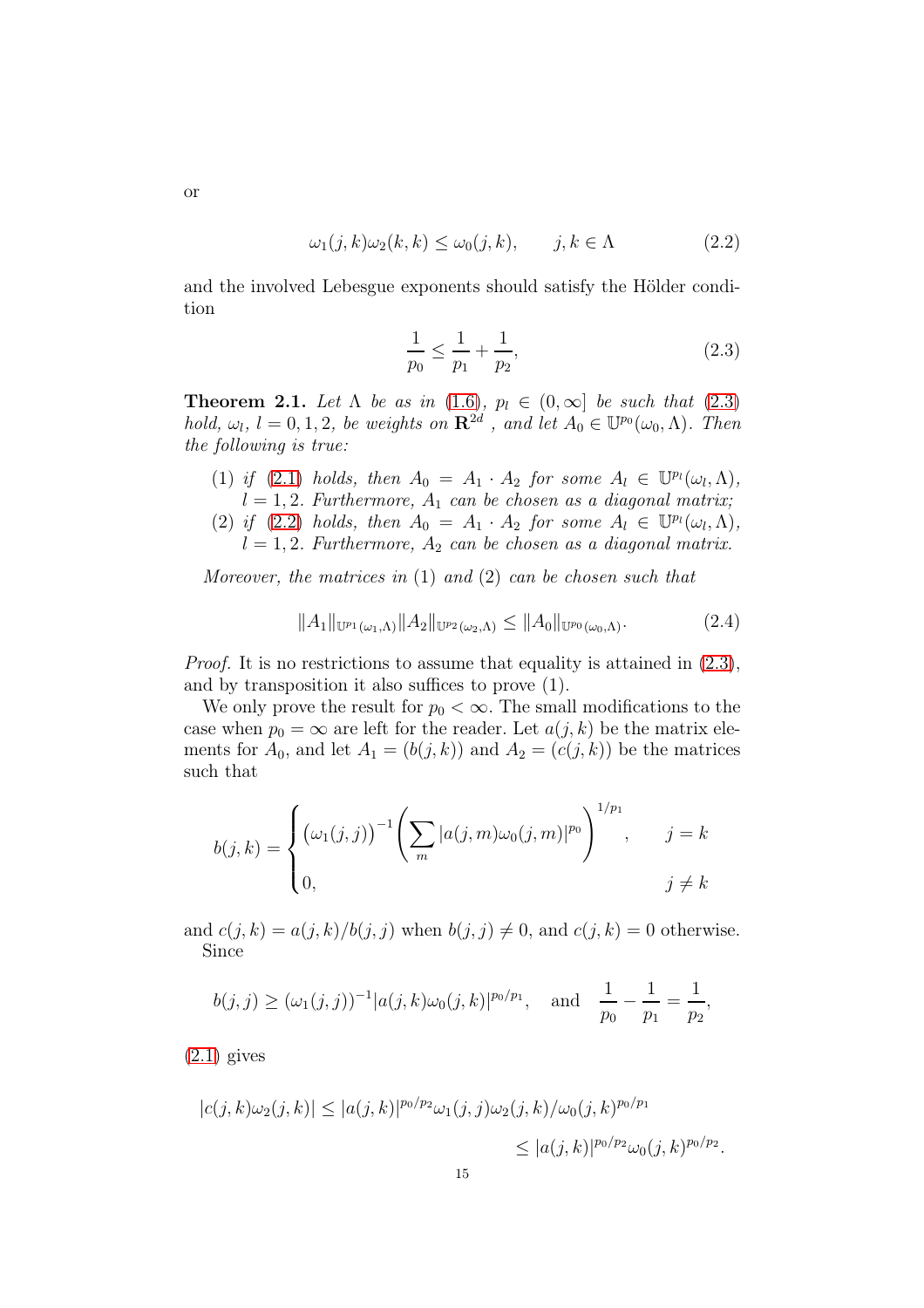This in turn gives

$$
||A_1||_{\mathbb{U}^{p_1}(\omega_1,\Lambda)} = \left(\sum_{j,k} |b(j,k)\omega_1(j,k)|^{p_1}\right)^{1/p_1}
$$
  
= 
$$
\left(\left(\sum_j \left(\sum_m |a(j,m)\omega_0(j,m)|^{p_0}\right)^{1/p_1}\right)^{p_1}\right)^{1/p_1} = ||A_0||_{\mathbb{U}^{p_0}(\omega_0,\Lambda)}^{p_0/p_1},
$$

and

$$
||A_2||_{\mathbb{U}^{p_2}(\omega_2,\Lambda)} = \left(\sum_{j,k} |c(j,k)\omega_2(j,k)|^{p_2}\right)^{1/p_2}
$$
  
 
$$
\leq \left(\sum_{j,k} |a(j,k)\omega_0(j,k)|^{p_0}\right)^{1/p_2} = ||A_0||_{\mathbb{U}^{p_0}(\omega_0,\Lambda)}^{p_0/p_2}.
$$

Hence  $A_l \in \mathbb{U}^{p_l}(\omega_l, \Lambda), l = 1, 2$ . Since  $A_0 = A_1 \cdot A_2$  and  $p_0/p_1 + p_0/p_2 = 1$ , the result follows.  $\hfill \square$ 

If the weights  $\omega_l$ ,  $l = 0, 1, 2$ , fulfill

<span id="page-15-0"></span>
$$
\omega_1(j,m)\omega_2(m,k) \le \omega_0(j,k), \qquad \text{for every } j,k,m \in \Lambda,
$$
 (2.5)

then it is evident that both [\(2.1\)](#page-13-3) and [\(2.2\)](#page-14-2) are fulfilled. Hence the following result is a special case of Theorem [2.1.](#page-14-0)

**Proposition 2.2.** Let  $\Lambda$  be as in [\(1.6\)](#page-6-0),  $p_l \in (0, \infty]$  and let  $\omega_l$ ,  $l =$ 0, 1, 2, be weights on  $\mathbb{R}^{2d}$  such that [\(2.3\)](#page-14-1) and [\(2.5\)](#page-15-0) hold, and let  $A_0 \in$  $\mathbb{U}^{p_0}(\omega_0,\Lambda)$ . Then  $A_0 = A_1 \cdot A_2$  for some  $A_l \in \mathbb{U}^{p_l}(\omega_l,\Lambda)$ ,  $l = 1,2$ . Moreover, the matrices  $A_1$  and  $A_2$  can be chosen such that [\(2.4\)](#page-14-3) holds.

Next we deduce continuity results for matrix operators. We recall that if  $A = (a(j, k))_{j,k \in \Lambda}$  is a matrix, then Af is uniquely defined as an element in  $\ell(\Lambda)$  when  $f \in \ell_0(\Lambda)$ , i.e.

<span id="page-15-1"></span>
$$
A: \ell_0(\Lambda) \mapsto \ell(\Lambda). \tag{2.6}
$$

Furthermore, if in addition A belongs to  $\mathbb{U}_0(\Lambda)$ , then Af is uniquely defined as an element in  $\ell_0(\Lambda)$  when  $f \in l(\Lambda)$ , i.e.

$$
A: \ell(\Lambda) \mapsto \ell_0(\Lambda) \quad \text{when} \quad A \in \mathbb{U}_0(\Lambda). \tag{2.7}
$$

For  $p \in [1,\infty]$ , its conjugate exponent  $p' \in [1,\infty]$  is usually defined by  $1/p + 1/p' = 1$ . For p belonging to the larger interval  $(0, \infty]$  it is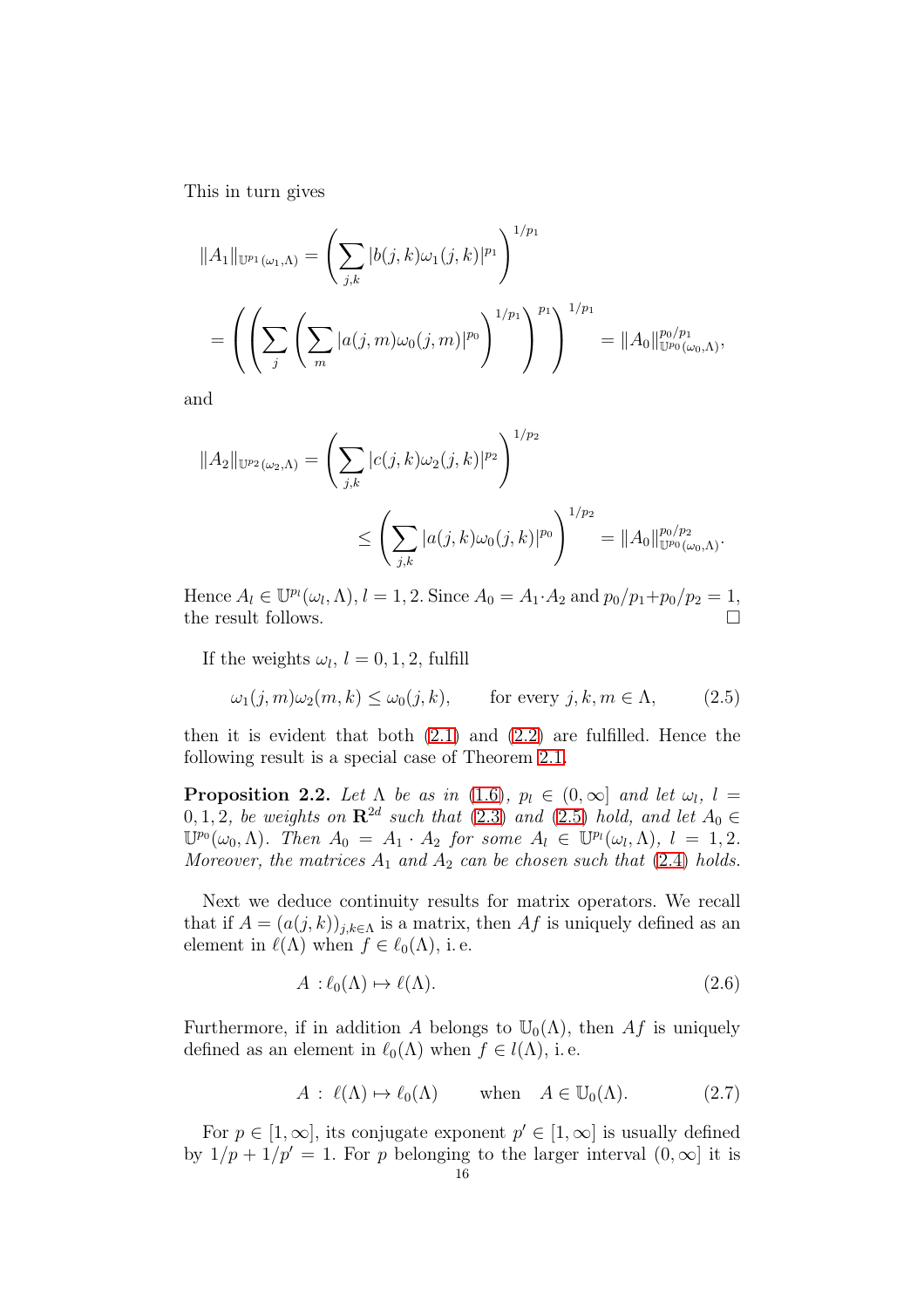convenient to extend the definition of  $p'$  as

$$
p'=\begin{cases} \begin{array}{cc} 1, & p=\infty \\ \frac{p}{p-1}, & 1
$$

The next theorem is the main result concerning the continuity for matrix operators.

<span id="page-16-0"></span>**Theorem 2.3.** Let  $\sigma \in S_d$ ,  $\theta \in \mathbb{R}^d_*$ ,  $\Lambda = T_{\theta} \mathbb{Z}^d$ ,  $\omega_l$  be weights on  $\Lambda$ ,  $l = 1, 2, and \omega_0$  be a weight on  $\Lambda \times \Lambda$  such that [\(2.14\)](#page-18-0) holds. Also let  $p_1, p_2 \in (0, \infty]^n$ , and  $p, q \in (0, \infty]$  be such that

<span id="page-16-3"></span>
$$
\frac{1}{p_2} - \frac{1}{p_1} = \frac{1}{p} + \min\left(0, \frac{1}{q} - 1\right), \quad q \le \min(p_2) \le \max(p_2) \le p, \ (2.8)
$$

and let  $A \in \mathbb{U}^{p,q}(\omega_0, \Lambda)$ . Then A from  $\ell_0(\Lambda)$  to  $\ell(\Lambda)$  is uniquely extendable to a continuous map from  $\ell_{\sigma}^{\mathbf{p}_1}$ σ,(ω1) (Λ) to ℓ p2  $_{\sigma ,(\omega _{2})}^{p_{2}}(\Lambda ),$  and

<span id="page-16-1"></span>
$$
||A||_{\mathcal{B}(\ell^{p_1}_{\sigma,(\omega_1)}(\Lambda),\ell^{p_2}_{\sigma,(\omega_2)}(\Lambda))} \leq ||A||_{\mathbb{U}^{p,q}(\omega_0,\Lambda)}.
$$
\n(2.9)

We note that [\(2.9\)](#page-16-1) is the same as

$$
||Af||_{\ell^{p_2}_{\sigma,(\omega_2)}(\Lambda)} \leq ||A||_{\mathbb{U}^{p,q}(\omega_0,\Lambda)} ||f||_{\ell^{p_1}_{\sigma,(\omega_1)}(\Lambda)}, \quad f \in \ell^{p_1}_{\sigma,(\omega_1)}(\Lambda). \tag{2.10}
$$

Proof. By permutation of the Lebesgue exponents, we reduce ourself to the case when  $\sigma$  is the identity map. We consider the cases  $q \leq 1$  and  $q \geq 1$  separately. Let  $f \in \ell_{\omega}^{p_1}$  $\mathcal{P}_{(\omega_1)}^{\mathbf{p}_1}$ ,  $h = h_{A,\infty,\omega}$  be the same as in Definition [1.7,](#page-10-3) with  $\omega = \omega_0$ , and set

$$
c(k) = |f(k)\omega_1(k)|
$$
,  $a_0(j,k) = |a(j, j - k)\omega_0(j, j - k)|$  and  $g = Af$ .

First we consider the case when  $p = \infty$ ,  $q \leq 1$ , and in addition  $A \in \mathbb{U}_0(\Lambda)$ . Then  $p_1 = p_2$ , and we get

$$
|g(j)\omega_2(j)| \le \sum_k |a(j,k)\omega_0(j,k)| c(k)
$$

$$
= \sum_k a_0(j,k) c(j-k)
$$

$$
\le \sum_k h(k) c(j-k) = (h * c)(j). \quad (2.11)
$$

Hence, Corollary 2.2 in [\[51\]](#page-37-8) gives

$$
||Af||_{\ell_{(\omega_2)}^{p_2}} = ||g \cdot \omega_2||_{\ell^{p_2}} \le ||h||_{\ell^{q}} ||c||_{\ell^{p_1}} = ||A||_{\mathbb{U}^{\infty,q}(\omega_0,\Lambda)} ||f||_{\ell_{(\omega_1)}^{p_1}}, \quad (2.12)
$$

and the result follows in this case.

For general  $A \in \mathbb{U}^{\infty,q}(\omega_0,\Lambda)$  we decompose A and f into

<span id="page-16-2"></span>
$$
A = A_1 - A_2 + i(A_3 - A_4) \text{ and } f = f_1 - f_2 + i(f_3 - f_4),
$$
  
17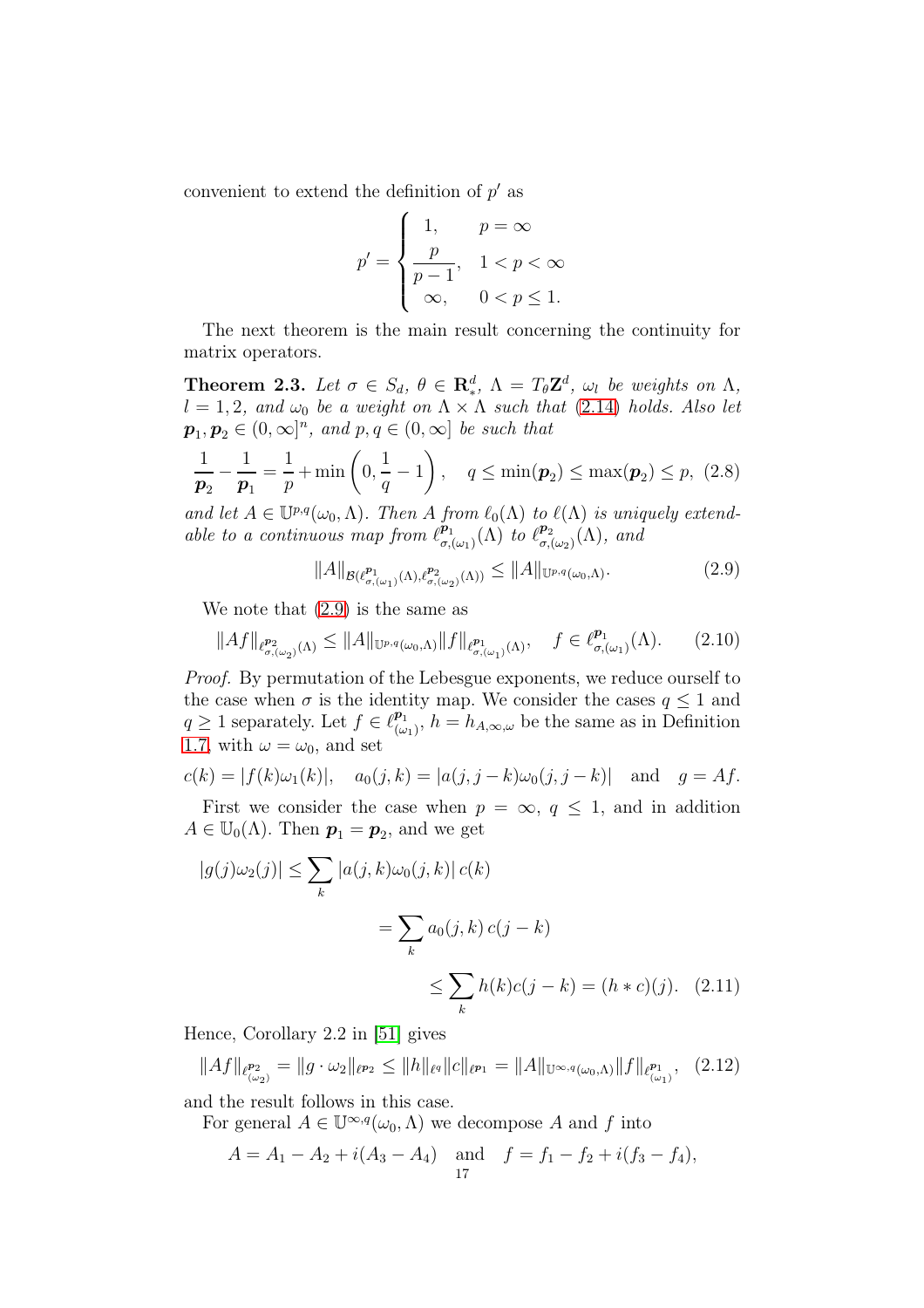where  $A_j$  and  $f_k$  only have non-negative entries, chosen as small as possible. By Beppo Levi's theorem and the estimates above it follows that  $A_j f_k$  is uniquely defined as an element in  $\ell_{\omega}^{p_1}$  $\frac{p_1}{(\omega_1)}$ . It also follows from these estimates [\(2.9\)](#page-16-1) holds, and we have proved the result in the case  $p = \infty$  and  $q \leq 1$ .

The case when  $q \leq 1$ ,  $p < \infty$  and  $A \in U_0(\Lambda)$  is obtained by induction. Let

$$
G_0(j) \equiv |g(j)\omega_2(j)|, \quad b_0(j,k) \equiv a_0(j,k) = |a(j,j-k)\omega_0(j,j-k)|,
$$
  

$$
c_0(j) \equiv c(j), \qquad \qquad \Lambda_0 \equiv \{0\} \quad \text{and} \quad \Lambda_0^* \equiv \Lambda = \theta_1 \mathbf{Z} \times \cdots \times \theta_d \mathbf{Z}.
$$

Also let

$$
\mathbf{p}_{l,m} \equiv (p_{l,1}, \dots, p_{l,m}) \quad \text{when} \quad \mathbf{p}_l = (p_{l,1}, \dots, p_{l,d}), \ l = 1, 2,
$$
\n
$$
\Lambda_m \equiv \theta_1 \mathbf{Z} \times \dots \times \theta_m \mathbf{Z}, \qquad \Lambda_m^* \equiv \theta_{m+1} \mathbf{Z} \times \dots \times \theta_d \mathbf{Z},
$$
\n
$$
\mathbf{j}_m = (j_{m+1}, \dots, j_d) \in \Lambda_m^* \quad \text{and} \quad \mathbf{k}_m = (k_{m+1}, \dots, k_d) \in \Lambda_m^*
$$

when

$$
j = (j_1, ..., j_d) \in \Lambda
$$
 and  $k = (k_1, ..., k_d) \in \Lambda$ ,

and let

$$
b_m(\boldsymbol{j}_m,\boldsymbol{k}_m)\equiv ||a_{0,m}(\boldsymbol{j}_m,\cdot,\boldsymbol{k}_m)||_{\ell^q)(\Lambda_m)}, \quad m=1,\ldots,d,
$$

where

$$
a_{0,m}(\boldsymbol{j}_m,k)\equiv ||a_0(\,\cdot\,,\boldsymbol{j}_m,k)||_{\ell^p(\Lambda_m)}.
$$

Define inductively

 $G_m(\boldsymbol{j}_m)\equiv \|G_{m-1}(\,\cdot\,, \boldsymbol{j}_m)\|_{\ell^{p_{2,m}}(\theta_m\mathbf{Z})}\quad \text{and}\quad c_m(\boldsymbol{j}_m)\equiv \|c_{m-1}(\,\cdot\,, \boldsymbol{j}_m)\|_{\ell^{p_{1,m}}(\theta_m\mathbf{Z})},$ when  $m = 1, \ldots, d$ , where  $\Lambda_d^*$ ,  $G_d$  and  $c_d$  are interpreted as

$$
\{0\}, \quad ||G_{d-1}||_{\ell^{p_{2,d}}(\theta_d \mathbf{Z})} = ||Af||_{\ell^{p_2}_{(\omega_2)}} \quad \text{and} \quad ||c_{d-1}||_{\ell^{p_{1,d}}(\theta_d \mathbf{Z})} = ||f||_{\ell^{p_1}_{(\omega_1)}},
$$

respectively. We claim

<span id="page-17-0"></span>
$$
G_m(\boldsymbol{j}_m) \leq \left(\sum_{\boldsymbol{k}_m \in \Lambda_m^*} \left(b_m(\boldsymbol{j}_m, \boldsymbol{k}_m) c_m(\boldsymbol{j}_m - \boldsymbol{k}_m)\right)^q, \right)^{1/q} \tag{2.13}
$$

for  $m = 0, \ldots, d$ .

In fact, the case  $m = 0$  follows from the equality in  $(2.11)$  and the fact that  $q \leq 1$ . Suppose [\(2.13\)](#page-17-0) is true for  $m-1$  in place of m, and let  $r = p_{2,m}/q$ . Then  $r \in [1,\infty)$ , since  $p < \infty$  and  $q \leq p_{2,m}$ . Hence, [\(2.8\)](#page-16-3), and Hölder's and Minkowski's inequalities in combination with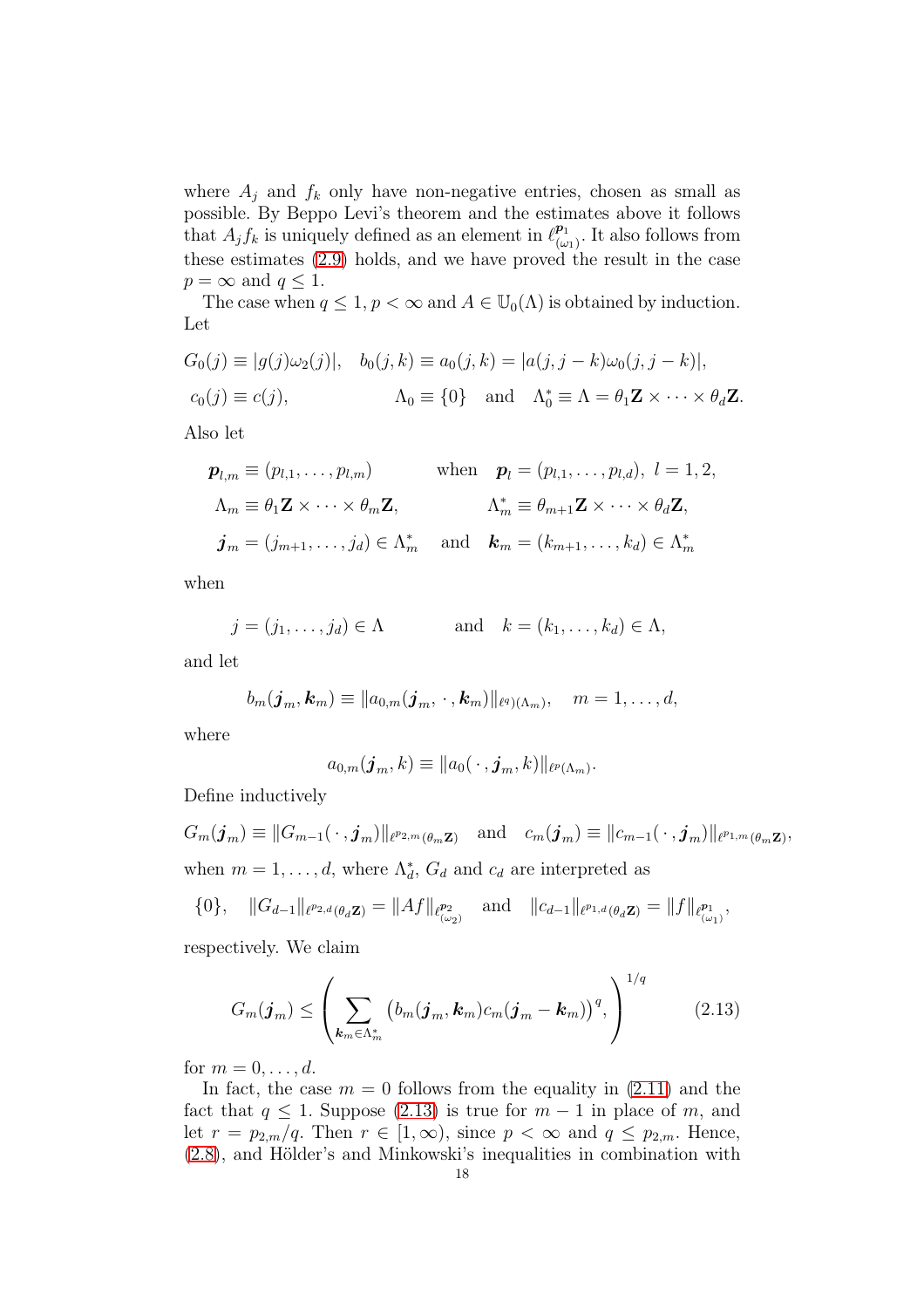the inductive assumptions give

$$
G_m(\boldsymbol{j}_m)^q \leq \left(\sum_{j_m \in \theta_m \mathbf{Z}} \left( \sum_{\boldsymbol{k}_{m-1} \in \Lambda_{m-1}^*} (b_{m-1}(\boldsymbol{j}_{m-1}, \boldsymbol{k}_{m-1}) c_{m-1}(\boldsymbol{j}_{m-1} - \boldsymbol{k}_{m-1}))^q \right)^r \right)^{1/r} \\ \leq \sum_{\boldsymbol{k}_{m-1} \in \Lambda_{m-1}^*} \left( \sum_{j_m \in \theta_m \mathbf{Z}} (b_{m-1}(\boldsymbol{j}_{m-1}, \boldsymbol{k}_{m-1}) c_{m-1}(\boldsymbol{j}_{m-1} - \boldsymbol{k}_{m-1}))^{p_{2,m}} \right)^{1/r} \\ \leq \sum_{\boldsymbol{k}_{m-1} \in \Lambda_{m-1}^*} \|b_{m-1}(\,\cdot\,, \boldsymbol{j}_m, \boldsymbol{k}_{m-1})\|_{\ell^p(\theta_m \mathbf{Z})}^q \|c_{m-1}(\,\cdot\,, \boldsymbol{j}_m - \boldsymbol{k}_m)\|_{\ell^{p_{1,m}}(\theta_m \mathbf{Z})}^q.
$$

We have  $c_m(\boldsymbol{j}_m) = ||c_{m-1}(\cdot, \boldsymbol{j}_m)||_{\ell^{p_{1,m}}(\theta_m\mathbf{Z})}$ , and

$$
\sum_{k_m\in\theta_m\mathbf{Z}}\|b_{m-1}(\,\cdot\,,\boldsymbol{j}_m,k_m,\boldsymbol{k}_m)\|_{\ell^p(\theta_m\mathbf{Z})}^q\le\|a_{0,m}(\boldsymbol{j}_m\,\cdot\,,\boldsymbol{k}_m)\|_{\ell^p(\theta_m\mathbf{Z})}^q,
$$

by Minkowski's inequality, and a combination of the previous inequalities give [\(2.13\)](#page-17-0). Hence, by induction we have that [\(2.13\)](#page-17-0) holds for every  $m = 0, \ldots, d$ , and by letting  $m = d$  we obtain [\(2.9\)](#page-16-1) when  $A \in \mathbb{U}_0(\Lambda)$ . The result now follows for general  $\mathbb{U}^{p,q}(\omega_0,\Lambda)$  when  $p < \infty$  and  $q \leq 1$ by the fact that  $\mathbb{U}_0(\Lambda)$  is dense in  $\mathbb{U}^{p,q}(\omega_0,\Lambda)$ .

Next we consider the case  $q \in (1, \infty]$ , and assume first that  $p = \infty$ . Then

$$
\frac{1}{p_1} + \frac{1}{q} = 1 + \frac{1}{p_2}.
$$

Hence, if  $A \in \mathbb{U}^{\infty,q}(\omega_0,\Lambda)$  and  $f \in \ell_0(\Lambda)$ , then [\(2.11\)](#page-16-2) and Young's inequality give

$$
||g||_{\ell^{p_2}_{(\omega_2)}} \leq ||h||_{\ell^q} ||c||_{\ell^{p_1}},
$$

and [\(2.9\)](#page-16-1) follows in this case as well. Since  $\max(\mathbf{p}_1) < \infty$  when  $q > 1$ , the result follows for general  $f \in \ell_{\omega}^{p_1}$  $\ell_{(\omega_1)}^{p_1}(\Lambda)$  from the fact that  $\ell_0(\Lambda)$  is dense in  $\ell^{p_1}_{\mu}$  $\frac{\boldsymbol{p}_1}{(\omega_1)}(\Lambda).$ 

For general  $p$ , the result now follows by multi-linear interpolation between the cases  $(p, q) = (1, 1)$  and  $(p, q) = {\infty} \times [1, \infty]$ , using Theorems 4.4.1 and 5.6.3 in [\[3\]](#page-35-11). The proof is complete.  $\Box$ 

The following consequence of the previous result is particularly important.

**Corollary 2.4.** Let  $\Lambda$  be as in [\(1.6\)](#page-6-0),  $p \in (0, \infty]$ ,  $\omega_l$ ,  $l = 1, 2$  be weights on  $\mathbf{R}^d$  and  $\omega_0$  be a weight on  $\mathbf{R}^{2d}$  such that

<span id="page-18-0"></span>
$$
\frac{\omega_2(j)}{\omega_1(k)} \le \omega_0(j,k), \qquad j,k \in \Lambda \tag{2.14}
$$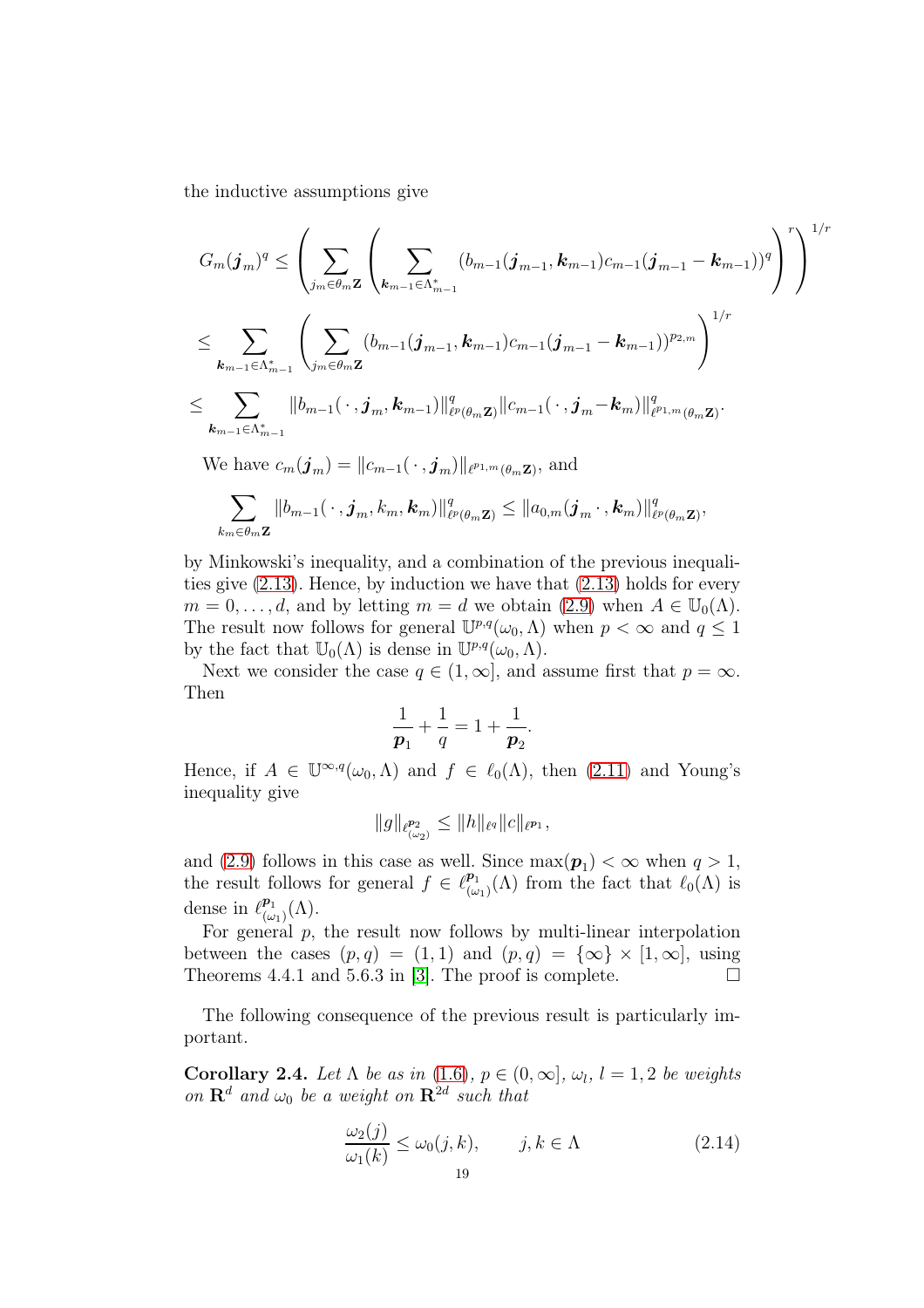holds. Also let  $A \in \mathbb{U}^p(\omega_0, \Lambda)$ . Then A in [\(2.6\)](#page-15-1) is uniquely extendable to a continuous map from  $\ell_{\omega}^{p'}$  $_{(\omega_{1})}^{p^{\prime}}(\Lambda)$  to  $\ell_{(\alpha}^{p}% (\theta_{\alpha\beta})}^{\left( \gamma\right) }(\theta_{\alpha\beta})$  $^p_{(\omega_2)}(\Lambda)$ , and

$$
||A||_{\mathcal{B}(\ell^{p'}_{(\omega_1)}(\Lambda),\ell^p_{(\omega_2)}(\Lambda))} \leq ||A||_{\mathbb{U}^p(\omega_0,\Lambda)}.
$$
\n(2.15)

The next result deals with Schatten-von Neumann properties for matrix operators.

<span id="page-19-0"></span>**Theorem 2.5.** Let  $\Lambda$  be as in [\(1.6\)](#page-6-0),  $\omega_l$ ,  $l = 1, 2$  be weights on  $\mathbb{R}^d$  and  $\omega_0$  be a weight on  $\mathbb{R}^{2d}$  such that [\(2.14\)](#page-18-0) holds. Also let  $p \in (0,2]$ , and let  $A \in \mathbb{U}^p(\omega_0, \Lambda)$ . Then  $A \in \mathscr{I}_p(\ell^2_{(\omega_1)}(\Lambda), \ell^2_{(\omega_2)}(\Lambda))$ , and

$$
||A||_{\mathscr{I}_p(\ell^2_{(\omega_1)}(\Lambda),\ell^2_{(\omega_2)}(\Lambda))} \leq ||A||_{\mathbb{U}^p(\omega_0,\Lambda)}.
$$
\n(2.16)

Proof. We may assume that equality is attained in [\(2.14\)](#page-18-0), and that  $||A||_{\mathbb{U}^p(\omega_0,\Lambda)}=1.$  Then it follows that

$$
\mathscr{I}_2(\ell^2_{(\omega_1)}(\Lambda),\ell^2_{(\omega_2)}(\Lambda))=\mathbb{U}^2(\omega_0,\Lambda),
$$

with equality in norms.

First assume that  $p = 2/N$  for some integer  $N \geq 3$ , and let  $A \in$  $\mathbb{U}^{2/N}(\omega_0,\Lambda)$ . Also let  $\vartheta_1(j,k) = \omega_2(j), \, \vartheta_m(j,k) = 1, j = 2, \ldots, N-1$ and  $\vartheta_N(j,k) = \omega_1(k)$ . By Theorem [2.1](#page-14-0) we have

$$
A=A_1\circ\cdots\circ A_N
$$

for some  $A_m \in \mathbb{U}^2(\vartheta_m, \Lambda)$  which satisfy  $||A_m||_{\mathbb{U}^2(\vartheta_m, \Lambda)} \leq 1, m = 1, \ldots, N$ . By  $(1.19)$  we get

$$
||A||_{\mathscr{I}_{2/N}(\ell^2_{(\omega_1)},\ell^2_{(\omega_2)})}\leq ||A_1||_{\mathscr{I}_2(\ell^2,\ell^2_{(\omega_2)})}||A_N||_{\mathscr{I}_2(\ell^2_{(\omega_1)},\ell^2)}\prod_{m=2}^{N-1}||A_m||_{\mathscr{I}_2(\ell^2,\ell^2)}\newline =\prod_{m=2}^{N-1}||A_m||_{\mathbb{U}^2(\vartheta_m,\Lambda)}\leq 1,
$$

and the result follows in the case  $p = 2/N$ .

The result is therefore true when  $p = 2/N$  for some integer  $N \geq 3$ , and when  $p = 2$ . For  $p \in [2/N, 2]$ , the result now follows by (real) interpolation between the cases  $p = 2$  and  $p = 2/N$ , letting q,  $p_{\theta}$ ,  $p_k$ ,  $q_k$  and  $\theta \in [0, 1], k = 0, 1$ , in Teorema 3.2, (3.11) and (3.13) in [\[4\]](#page-35-8) be chosen such that

$$
q = p_{\theta}
$$
,  $q_0 = p_0 = \frac{2}{N}$ ,  $q_1 = p_1 = 2$  and  $\frac{1}{p_{\theta}} = \frac{1 - \theta}{p_0} + \frac{\theta}{p_1}$ .

For general  $p \in (0, 2]$ , the result now follows by choosing  $N \geq 3$  such that  $p > 2/N$ . The proof is complete.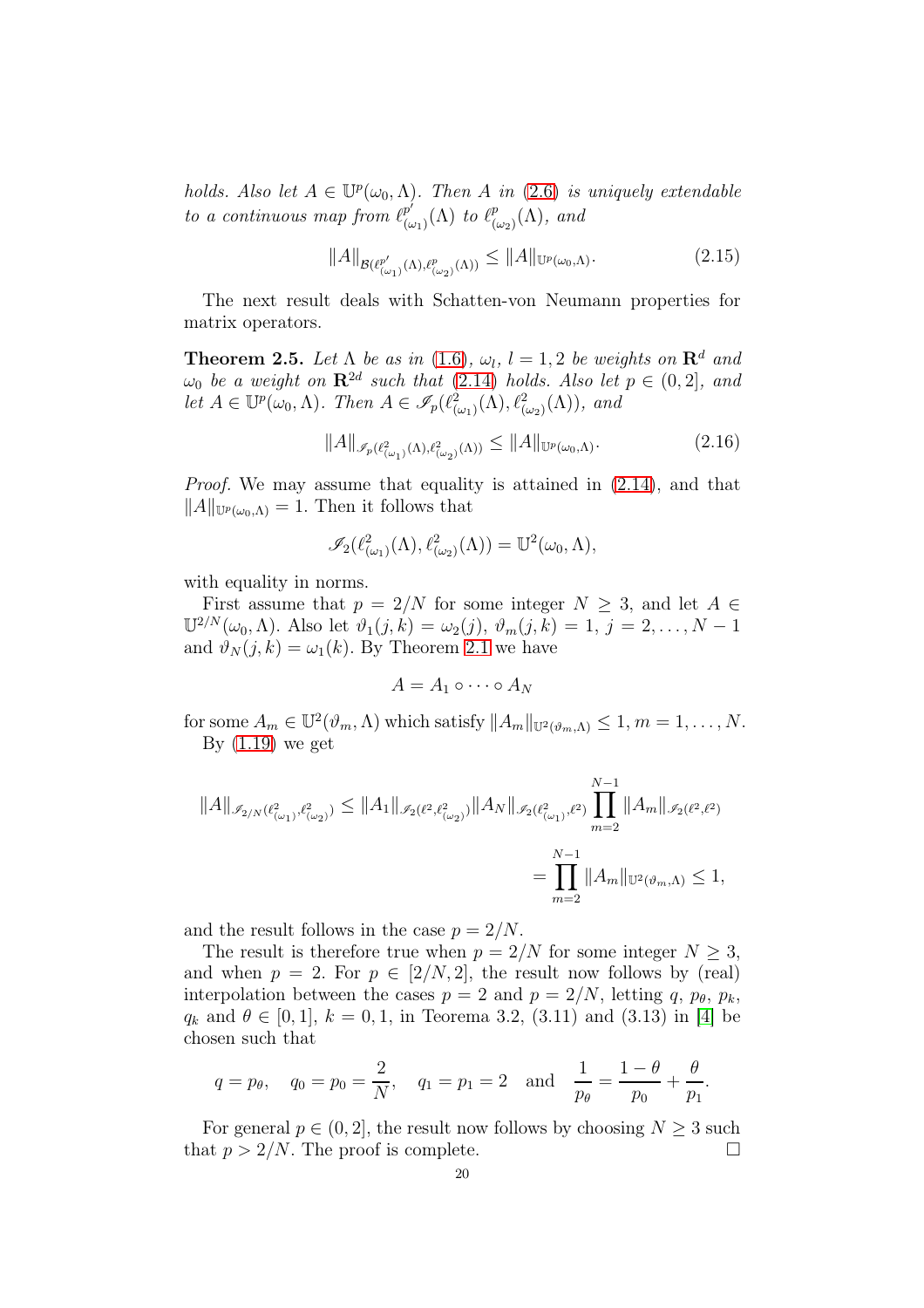### <span id="page-20-0"></span>3. Continuity and Schatten-von Neumann properties for pseudo-differential operators

In this section we deduce continuity and Schatten-von Neumann results for pseudo-differential operators with symbols in modulation spaces. In particular we extend results in [\[21,](#page-36-0) [25,](#page-36-4) [45,](#page-37-3) [48,](#page-37-1) [50\]](#page-37-5) to include Schatten and Lebesgue parameters less than one.

We start with the following result on continuity.

<span id="page-20-1"></span>**Theorem 3.1.** Let  $t \in \mathbb{R}$ ,  $\sigma \in S_{2d}$ ,  $\omega_1, \omega_2 \in \mathscr{P}_E(\mathbb{R}^{2d})$  and  $\omega_0 \in \mathbb{R}$  $\mathscr{P}_E(\mathbf{R}^{2d} \oplus \mathbf{R}^{2d})$  be such that

$$
\frac{\omega_2(x,\xi)}{\omega_1(y,\eta)} \lesssim \omega_0((1-t)x+ty,t\xi+(1-t)\eta,\xi-\eta,y-x).
$$

Also let  $p_1, p_2 \in (0, \infty]^{2d}$ ,  $p, q \in (0, \infty]$  be such that  $(2.8)$  hold, and let  $a \in M^{p,q}_{(a)}$  $(\widetilde{C}_{(\omega_0)}({\bf R}^{2d})$ . Then  ${\rm Op}_t(a)$  from  $\mathcal{S}_{1/2}({\bf R}^d)$  to  $\mathcal{S}'_{1/2}({\bf R}^d)$  extends uniquely to a continuous map from  $M_{\sigma}^{p_1}$  $\mathcal{L}_{\sigma,(\omega_1)}^{p_1}(\mathbf{R}^d)$  to  $M_{\sigma,(\omega_1)}^{p_2}$  $\int_{\sigma,(\omega_2)}^{p_2}(\mathbf{R}^d)$ , and

<span id="page-20-4"></span>
$$
\|\operatorname{Op}_t(a)\|_{\mathcal{B}(M^{p_1}_{\sigma,(\omega_1)},M^{p_2}_{\sigma,(\omega_2)})} \lesssim \|a\|_{M^{p,q}_{(\omega_0)}}.\tag{3.1}
$$

We need some preparing lemmata for the proof. We recall that  $\Lambda^2 =$  $\Lambda \times \Lambda$  when  $\Lambda$  is a lattice.

<span id="page-20-2"></span>**Lemma 3.2.** Let  $v \in \mathscr{P}_E(\mathbf{R}^{4d})$ ,  $\phi_1, \phi_2 \in \Sigma_1(\mathbf{R}^d) \setminus 0$ , and let

$$
\Phi(x,\xi) = \phi_1(x)\overline{\hat{\phi}_2(\xi)}e^{-i\langle x,\xi\rangle},
$$

Then there is a lattice  $\Lambda$  in [\(1.6\)](#page-6-0) such that

$$
\{\Phi(x-j,\xi-\iota)e^{i(\langle x,\kappa\rangle+\langle k,\xi\rangle)}\}_{(j,\iota),(k,\kappa)\in\Lambda^2}
$$

is a Gabor frame with canonical dual frame

$$
\{\Psi(x-j,\xi-\iota)e^{i(\langle x,\kappa\rangle+\langle k,\xi\rangle)}\}_{(j,\iota),(k,\kappa)\in\Lambda^2},
$$

where  $\Psi = (S_{\Phi,\Phi}^{\Lambda^2 \times \Lambda^2})$  $\int_{\Phi,\Phi}^{\Lambda^2\times\Lambda^2})^{-1}\Phi$  belongs to  $M_{(v)}^r(\mathbf{R}^{2d})$  for every  $r>0.1$ 

Note that  $\Phi$  in Lemma [3.2](#page-20-2) is the Rihaczek (cross)-distribution of  $\phi_1$ and  $\phi_2$  (cf. [\[27\]](#page-36-11)).

*Proof.* The result follows from Remark [1.6,](#page-9-4) and the fact that  $\Phi \in$  $\Sigma_1(\mathbf{R}^{2d}) \setminus 0$  in view of [\[9,](#page-35-12) Theorem 3.1] or [\[10,](#page-35-13) Proposition 3.4].  $\Box$ 

<span id="page-20-3"></span>Lemma 3.3. Let  $\Lambda$ ,  $\phi_1$ ,  $\phi_2$ ,  $\Phi$  and  $\Psi$  be as in Lemma [3.2.](#page-20-2) Also let  $v \in \mathscr{P}_E(\mathbf{R}^{4d}), a \in M^{\infty}_{(1/v)}(\mathbf{R}^{2d}),$ 

$$
c_0(\mathbf{j}, \mathbf{k}) \equiv (V_{\Psi}a)(j, \kappa, \iota - \kappa, k - j)e^{i\langle k - j, \kappa \rangle},
$$
  
where  $\mathbf{j} = (j, \iota) \in \Lambda^2$ ,  $\mathbf{k} = (k, \kappa) \in \Lambda^2$ .

and let A be the matrix  $A = (c_0(j, k))_{j,k \in \Lambda^2}$ . Then the following is true: 21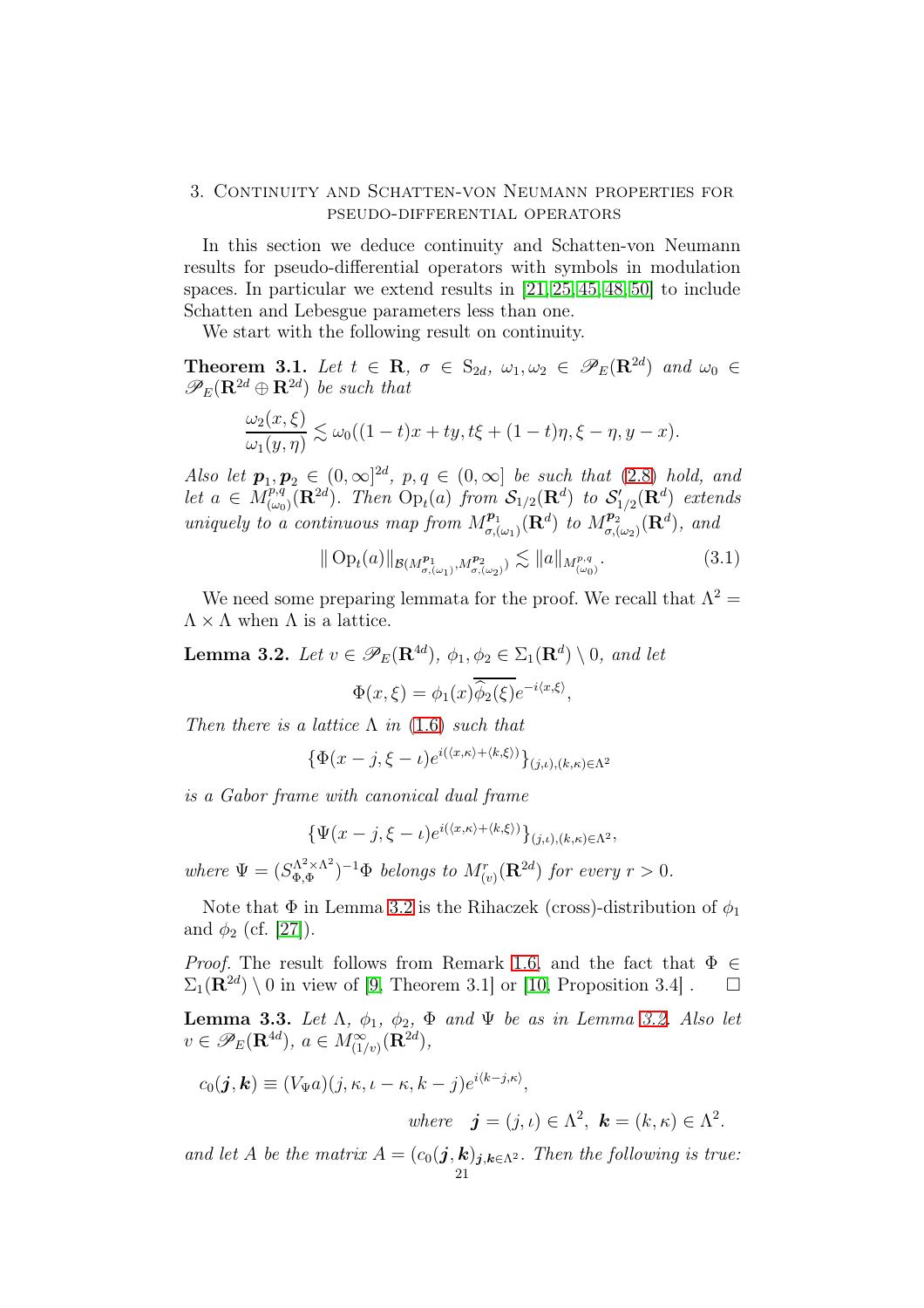<span id="page-21-0"></span>(1) if 
$$
p, q \in (0, \infty]
$$
 and  $\omega, \omega_0 \in \mathscr{P}_E(\mathbf{R}^{4d})$  satisfy  
\n
$$
\omega(x, \xi, y, \eta) \approx \omega_0(x, \eta, \xi - \eta, y - x),
$$
\n
$$
\text{then } a \in M^{p,q}_{(\omega_0)}(\mathbf{R}^{2d}), \text{ if and only if } A \in \mathbb{U}^{p,q}(\omega, \Lambda^2), \text{ and then}
$$
\n
$$
\|a\|_{M^{p,q}_{(\omega_0)}} \approx \|A\|_{\mathbb{U}^{p,q}(\omega, \Lambda^2)};
$$
\n(3.2)

(2) Op(a) as a map from 
$$
\mathcal{S}_{1/2}(\mathbf{R}^d)
$$
 to  $\mathcal{S}'_{1/2}(\mathbf{R}^d)$ , given by  
\n
$$
Op(a) = D_{\phi_1} \circ A \circ C_{\phi_2}.
$$
\n(3.3)

Some arguments in [\[27\]](#page-36-11) appear in the proof of Lemma [3.3.](#page-20-3)

Proof. We have

<span id="page-21-1"></span>
$$
|c_0(\boldsymbol{j},\boldsymbol{j}-\boldsymbol{k})| = |(V_{\Psi}a)(j,\iota-\kappa,\kappa,-k)|.
$$

Hence, Proposition [1.5](#page-9-3) (2) gives

$$
||A||_{\mathbb{U}^{p,q}(\omega,\Lambda^2)}=||V_{\Psi}a||_{\ell^{p,q}_{(\omega_0)}(\Lambda^2\times\Lambda^2)}\asymp ||a||_{M^{p,q}_{(\omega_0)}},
$$

and (1) follows.

Next we prove (2). Let  $f \in \mathcal{S}_{1/2}(\mathbf{R}^d)$ , and let

$$
c(\mathbf{j},\mathbf{k})=(V_{\Psi}a)(j,\iota,\kappa,k).
$$

By Proposition [1.5](#page-9-3) we have

$$
a=\sum_{\boldsymbol{j},\boldsymbol{k}\in\Lambda^2}c(\boldsymbol{j},\boldsymbol{k})\Phi_{\boldsymbol{j},\boldsymbol{k}},
$$

where

$$
\Phi_{\boldsymbol{j},\boldsymbol{k}}(x,\xi) = e^{i(\langle x,\kappa\rangle + \langle k,\xi\rangle)} \Phi(x-j,\xi-\iota).
$$

This gives

$$
\text{Op}(a) = \sum_{\boldsymbol{j},\boldsymbol{k}\in\Lambda^2} c(\boldsymbol{j},\boldsymbol{k}) \,\text{Op}(\Phi_{\boldsymbol{j},\boldsymbol{k}}),
$$

and we shall evaluate  $\operatorname{Op}(\Phi_{\pmb{j},\pmb{k}})f.$ 

We have

$$
\Phi_{\boldsymbol{j},\boldsymbol{k}}(x,\xi) = \phi_1(x-j)\overline{\hat{\phi}_2(\xi-\iota)}e^{-i\langle x-j,\xi-\iota\rangle}e^{i(\langle x,\kappa\rangle+\langle k,\xi\rangle)},
$$

and by straight-forward computations we get

$$
(\mathrm{Op}(\Phi_{\boldsymbol{j},\boldsymbol{k}})f)(x)=\phi_1(x-j)e^{i\langle x,\iota+\kappa\rangle}e^{-i\langle j,\iota\rangle}F_0(\boldsymbol{j},\boldsymbol{k}),
$$

where

$$
F_0(\boldsymbol{j},\boldsymbol{k})=(2\pi)^{-d/2}\int \widehat{f}(\xi)\overline{\widehat{\phi}_2(\xi-\iota)}e^{i\langle j+k,\xi\rangle}\,d\xi=(V_{\widehat{\phi}_2}\widehat{f})(\iota,-(j+k)).
$$

Since

$$
(V_{\widehat{\phi}_2}\widehat{f})(\xi, -x) = e^{i\langle x,\xi\rangle}V_{\phi_2}f(x,\xi),
$$

we get

$$
(\text{Op}(\Phi_{\bm{j},\bm{k}})f)(x) = (e^{i\langle k,\iota\rangle}V_{\phi_2}f(j+k,\iota))\phi_1(x-j)e^{i\langle x,\iota+\kappa\rangle}.
$$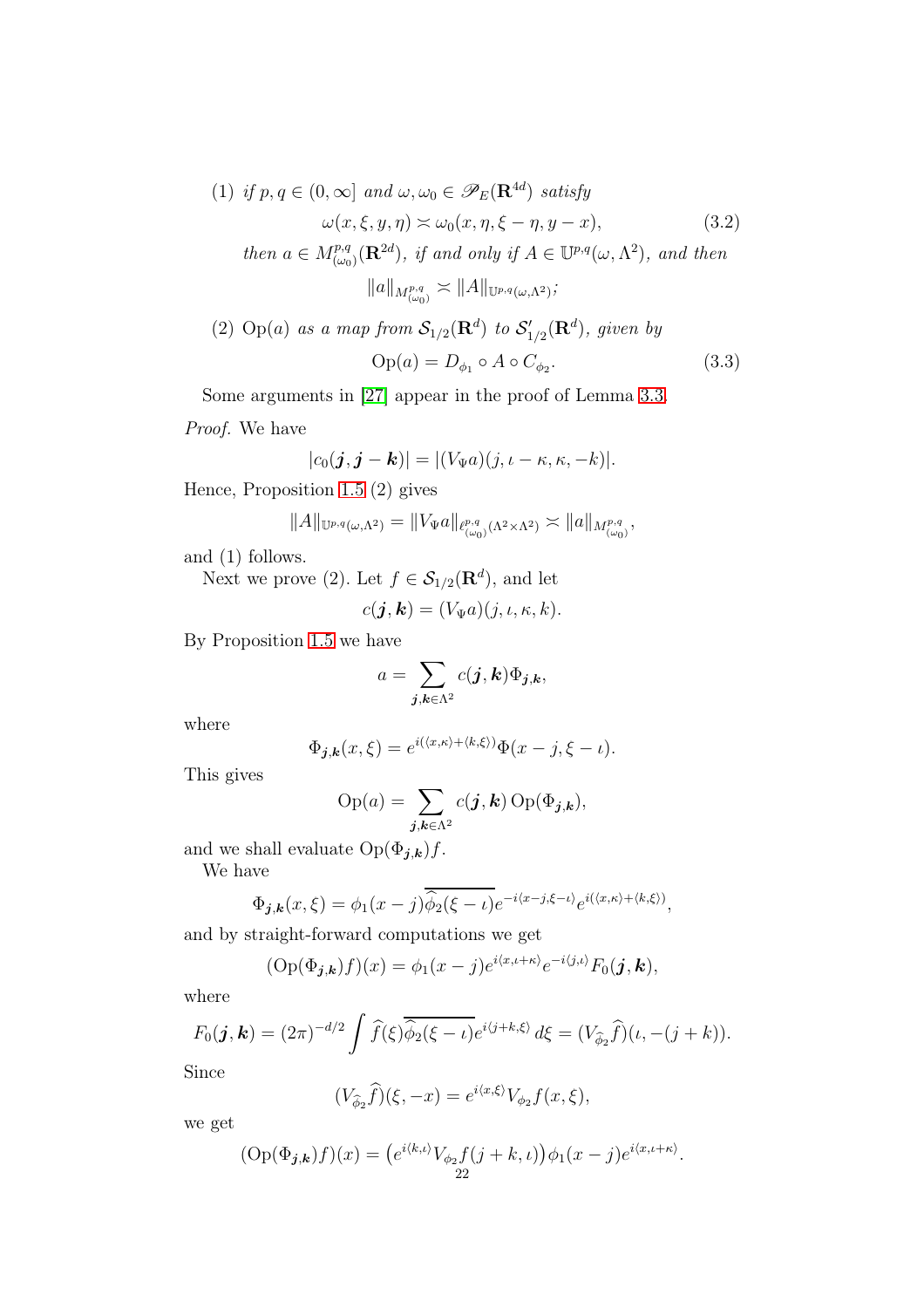This gives

$$
\begin{aligned} \text{(Op}(a)f)(x) &= \sum_{\mathbf{j},\mathbf{k}\in\Lambda^2} (V_{\Psi}a)(j,\iota,\kappa,k)e^{i\langle k,\iota\rangle}V_{\phi_2}f(j+k,\iota)\phi_1(x-j)e^{i\langle x,\iota+\kappa\rangle} \\ &= \sum_{\mathbf{j},\mathbf{k}\in\Lambda^2} (V_{\Psi}a)(j,\kappa,\iota-\kappa,k-j)e^{i\langle k-j,\kappa\rangle}V_{\phi_2}f(\mathbf{k})\phi_1(x-j)e^{i\langle x,\iota\rangle} \\ &= \sum_{\mathbf{j},\mathbf{k}\in\Lambda^2} h(\mathbf{j})\phi_1(x-j)e^{i\langle x,\iota\rangle}, \quad (3.4) \end{aligned}
$$

<span id="page-22-0"></span> $j\in\Lambda^2$ 

where

$$
h(\boldsymbol{j}) = \sum_{\boldsymbol{k} \in \Lambda^2} c_0(\boldsymbol{j}, \boldsymbol{k}) V_{\phi_2} f(\boldsymbol{k}).
$$

The result now follows from the facts that  $h = A \cdot (C_{\phi_2} f)$  and that the right-hand side of [\(3.4\)](#page-22-0) is equal to  $(D_{\phi_1}h)(x)$ .

Proof of Theorem [3.1.](#page-20-1) By Proposition 1.7 in [\[51\]](#page-37-8) and its proof, it suffices to prove the result for  $t = 0$ . Let  $\omega$ ,  $\omega_0$ ,  $\Lambda$ ,  $\phi_1$ ,  $\phi_2$  and A be as in Lemma [3.3.](#page-20-3) Then

$$
C_{\phi_2}: M^{p_1}_{(\omega_1)}(\mathbf{R}^d) \to \ell^{p_1}_{(\omega_1)}(\Lambda^2) \quad \text{and} \quad D_{\phi_1}: \ell^{p_2}_{(\omega_2)}(\Lambda^2) \to M^{p_2}_{(\omega_2)}(\mathbf{R}^d)
$$
\n(3.5)

are continuous.

Furthermore, since

$$
\frac{\omega_2(x,\xi)}{\omega_1(y,\eta)} \lesssim \omega_0(x,\eta,\xi-\eta,y-x),
$$

it follows from [\(3.2\)](#page-21-0) that

$$
\frac{\omega_2(X)}{\omega_1(Y)} \lesssim \omega(X, Y), \quad X = (x, \xi) \in \mathbf{R}^{2d}, \ Y = (y, \eta) \in \mathbf{R}^{2d}.
$$

holds. Hence Theorem [2.3](#page-16-0) shows that

$$
A: \ell^{p_1}_{(\omega_1)}(\Lambda^2) \to \ell^{p_2}_{(\omega_2)}(\Lambda^2)
$$

is continuous. Hence, if  $Op(a)$  is defined by [\(3.3\)](#page-21-1), it follows that  $Op(a)$  $\rm{ from }$   $\cal{S}_{1/2}(\mathbf{R}^d)$  to  $\cal{S}'_{1/2}(\mathbf{R}^d)$  extends to a continuous map from  $M^{p_1}_{(\omega)}$  $\overline{\mathbf{P}_1 \choose (\omega_1)} \tilde{(\mathbf{R}^d)}$ to  $M^{p_2}_{(a)}$  $\frac{\boldsymbol{p}_2}{(\omega_2)}(\mathbf{R}^d).$ 

It remains to prove the uniqueness of the extension, If  $\max(\boldsymbol{p}_1) < \infty$ , then the uniqueness follows from the fact that  $\mathcal{S}_{1/2}(\mathbf{R}^d)$  is dense in  $M_{\scriptscriptstyle (n)}^{\mathbf{p}_1}$  $\mathcal{P}_1^{p_1}(\mathbf{R}^d)$ . If instead  $p < \infty$ , then  $q < \infty$ , and  $\mathcal{S}_1/2(\mathbf{R}^{2d})$  is dense in  $M^{p,q}_{(\omega_0)}(\mathbf{R}^{2d})$ . The uniqueness now follows in this case from  $(3.1)'$ , and the fact that  $Op(a)$  is uniquely defined as an operator from  $\mathcal{S}'_{1/2}(\mathbf{R}^d)$ to  $\mathcal{S}_{1/2}(\mathbf{R}^d)$ , when  $a \in \mathcal{S}_{1/2}(\mathbf{R}^{2d})$ .

Finally assume that  $p = \infty$  and  $\max(\boldsymbol{p}_1) = \infty$ . Then  $(2.8)'$  shows that  $q \leq 1$ . In particular, if  $f \in M_{\omega}^{p_1}$  $\frac{p_1}{(\omega_1)}(\mathbf{R}^d)$  then  $f \in M_{(\omega_1)}^{\infty}(\mathbf{R}^d)$ . The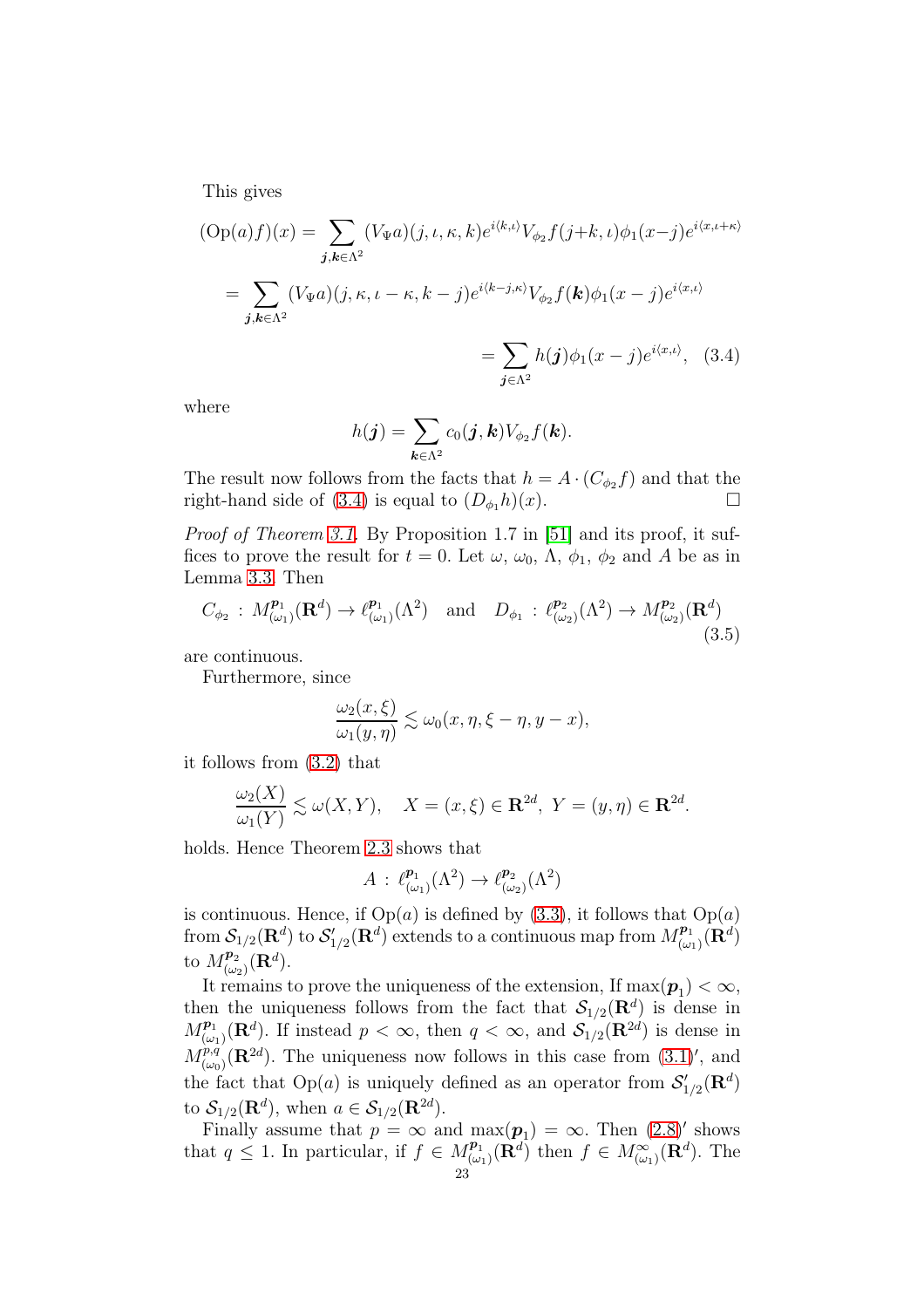uniqueness now follows from the fact that  $Op(a)f$  is uniquely defined as an element in  $M^{\infty}_{(\omega_2)}(\mathbf{R}^d)$ , in view of Theorem A.2 in [\[50\]](#page-37-5).

We have also the following result on Schatten-von Neumann properties for pseudo-differential operators.

<span id="page-23-0"></span>**Theorem 3.4.** Let  $t \in \mathbb{R}$ ,  $\omega_1, \omega_2 \in \mathscr{P}_E(\mathbb{R}^{2d})$  and  $\omega_0 \in \mathscr{P}_E(\mathbb{R}^{2d} \oplus \mathbb{R}^{2d})$ be such that

<span id="page-23-1"></span>
$$
\frac{\omega_2(x,\xi)}{\omega_1(y,\eta)} \approx \omega_0((1-t)x + ty, t\xi + (1-t)\eta, \xi - \eta, y - x) \tag{3.6}
$$

Also let  $p, p_j, q, q_j \in (0, \infty]$  be such that

 $p_1 \leq p$ ,  $q_1 \leq \min(p, p')$ ,  $p_2 \geq \max(p, 1)$ ,  $q_2 \geq \max(p, p')$ .

Then

<span id="page-23-2"></span>
$$
M_{(\omega_0)}^{p_1,q_1}(\mathbf{R}^{2d}) \subseteq s_{t,p}(\omega_1,\omega_2) \subseteq M_{(\omega_0)}^{p_2,q_2}(\mathbf{R}^{2d})
$$
\n(3.7)

and

$$
||a||_{M^{p_2,q_2}_{(\omega_0)}} \lesssim ||a||_{s_{t,p}(\omega_1,\omega_2)} \lesssim ||a||_{M^{p_1,q_1}_{(\omega_0)}}.
$$
 (3.8)

Proof. We use the same notations as in the proof of Theorem [3.1.](#page-20-1) The result is true for  $p \in [1,\infty]$  in view of Theorem A.3 in [\[50\]](#page-37-5) and Propo-sition [1.1.](#page-8-0) Hence it suffices to prove the assertion for  $p \in (0, 1)$ .

By Proposition 1.7 in [\[51\]](#page-37-8) and its proof, it suffices to prove the result for  $t = 0$ .

It follows from [\(1.19\)](#page-11-1) and [\(3.3\)](#page-21-1) that

$$
\| Op(a) \|_{\mathscr{I}_{p}(\omega_{1},\omega_{2})} = \| D_{\phi_{1}} \circ A \circ C_{\phi_{1}} \|_{\mathscr{I}_{p}(\omega_{1},\omega_{2})}
$$
  

$$
\lesssim \| D_{\phi_{1}} \|_{\mathscr{I}_{\infty}(\ell^{2}_{(\omega_{2})}(\Lambda^{2}),M^{2}_{(\omega_{2})})} \| A \|_{\mathscr{I}_{p}(\ell^{2}_{(\omega_{1})}(\Lambda^{2}),\ell^{2}_{(\omega_{2})}(\Lambda^{2}))} \| C_{\phi_{2}} \|_{\mathscr{I}_{\infty}(M^{2}_{(\omega_{1})},\ell^{2}_{(\omega_{1})}(\Lambda^{2}))}
$$
  

$$
\asymp \| A \|_{\mathscr{I}_{p}(\ell^{2}_{(\omega_{1})}(\Lambda^{2}),\ell^{2}_{(\omega_{2})}(\Lambda^{2}))} \lesssim \| A \|_{\mathbb{U}^{p,p}(\omega,\Lambda^{2})} \asymp \| a \|_{M^{p,p}_{(\omega_{0})}},
$$

and the result follows.

Remark 3.5. Theorems [3.1](#page-20-1) and [3.4](#page-23-0) are related to certain results [\[35,](#page-36-6) [38\]](#page-36-19) when the involved weights are trivial, and the involved Lebesgue exponents belong the subset  $[1,\infty]$  of  $(0,\infty]$ . More precisely, let  $p \in$  $[1,\infty]^{4d}$  be given by

$$
\boldsymbol{p}=(p_1,\ldots,p_1,p_2,\ldots,p_2,q_1,\ldots,q_1,q_2,\ldots,q_2),
$$

and each  $p_i$  and  $q_i$  occur d times. Then S. Molahajloo and G. E. Pfander investigate in [\[35,](#page-36-6) [38\]](#page-36-19), continuity of pseudo-differential operators with symbols in  $M^p(\mathbf{R}^{2d})$ , when acting between  $M^{r_1,s_1}(\mathbf{R}^d)$  and  $M^{r_2,s_2}(\mathbf{R}^d)$ , for some  $r_j, s_j \in [1, \infty]$  (cf. Theorem 1.3 in [\[35\]](#page-36-6)).

We note that there are some overlaps between Theorems [3.1](#page-20-1) and [3.4](#page-23-0) and the results in [\[35,](#page-36-6)[38\]](#page-36-19). On the other hand, the results in [\[35,](#page-36-6)[38\]](#page-36-19), and Theorems [3.1](#page-20-1) and [3.4](#page-23-0) do not contain each others, since the assumptions on the symbols are more restrictive in Theorems [3.1](#page-20-1) and [3.4,](#page-23-0) while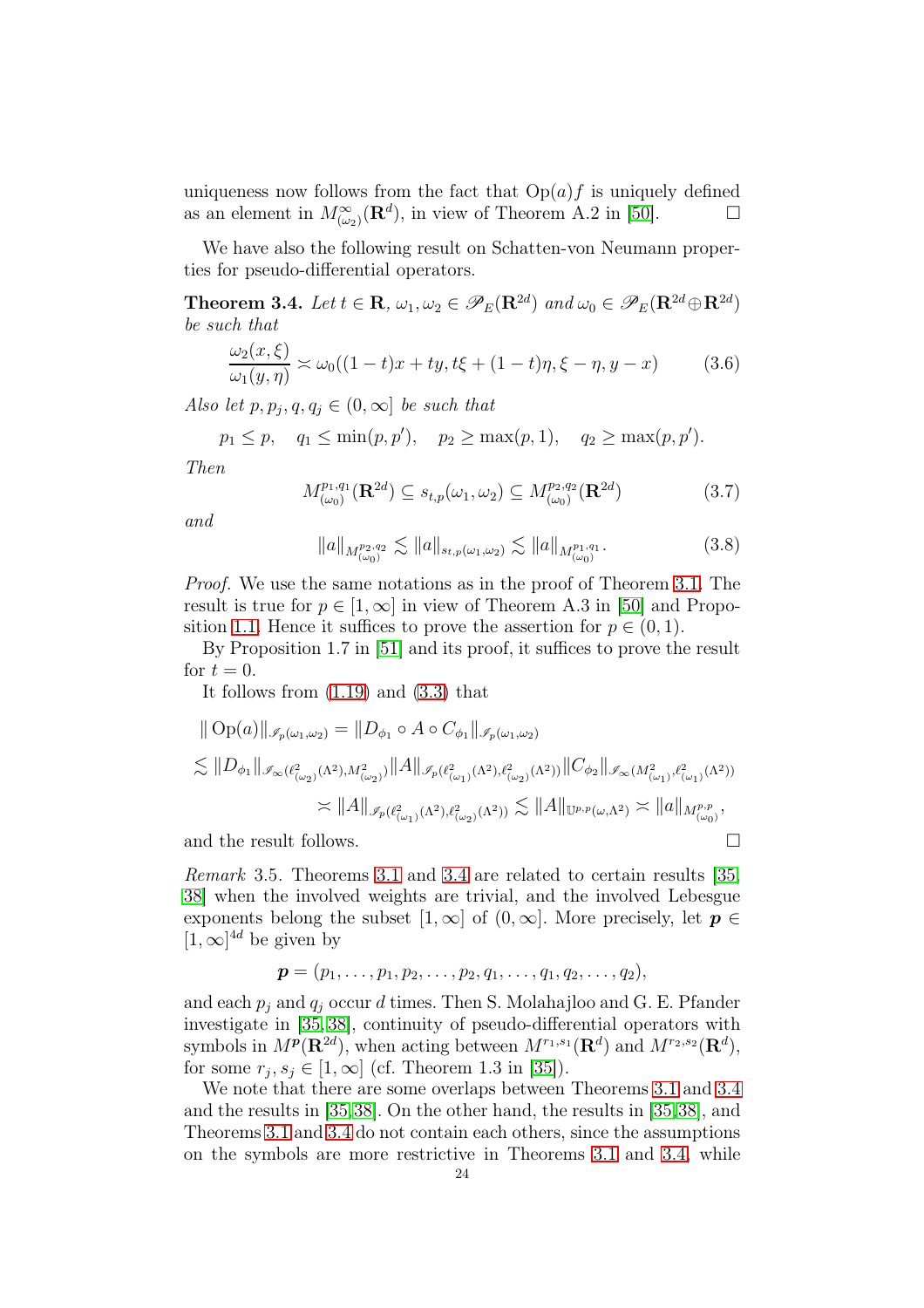the assumptions on domains and image spaces are more restrictive in [\[35,](#page-36-6) [38\]](#page-36-19).

Next we show that Theorem [3.4](#page-23-0) is optimal with respect to  $p$ . More precisely, we have the following result

<span id="page-24-0"></span>**Theorem 3.6.** Let  $t \in \mathbb{R}$ ,  $\omega_k \in \mathscr{P}_E(\mathbb{R}^{2d})$ ,  $k = 1, 2$ , and  $\omega_0 \in$  $\mathscr{P}_E(\mathbf{R}^{2d} \oplus \mathbf{R}^{2d})$  be such that [\(3.6\)](#page-23-1) holds. Also let  $p, q, r \in (0, \infty]$ , and suppose

<span id="page-24-3"></span>
$$
M_{(\omega_0)}^{p,q}(\mathbf{R}^{2d}) \subseteq s_{t,r}(\omega_1, \omega_2). \tag{3.9}
$$

Then the following is true:

- (1)  $p \leq r$  and  $q \leq \min(2, r)$ ;
- (2) if in addition  $\omega_1, \omega_2 \in \mathscr{P}(\mathbf{R}^{2d})$  and  $r \geq 2$ , then  $q \leq p'$ .

We need some preparations for the proof. The following result concerning Wigner distributions extends [\[50,](#page-37-5) Proposition A.4] to involve Lebesgue exponents smaller than one (cf. [\(1.16\)](#page-11-2)). We omit the proof since the arguments are the same as in the proof of [\[50,](#page-37-5) Proposition A.4]. (See also [\[21,](#page-36-0) [48\]](#page-37-1) and the references therein for related results.)

<span id="page-24-2"></span>**Proposition 3.7.** Let  $t \in \mathbb{R}$ , and let  $p_j, q_j, p, q \in (0, \infty]$  be such that  $p \leq p_j, q_j \leq q$ , for  $j = 1, 2$ , and

$$
1/p_1 + 1/p_2 = 1/q_1 + 1/q_2 = 1/p + 1/q.
$$
 (3.10)

Also let  $\omega_1, \omega_2 \in \mathscr{P}_E(\mathbf{R}^{2d})$  and  $\omega \in \mathscr{P}_E(\mathbf{R}^{2d} \oplus \mathbf{R}^{2d})$  be such that

<span id="page-24-1"></span> $\omega_0((1-t)x + ty, t\xi + (1-t)\eta, \xi - \eta, y - x) \leq \omega_1(x, \xi)\omega_2(y, \eta)$ . (3.11) Then the map  $(f_1, f_2) \mapsto W^t_{f_1, f_2}$  from  $\mathcal{S}'_{1/2}(\mathbf{R}^d) \times \mathcal{S}'_{1/2}(\mathbf{R}^d)$  to  $\mathcal{S}'_{1/2}(\mathbf{R}^{2d})$ restricts to a continuous mapping from  $M_{(\omega_1)}^{p_1,q_1}(\mathbf{R}^d) \times M_{(\omega_2)}^{p_2,q_2}(\mathbf{R}^d)$  to  $M^{p,q}_{(\omega_0)}(\mathbf{R}^{2d})$ , and

$$
||W_{f_1,f_2}^t||_{M_{(\omega_0)}^{p,q}} \lesssim ||f_1||_{M_{(\omega_1)}^{p_1,q_1}} ||f_2||_{M_{(\omega_2)}^{p_2,q_2}}
$$
\n(3.12)

when  $f_1, f_2 \in \mathcal{S}'_{1/2}(\mathbf{R}^d)$ .

We have now the following extension of Corollary 4.2 (1) in [\[45\]](#page-37-3).

<span id="page-24-4"></span>Corollary 3.8. Let  $p \in (0,\infty], q \in (2,\infty], t \in \mathbb{R}$ , and let  $\omega_2 \in$  $\mathscr{P}_E(\mathbf{R}^{2d})$  and  $\omega_0 \in \mathscr{P}_E(\mathbf{R}^{4d})$  be such that

$$
\omega_0((1-t)x,t\xi,\xi,-x) \lesssim \omega_2(x,\xi).
$$

Then there is an element a in  $M^{p,q}_{(\omega_0)}(\mathbf{R}^{2d})$  such that  $\text{Op}_t(a)$  is not continuous from  $\mathcal{S}_{1/2}(\mathbf{R}^d)$  to  $M_{(\omega_2)}^{2,2}(\mathbf{R}^d)$ .

*Proof.* Let  $a = W^t_{f_2,f_1}$ , where  $f_1 \in \Sigma_1(\mathbf{R}^d) \setminus \mathbf{0}$  and  $f_2 \in M^{q,p}_{(\omega_2)}(\mathbf{R}^d) \setminus$  $M^{2,2}_{(w)}$ <sup>2,2</sup><sub>( $\omega_2$ )</sub>( $\mathbf{R}^{2d}$ ). Such choices of  $f_2$  are possible in view of Proposition [1.5.](#page-9-3)

By using the fact that  $\omega_0$  and  $\omega_2$  are moderate weights, it follows that [\(3.11\)](#page-24-1) holds when  $\omega_1(x,\xi) = e^{c(|x|+|\xi|)}$ , and the constant  $c > 0$  is chosen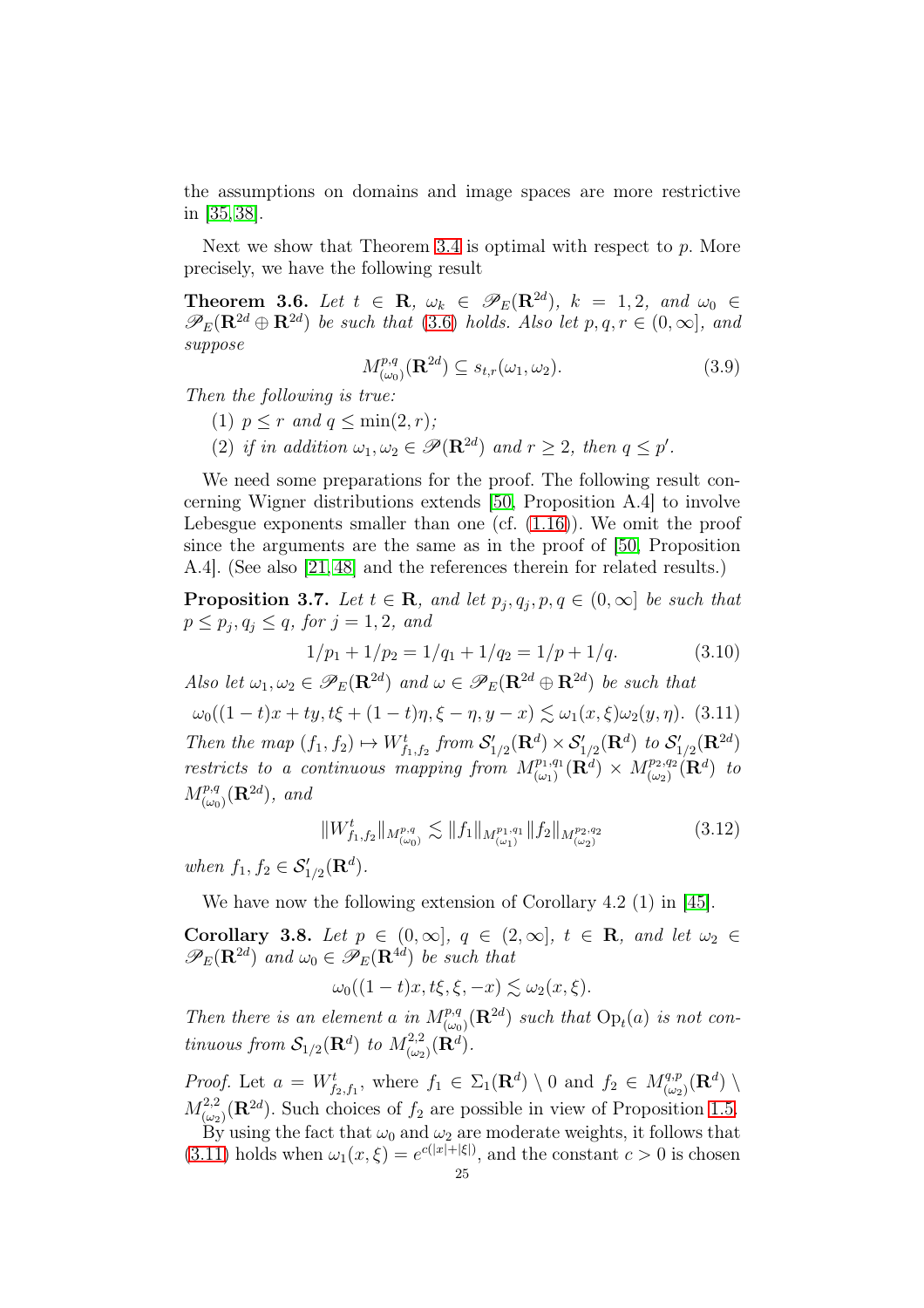large enough. By Proposition [1.1,](#page-8-0) it follows that  $f_1 \in M^{p,q}_{(\omega)}$  $\binom{p,q}{(\omega_1)}(\mathbf{R}^d)$ . Hence  $a \in M^{p,q}_{(\omega_0)}(\mathbf{R}^{2d})$  in view of Proposition [3.7.](#page-24-2)

On the other hand, if  $f \in \mathcal{S}_{1/2}(\mathbf{R}^d) \setminus 0$  is chosen such that f and  $f_1$ are not orthogonal, then

$$
\text{Op}_t(a)f = (f, f_1) \cdot f_2 \in M_{(\omega_2)}^{q,p}(\mathbf{R}^d) \setminus M_{(\omega_2)}^{2,2}(\mathbf{R}^{2d}),
$$
 and the result follows.

We also need the following lemma. We omit the proof since the re-sult is a special case of Proposition 4.3 in [\[51\]](#page-37-8). Here  $\dot{f}$  is defined as  $\check{f}(x) = f(-x)$  when  $f \in \mathcal{S}'_{1/2}(\mathbf{R}^d)$ , and recall from Subsection [1.8](#page-12-0) that  $(\mathscr{F}_{\sigma}a)(X) = 2^d\widehat{a}(-2\xi, 2x)$  when  $X = (x, \xi) \in \mathbb{R}^{2d}$ .

<span id="page-25-1"></span>**Lemma 3.9.** Let  $\omega_1, \omega_2 \in \mathscr{P}_E(\mathbf{R}^{2d}), a \in \mathscr{S}'(\mathbf{R}^{2d}),$  and that  $p \in (0, \infty]$ . Then

$$
\mathscr{F}_{\sigma}(s_p^w(\omega_1, \omega_2)) = s_p^w(\omega_1, \check{\omega}_2).
$$

*Proof of Theorem [3.6.](#page-24-0)* We may assume that  $t = 1/2$ , and consider first the case when  $1 \leq r$ . Let  $\mathcal{M}^{p,q}_{(\omega)}(\mathbf{R}^{2d})$  and  $\mathcal{W}^{p,q}_{(\omega)}(\mathbf{R}^{2d})$  be the modulation spaces when the symplectic Fourier transform is used instead of the ordinary Fourier transform in the definition of modulation space norms of  $M^{p,q}_{(\omega)}(\mathbf{R}^{2d})$  and  $W^{p,q}_{(\omega)}$  $(\omega)_{(\omega)}^{p,q}(\mathbf{R}^{2d})$ , respectively. Then [\(3.9\)](#page-24-3) is equivalent to

$$
\operatorname{Op}^w(\mathcal{M}^{p,q}_{(\omega)}) \subseteq \mathscr{I}_r(\omega_1, \omega_2), \quad \text{when} \quad \frac{\omega_2(X - Y)}{\omega_1(X + Y)} \approx \omega(X, Y)
$$

(see e.g. [\[50\]](#page-37-5)). Let  $\phi \in \Sigma(\mathbf{R}^{2d})$  and  $\Lambda$  in [\(1.6\)](#page-6-0) be chosen such that  $\{\phi(\cdot - j)e^{-2i\sigma(\cdot,\mathbf{k})}\}_{j,\mathbf{k}\in\Lambda^2}$  is a Gabor frame. Also let  $\theta(\mathbf{k}) = \omega(0,\mathbf{k}),$  $c \in \ell^{\infty}_{(\vartheta)}(\Lambda^2)$ ,  $c_0(0, \mathbf{k}) = c(\mathbf{k})$  and  $c_0(\mathbf{j}, \mathbf{k}) = 0$  when  $\mathbf{j} \neq 0$ , and let

$$
a(X) \equiv \sum_{\mathbf{k}\in\Lambda^2} c(\mathbf{k})\phi(X)e^{-2i\sigma(X,\mathbf{k})} = \sum_{\mathbf{j},\mathbf{k}\in\Lambda^2} c_0(\mathbf{j},\mathbf{k})\phi(X-\mathbf{j})e^{-2i\sigma(X,\mathbf{k})}.
$$

Then  $a \in \mathcal{M}_{(\omega)}^{p,\infty}(\mathbf{R}^{2d})$  for every  $p \in (0,\infty]$ . Furthermore,

<span id="page-25-0"></span>
$$
a \in \mathcal{M}^{p,q}_{(\omega)} \iff a \in \mathcal{W}^{p,q}_{(\omega)} \iff c \in \ell^q_{(\vartheta)} \tag{3.13}
$$

holds for every  $p, q \in (0, \infty]$ .

Now if  $q > r$ , then choose  $c \in \ell_q^q$  $\binom{q}{(\vartheta)}\setminus \ell_{(\vartheta)}^r$ , and it follows from  $(3.7)$  and [\(3.13\)](#page-25-0) that  $a \in \mathcal{M}_{(\omega)}^{p,q} \setminus s_r^w(\omega_1, \omega_2)$ . This shows that  $q \leq r$  when [\(3.9\)](#page-24-3) holds.

Assume instead that  $p > r$ , let  $q \in (0,\infty]$  be arbitrary, choose  $c \in$  $\ell_{\scriptscriptstyle (i)}^p$  $\ell_{(\vartheta)}^p \setminus \ell_{(\vartheta)}^r$ , and consider

$$
b=\mathscr{F}_{\sigma}a\in\mathscr{F}_{\sigma}\mathcal{W}^{q,p}_{(\omega)}=\mathcal{M}^{p,q}_{(\omega_T)},\qquad \omega_T(X,Y)=\omega(Y,X).
$$

By Lemma [3.9,](#page-25-1) [\(3.7\)](#page-23-2) and [\(3.13\)](#page-25-0) it follows that  $b \notin s_r^w(\omega_1, \tilde{\omega}_2)$ . This shows that  $p \leq r$  when [\(3.9\)](#page-24-3) holds, and the result follows in the case  $r > 1$ .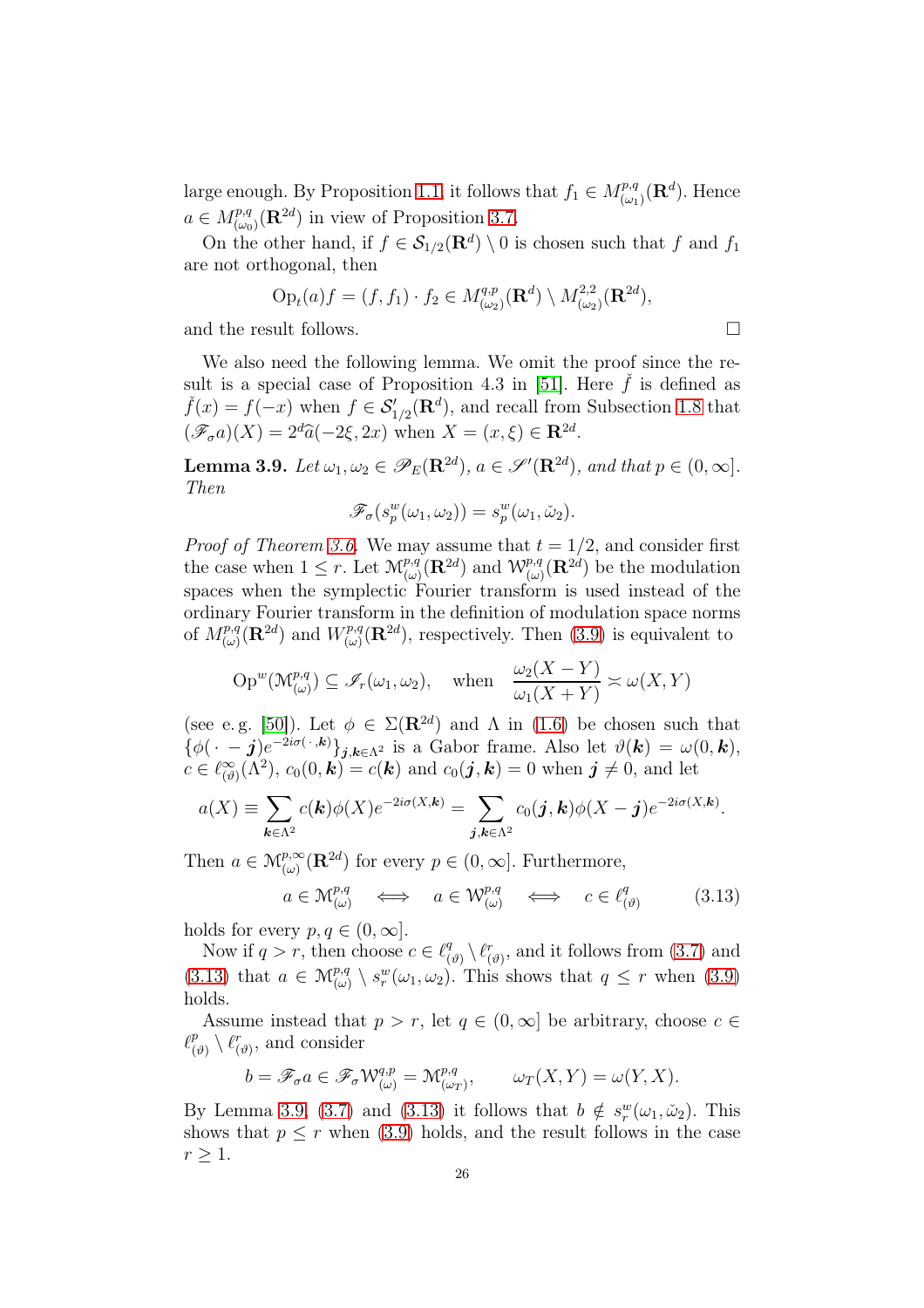Next assume that  $r < 1$ . If [\(3.9\)](#page-24-3) holds for some  $q > r$ , then it follows by (real) interpolation between the cases [\(3.9\)](#page-24-3) and

$$
\operatorname{Op}^2(\mathcal{M}^{2,2}_{(\omega)}(\mathbf{R}^{2d}))=\mathscr{I}_2(M^2_{(\omega_1)}(\mathbf{R}^d),M^2_{(\omega_2)}(\mathbf{R}^d))
$$

that [\(3.9\)](#page-24-3) holds for  $r = 1$  and some  $q > 1$ . This contradicts the first part of the proof. If instead  $(3.9)$  holds for some  $p > r$ , then it again follows by interpolation that [\(3.9\)](#page-24-3) holds for  $r = 1$  and some  $p > 1$ , which again contradicts the first part of the proof. This shows that  $p, q \leq r$  if [\(3.9\)](#page-24-3) should hold. Furthermore, by Corollary [\(3.8\)](#page-24-4) it follows that  $q \leq 2$  when [\(3.9\)](#page-24-3) holds, and (1) follows.

It remains to prove (2). By [\[25,](#page-36-4) Corollary 3.5] it follows that the result is true for trivial weights in the modulation space norms, and the result is carried over to the case with non-trivial weights by using lifting properties, established in [\[28\]](#page-36-20). The proof is complete.  $\Box$ 

### <span id="page-26-0"></span>4. Applications to the Hörmander-Weyl calculus

In this section we apply the results in the previous section to deduce Schatten-von Neumann properties in the Hörmander-Weyl calculus. (See e. g. [\[33,](#page-36-17)[47\]](#page-37-0), Sections 18.4–18.6 in [\[31\]](#page-36-1) and Subsection [1.8](#page-12-0) for approaches or notations.)

The following result is a consequence of Theorem 4.4 (1) in [\[47\]](#page-37-0) in the case  $p \geq 1$ , while the latter result do not touch the case when  $p < 1$ .

<span id="page-26-1"></span>**Theorem 4.1.** Let  $p \in (0, 2]$ , g be feasible on W, and let m be a g-continuous weight on W such that  $m \in L^p(W)$ . Then  $S(m, g) \subseteq$  $s_p^w(W)$ .

We need some preparations for the proofs. First we recall that for any feasible metric g and any  $X \in W$ , there are symplectic coordinates, and numbers

$$
0 < \lambda_d(X) \le \cdots \le \lambda_1(X) \le 1
$$

such that

$$
g_X(Y) = \sum_{k=1}^d \lambda_k(X)(y_k^2 + \eta_k^2), \quad g_X^{\sigma}(Y) = \sum_{k=1}^d \lambda_k(X)^{-1}(y_k^2 + \eta_k^2),
$$

where  $Y = (y, \eta) \in W$  in these coordinates. The intermediate metric

$$
g_X^0(Y) = \sum_{k=1}^d (y_k^2 + \eta_k^2)
$$

is symplectically invariant defined and is *symplectic*, i.e.  $(g^0)^\sigma = g^0$ .

We have the following lemma.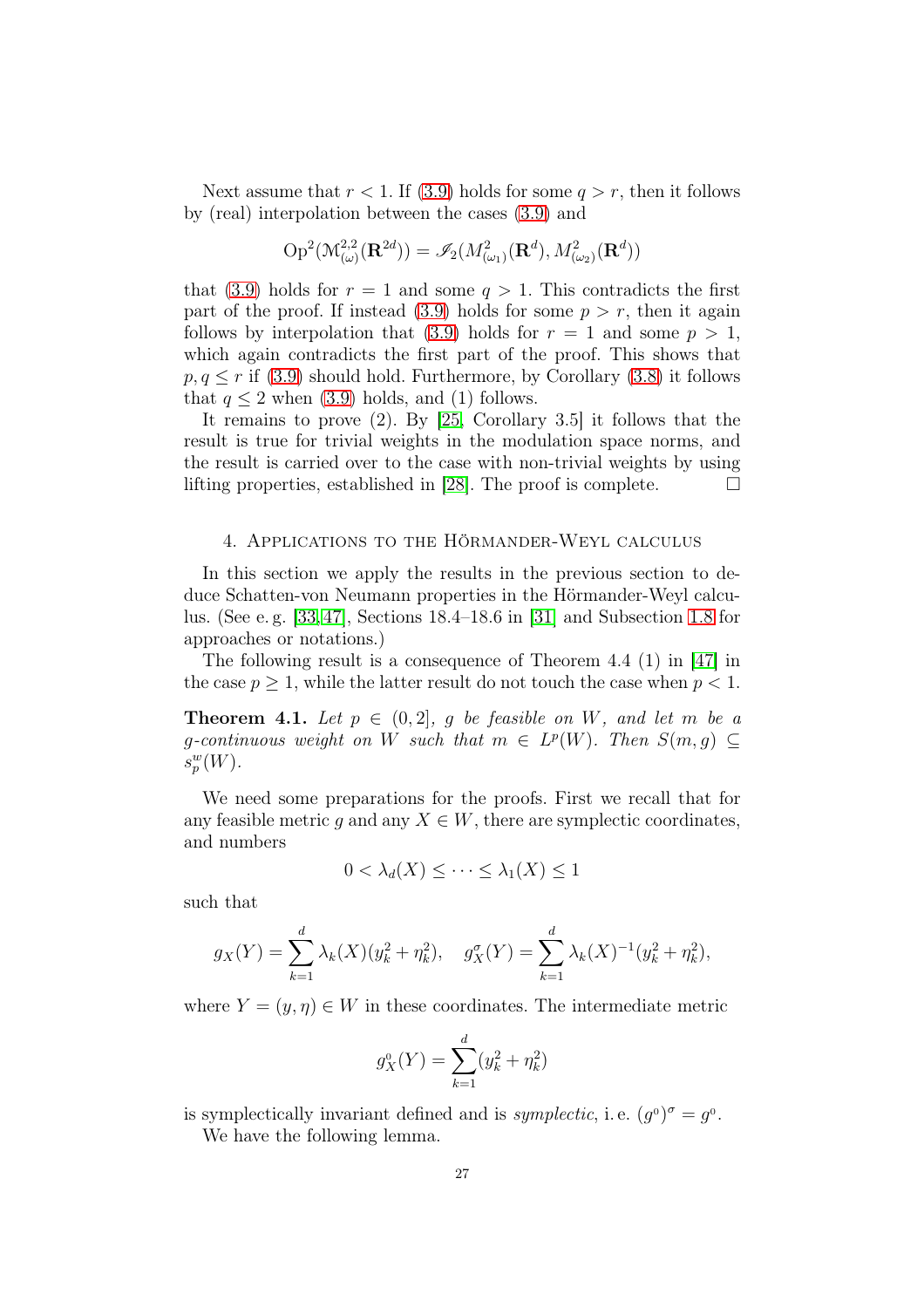<span id="page-27-0"></span>**Lemma 4.2.** Let  $p \in (0,1]$ ,  $\mathcal{H}_1$  and  $\mathcal{H}_2$  be Hilbert spaces, and let  $T_i \in \mathcal{B}(\mathcal{H}_1, \mathcal{H}_2), j \geq 1$ . Then

$$
||T||_{\mathcal{I}_p(\mathcal{H}_1,\mathcal{H}_2)} \leq \left(\sum_{k=1}^{\infty} ||T_k||_{\mathcal{I}_p(\mathcal{H}_1,\mathcal{H}_2)}^p\right)^{1/p}, \qquad T = \sum_{k=1}^{\infty} T_k,
$$

provided the right-hand side makes sense as an element in  $\mathcal{B}(\mathcal{H}_1, \mathcal{H}_2)$ .

We refer to [\[37,](#page-36-21) Appendix 1.1] for the proof of Lemma [4.2.](#page-27-0)

<span id="page-27-3"></span>Corollary 4.3. Let  $p \in (0,1]$ ,  $t \in \mathbb{R}$  and  $a \in \mathscr{S}'(\mathbb{R}^{2d})$ . Also let  $\{\varphi_j\}_{j\in I}$ be a sequence in  $\mathscr{S}(\mathbf{R}^{2d})$  such that  $0 \leq \varphi_j \leq 1$  for every j and

$$
\sum_{j\in I}\varphi_j=1.
$$

Then

$$
||a||_{s_{t,p}(\mathbf{R}^{2d})} \leq \left(\sum_{j\in I} ||\varphi_j a||_{s_{t,p}(\mathbf{R}^{2d})}^p\right)^{1/p}.
$$
 (4.1)

*Proof.* Let  $a_j = \varphi_j a, I_k \subseteq I, k \ge 1$  be a sequence of increasing and finite sets such that  $\bigcup_{k=1}^{\infty} I_k = I$ , and set  $b_k = \sum_{j \in I_k} a_j$ . We may assume that

<span id="page-27-1"></span>
$$
\sum_{j \in I} \|a_j\|_{s_{t,p}}^p < \infty,\tag{4.2}
$$

since otherwise there is nothing to prove.

If  $k_1 \leq k_2$ , then Lemma [4.2](#page-27-0) gives

<span id="page-27-2"></span>
$$
||b_{k_2} - b_{k_1}||_{s_{t,p}}^p \le \sum_{j \in I_{k_2} \setminus I_{k_1}} ||a_j||_{s_{t,p}}^p \text{ and } ||b_k||_{s_{t,p}}^p \le \sum_{j \in I_k} ||a_j||_{s_{t,p}}^p. (4.3)
$$

By [\(4.2\)](#page-27-1) we get  $||b_{k_2} - b_{k_1}||_{s_{t,p}} \to 0$  as  $k_1, k_2 \to \infty$ , and by completeness, there is a unique element  $b \in s_{t,p}$  such that  $||b_k - b||_{s_{t,p}} \to 0$  as  $k \to \infty$ .

Since  $s_{t,p} \subseteq s_{t,2} = L^2$ , we get  $b \in L^2$  and  $b_k \to b$  in  $L^2$  as well when  $k \to \infty$ . Furthermore, since  $|b_k| \leq |a|$  and  $b_k \to a$  pointwise, Beppo Levi's theorem gives that  $a \in L^2$  and  $a = b$ . The result now follows by letting k tends to  $\infty$  in [\(4.3\)](#page-27-2).

*Proof of Theorem [4.1.](#page-26-1)* Since  $S(m, g) \subseteq S(m, g^0)$  when  $g^0$  is the symplectic metric of g, and that m is  $g^0$ -continuous when m is g-continuous, we may assume that  $g$  is symplectic. (Cf. [\[47\]](#page-37-0).)

Let  $c > 0$ ,  $C > 0$ ,  $I$ ,  $X_j$ ,  $U_j$  and  $\varphi_j$  be chosen as in Remarks 2.3 and 2.4 in [\[47\]](#page-37-0), except that we may assume that  $c > 0$  and  $C > 0$  was chosen such that

$$
C^{-1}m(X) \le m(Y) \le Cm(X) \quad \text{and} \quad C^{-1}g_X \le g_Y \le Cg_X
$$
  
when  $g_Y(X - Y) < 2c$ 

Also set  $a_j = \varphi_j a$ . Then supp  $a_j \subseteq U_j$ , and the set of  $a_j$  is bounded in  $S(m, g)$ . We first estimate  $||a_j||_{s_p^w}$  for a fixed  $j \in I$ .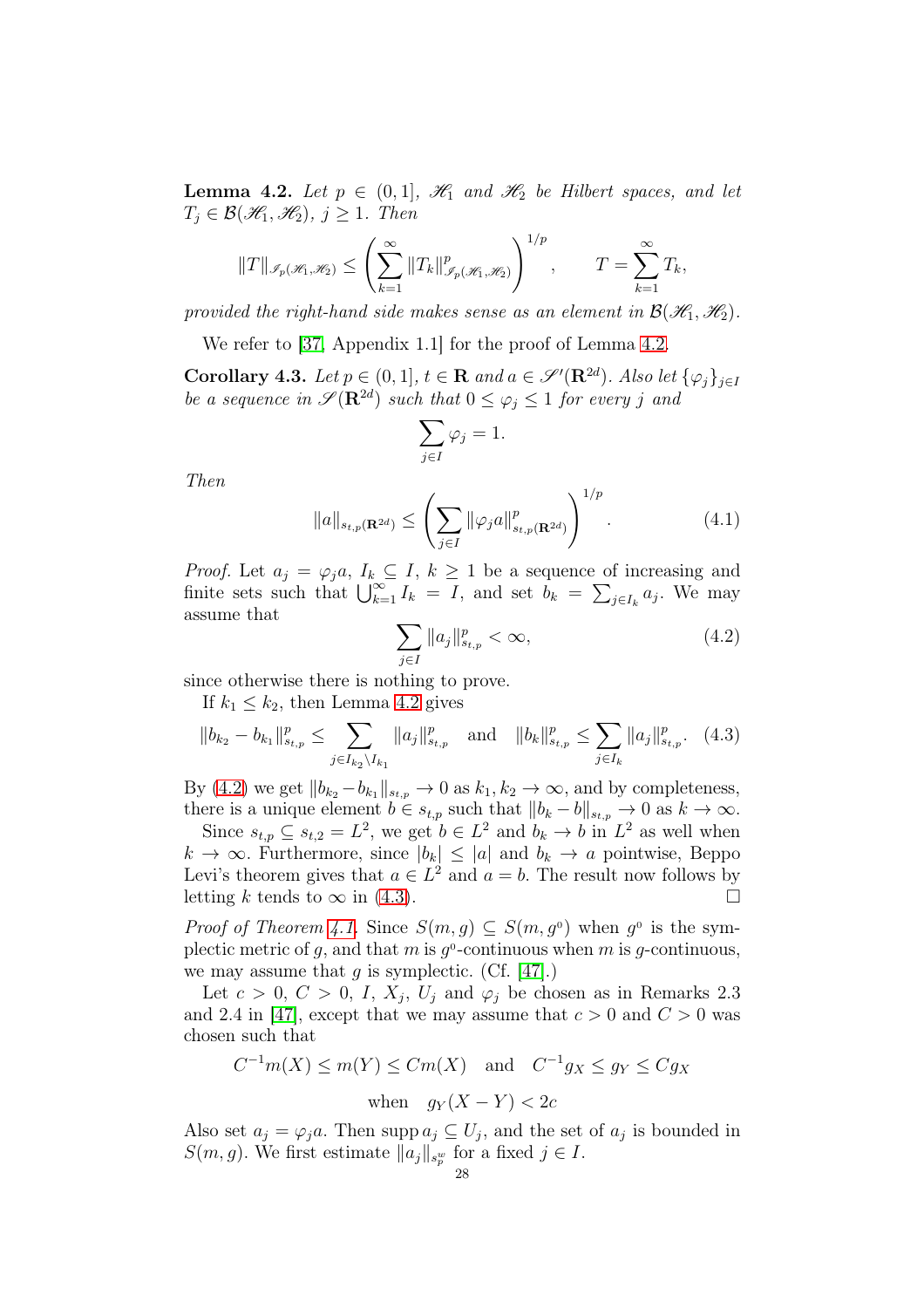Let  $B_r(X_0)$  denotes the open ball with center at  $X_0$  and radius r,  $\Phi \in C_0^{\infty}(B_1(0)) \setminus 0$  be such that  $0 \leq \Phi \leq 1$ , and choose symplectic coordinates  $X = (x, \xi) \in \mathbb{R}^d \times \mathbb{R}^d \simeq \mathbb{R}^{2d}$  such that  $g_{X_j}$  takes the form

<span id="page-28-0"></span>
$$
g_{X_j}(X) = g_{X_j}(x,\xi) = |X|^2 = |x|^2 + |\xi|^2,
$$

in these coordinates. Then for every multi-index  $\alpha$ , we have  $\partial_g^{\alpha} =$  $\partial_x^{\alpha_1} \partial_\xi^{\alpha_2}$  $\frac{\alpha_2}{\xi}$  for some  $\alpha_1$  and  $\alpha_2$  such that  $\alpha_1 + \alpha_2 = \alpha$ , and the support of  $a_j$  is contained in  $B_c(X_j)$ . Let  $N \geq 0$  be an integer such that  $Np > d$ . By Theorem 3.1 in [\[19\]](#page-36-12) and Theorem [3.4](#page-23-0) we get

$$
||a_j||_{s_p^w}^p \le C_1 \iiint \left|V_{\Phi} a_j(x, \xi, \eta, y)\right|^p dx d\xi d\eta dy
$$
  
\n
$$
\le C_2 \sum_{|\alpha+\beta|=2N} \iiint \left|V_{\partial^{\beta}\Phi} (\partial^{\alpha} a_j)(x, \xi, \eta, y) \langle (y, \eta) \rangle^{-2N} |^p dx d\xi d\eta dy
$$
  
\n
$$
\le C_3 \sum_{|\alpha \le 2N} \iiint \left|V_{\Phi} (\partial^{\alpha} a_j)(x, \xi, \eta, y)|^p \langle (y, \eta) \rangle^{-2Np} dx d\xi d\eta dy, \quad (4.4)
$$

for some constants  $C_1, \ldots, C_3$  which are independent of  $j \in I$ .

We shall estimate the last integrand in [\(4.4\)](#page-28-0). Let  $\chi_{0,i}$  be the characteristic function of  $U_j = B_c(X_j)$ , and let  $\chi_j$  be the characteristic function of  $U_j = B_{1+c}(X_j)$ . Then

$$
|(\partial^{\alpha} a_j)(X)| \leq C_{1,\alpha} m(X) \chi_{0,j}(X) \leq C_{2,\alpha} m(X_j) \chi_{0,j}(X),
$$

for some constants  $C_{1,\alpha}$  and  $C_{2,\alpha}$ , which only depend on  $\alpha$ . Here the last step follows from the fact that  $m$  is  $q$ -continuous. This gives

$$
\begin{aligned} |V_{\Phi}(\partial^{\alpha} a_j)(x,\xi,\eta,y)| &\leq (2\pi)^{-d/2} \int_{\mathbf{R}^{2d}} |(\partial^{\alpha} a_j)(Z-X)| \Phi(Z) \, dZ \\ &\leq C_{3,\alpha} m(X_j) \int_{\mathbf{R}^{2d}} |\chi_{0,j}(Z-X)| \Phi(Z) \, dZ \leq C_{4,\alpha} m(X_j) \chi_j(X) \\ &= C_{5,\alpha} \left( m(X_j)^p \int \varphi_j(Z) \, dZ \right)^{1/p} \chi_j(X) \\ &\leq C_{6,\alpha} \left( \int m(Z)^p \varphi_j(Z) \, dZ \right)^{1/p} \chi_j(X), \end{aligned}
$$

for some constants  $C_{3,\alpha}, \ldots, C_{6,\alpha}$ , which only depend on  $\alpha$ .

By combining the last estimate with [\(4.4\)](#page-28-0), we get

$$
||a_j||_{s_p^w}^p \le C_1 \left( \iint \chi_j(X)^p \langle Y \rangle^{-2Np} dX dY \right) \cdot \left( \int m(Z)^p \varphi_j(Z) dZ \right)
$$
  

$$
\le C_2 \int m(Z)^p \varphi_j(Z) dZ,
$$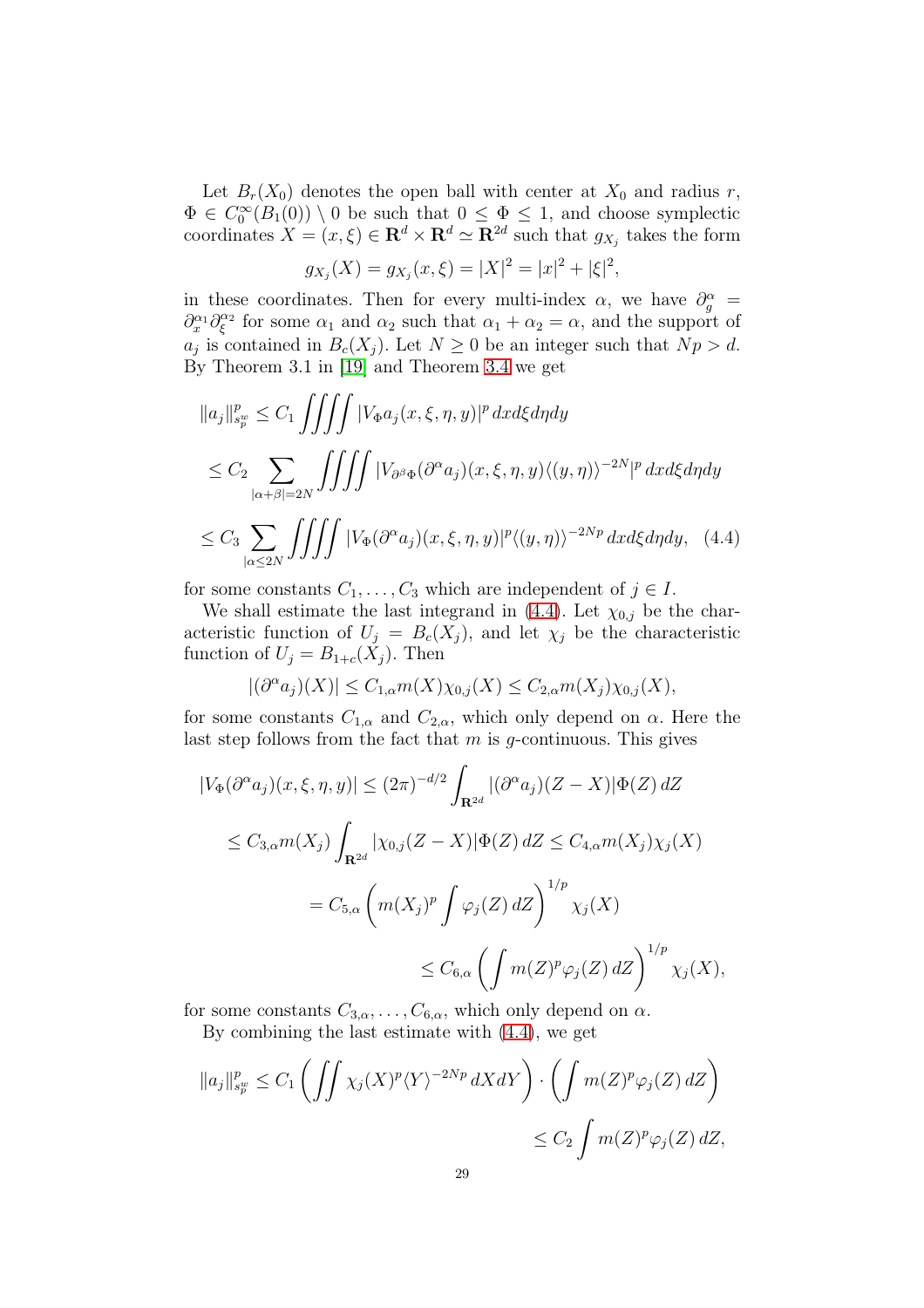for some constants  $C_1$  and  $C_2$ , which are independent of j.

A combination of the last estimate and Corollary [4.3](#page-27-3) now gives

$$
||a||_{s_p^w}^p \le \sum_j ||a_j||_{s_p^w}^p \lesssim \sum_j \int m(Z)^p \varphi_j(Z) \, dZ = ||m||_{L^p}^p,
$$
  
and the result follows.

By similar arguments as in the proof of [\[47,](#page-37-0) Theorem 2.11], Theorem [4.1](#page-26-1) gives the following results involving suitable Sobolev type spaces, introduced in by Bony and Chemin in [\[7\]](#page-35-9) (see also [\[33\]](#page-36-17)). The details are left for the reader. Here recall that the Riemannian metric q on  $W$ is called split if there are symplectic coordinates such that

$$
g_X(y, \eta) = g_X(y, -\eta), \qquad X \in W, \ Y = (y, \eta) \in W,
$$

in these coordinates.

<span id="page-29-1"></span>**Theorem 4.4.** Let  $t = 1/2$ ,  $a \in \mathscr{S}'(W)$ ,  $p \in (0, \infty]$ , g be strongly feasible on W, and let  $m, m_1, m_2$  be g-continuous and  $(\sigma, g)$ -temperate weights on W such that  $m_2m/m_1 \in L^p(W)$ . Then  $S(m, g) \subseteq s_{t,p}(m_1, m_2, g)$ .

Furthermore, if in addition g is split, then  $S(m, g) \subseteq s_{t,p}(m_1, m_2, g)$ holds for general  $t \in \mathbf{R}$ .

*Remark* 4.5. We note that [\[47,](#page-37-0) Theorem 2.11] covers Theorem [4.4](#page-29-1) when  $p \geq 1$ . We also note that the assumption  $a \in S(m, g)$  is missing, and that  $s_{t,p}^w$  and  $s_{t,\sharp}^w$  should be  $s_{t,p}$  and  $s_{t,\sharp}$ , respectively, in (3) and (4) in [\[47,](#page-37-0) Theorem 2.11].

## <span id="page-29-0"></span>5. Applications to compactly supported Schatten-von Neumann symbols

In this section we introduce a subset  $s_{t,p}^q(\mathbf{R}^{2d})$  of  $s_{t,p}(\mathbf{R}^{2d})$  when  $p, q \in (0, \infty]$ . We show that the set of compactly supported elements in  $s_{t,p}^q(\mathbf{R}^{2d})$  with  $q = \min(p, 1)$  and  $q = 1$  is a subspace and superspace, respectively, of compactly supported elements in  $\mathscr{F}L^p$ . This result goes back to [\[43,](#page-37-13) [44\]](#page-37-14) in the case  $p \ge 1$  and  $t = 1/2$ . The proof is based on Theorem [3.4](#page-23-0) and certain characterizations given here, which might be of independent interests.

First we make the following definition. Here  $ON_d$  is the set of all orthonormal sequences in  $L^2(\mathbf{R}^d)$ .

**Definition 5.1.** Let  $t \in \mathbb{R}$  and  $p, q \in (0, \infty]$ . Then  $s_{t,p}^q(\mathbb{R}^{2d})$  consists of all  $a \in \mathscr{S}'(\mathbf{R}^{2d})$  of the form

$$
a = \sum_{j=0}^{\infty} \lambda_j W_{f_j, g_j}^t,
$$

for some non-negative and non-increasing sequence  $\{\lambda_j\}_{j=0}^{\infty} \in \ell^p(\mathbf{N}),$ and some  $\{f_j\}_{j=0}^{\infty} \in \text{ON}_d$  and  $\{g_j\}_{j=0}^{\infty} \in \text{ON}_d$  which at the same time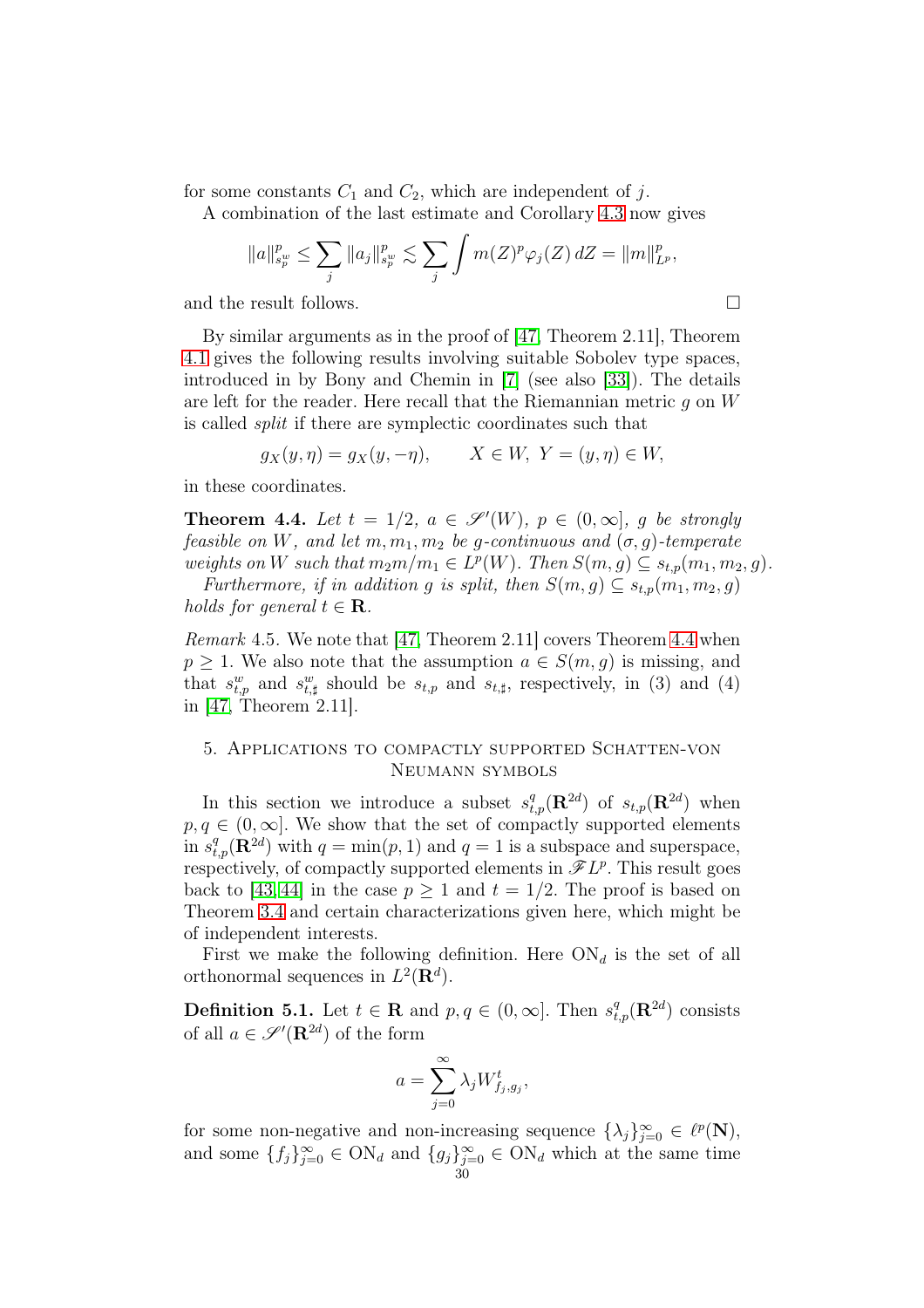are bounded in  $M^{2q}(\mathbf{R}^d)$ . For any  $a \in s^q_{t,p}(\mathbf{R}^{2d})$  we set

$$
||a||_{s_{t,p}^q} \equiv ||\{\lambda_j||f_j||_{M^{2q_0}}||g_j||_{M^{2q_0}}\}_{j=0}^{\infty}||_{\ell^p}, \qquad q_0 = \min(1,q).
$$

In the following lemma we present some basic facts for  $s_{t,p}^q(\mathbf{R}^{2d})$ .

<span id="page-30-4"></span>**Lemma 5.2.** Let  $p, q, p_j, q_j \in (0, \infty], j = 0, 1, 2$  be such that  $p_1 \leq p_2$ ,  $q_1 \leq q_2$  and  $q_0 \geq 1$ . Then the following is true:

- (1)  $s_{t,p}^{q_0}(\mathbf{R}^{2d}) = s_{t,p}(\mathbf{R}^{2d})$  and  $||a||_{s_{t,p}^{q_0}} = ||a||_{s_{t,p}}$  when  $a \in s_{t,p}(\mathbf{R}^{2d})$ ;
- (2)  $\mathscr{S}(\mathbf{R}^{2d}) \subseteq s_{t,p}^q(\mathbf{R}^{2d});$
- $(3)$   $s_{t,j}^{q_1}$  $_{t,p_1}^{q_1}(\mathbf{R}^{2d})\subseteq s_{t,q}^{q_2}$  $_{t,p_2}^{q_2}(\mathbf{R}^{2d});$
- (4) if in addition  $t = 1/2$ , then  $a \in s^q_{t,p}(\mathbf{R}^{2d})$ , if and only if  $\mathscr{F}_{\sigma}a \in$  $s^q_{t,p}(\mathbf{R}^{2d})$ , and

<span id="page-30-3"></span>
$$
\|\mathscr{F}_{\sigma}a\|_{s^q_{t,p}}=\|a\|_{s^q_{t,p}}.
$$

*Proof.* The assertion (1) follows from the fact that  $L^2(\mathbf{R}^d)$  is continuously embedded in  $M^{2q_0}(\mathbf{R}^d)$ , since  $2q_0 \geq 2$ , (2) follows from Proposition [5.6](#page-31-0) below, and (3) is a straight-forward consequence of the definitions.

Finally, (4) follows from the facts that  $\mathscr{F}_{\sigma}W_{f,q} = W_{\tilde{f},q}$  and that  $\|\check{f}\|_{M^{2q}} \asymp \|f\|_{M^{2q}}$ . This gives the result.

The following result characterizes the set of compactly supported elements in  $s_{t,p}(\mathbf{R}^{2d})$ .

<span id="page-30-2"></span>**Theorem 5.3.** Let  $t \in \mathbb{R}$  and  $p, q \in (0, \infty]$  be such that  $r \leq q$ . Then

$$
s_{t,q}^q(\mathbf{R}^{2d}) \bigcap \mathscr{E}'(\mathbf{R}^{2d}) \subseteq \mathscr{F}L^q(\mathbf{R}^{2d}) \bigcap \mathscr{E}'(\mathbf{R}^{2d})
$$

$$
= M^{p,q}(\mathbf{R}^{2d}) \bigcap \mathscr{E}'(\mathbf{R}^{2d}) \subseteq s_{t,q}(\mathbf{R}^{2d}) \bigcap \mathscr{E}'(\mathbf{R}^{2d}). \quad (5.1)
$$

We need some preparations for the proof. First we recall the following facts for the harmonic oscillator  $H = H_d = |x|^2 - \Delta$  on  $\mathscr{S}'(\mathbf{R}^d)$ . We omit the proof since the result is a special case of [\[6,](#page-35-14) Theorem 3.5].

<span id="page-30-0"></span>**Lemma 5.4.** Let  $p, q \in [1, \infty]$  and let  $\omega, \vartheta_N \in \mathscr{P}(\mathbb{R}^{2d})$  be such that  $\vartheta_N(x,\xi) = \langle (x,\xi) \rangle^N$ , where N is an integer. Then  $H_d^N$  is a homeomorphism on  $\mathscr{S}(\mathbf{R}^d)$ , on  $\mathscr{S}'(\mathbf{R}^d)$ , and from  $M^{p,q}_{(\vartheta_{2N}\omega)}(\mathbf{R}^d)$  to  $M^{p,q}_{(\omega)}(\mathbf{R}^d)$ .

The next result concerns Schwartz kernels of linear operators.

<span id="page-30-1"></span>Proposition 5.5. Let T be a linear and continuous operator from  $L^2(\mathbf{R}^{d_1})$  to  $L^2(\mathbf{R}^{d_2})$  and such that the kernels of  $T^* \circ T$  and  $T \circ T^*$ belong to  $\mathscr{S}(\mathbf{R}^{2d_1})$  and  $\mathscr{S}(\mathbf{R}^{2d_2})$ , respectively. Then the kernel of T belongs to  $\mathscr{S}(\mathbf{R}^{d_2+d_1})$ .

The result should be available in the literature. In order to be selfcontained we here present a proof, obtained in collaboration with A. Holst at Lund University, Sweden.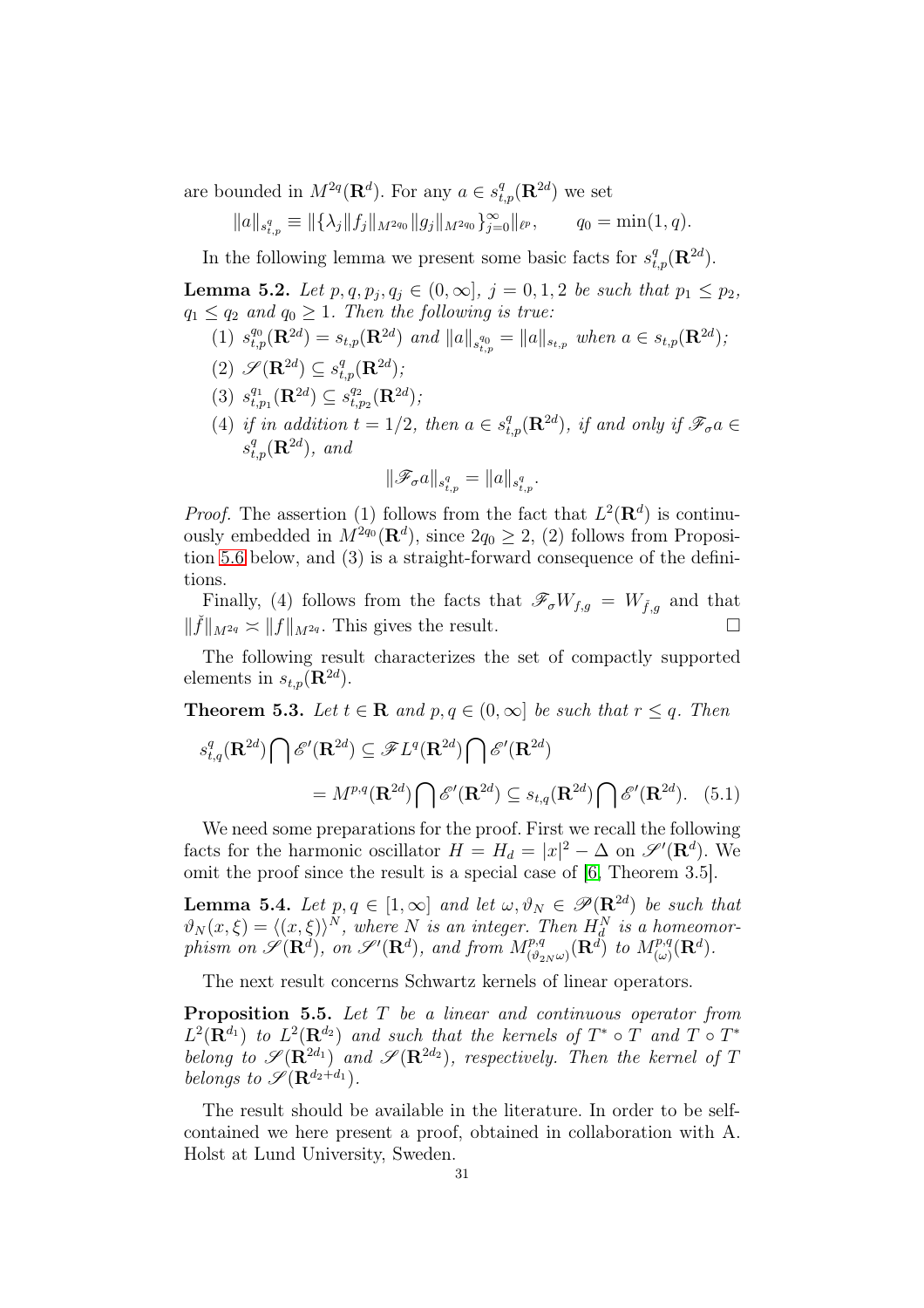*Proof.* Let  $N \in \mathbb{N}$ ,  $\omega_{j,r}(x,\xi) = \langle (x,\xi) \rangle^r$  when  $x,\xi \in \mathbb{R}^{d_j}$  and  $r \in \mathbb{R}$ , and let  $f_j \in \mathscr{S}(\mathbf{R}^{d_j})$ ,  $j = 1, 2$ . Then  $H^N \circ S \circ H^N$  is an operator with kernel in  $\mathscr{S}$ , if and only if S is an operator with kernel in  $\mathscr{S}$ .

By the assumptions and Lemma [5.4](#page-30-0) we obtain

$$
||Tf_1||_{L^2(\mathbf{R}^{d_2})}^2 = ((T^* \circ T)f_1, f_1)_{L^2(\mathbf{R}^{d_1})} \lesssim ||f_1||_{M^2_{(\omega_{1,-2N})}}^2
$$

and

$$
||T^*f_2||^2_{L^2(\mathbf{R}^{d_1})} = ((T \circ T^*)f_2, f_2)_{L^2(\mathbf{R}^{d_2})} \lesssim ||f_2||^2_{M^2_{(\omega_{2,-2N})}}.
$$

Hence

$$
T \in \mathcal{B}(M^2_{(\omega_{1,-2N})}(\mathbf{R}^{d_1}), L^2(\mathbf{R}^{d_2}))
$$
 and  $T^* \in \mathcal{B}(M^2_{(\omega_{2,-2N})}(\mathbf{R}^{d_2}), L^2(\mathbf{R}^{d_1})).$ 

By duality it also follows that  $T \in \mathcal{B}(L^2(\mathbf{R}^{d_1}), M^2_{(\omega_2, 2r)}(\mathbf{R}^{d_2}))$ , since the dual of  $M^2_{(\omega_{j,-N})}(\mathbf{R}^{d_j})$  equals  $M^2_{(\omega_{j,N})}(\mathbf{R}^{d_j})$  when the  $L^2$  form is used (cf. e. g. [\[21,](#page-36-0) Theorem 11.3.6]).

By interpolation between these results we get

$$
T \in \mathcal{B}(M^2_{(\omega_{1,-N})}(\mathbf{R}^{d_1}), M^2_{(\omega_{2,N})}(\mathbf{R}^{d_2})).
$$

and since

$$
\bigcap_{r \in \mathbf{R}} M_{(\omega_j, N)}^2(\mathbf{R}^{d_j}) = \mathscr{S}(\mathbf{R}^{d_j}) \text{ and } \bigcup_{r \in \mathbf{R}} M_{(\omega_j, r)}^2(\mathbf{R}^{d_j}) = \mathscr{S}'(\mathbf{R}^{d_j})
$$

when  $j = 1, 2$  also in topological sense in view of e.g. [\[46\]](#page-37-4), we obtain  $T \in \mathcal{B}(\mathscr{S}'(\mathbf{R}^{d_1}), \mathscr{S}(\mathbf{R}^{d_2}))$ . This implies that the kernel of T belongs to  $\mathscr{S}(\mathbf{R}^{d_2+d_1})$ .

The next result extends in several ways Lemma 4.1.2 in [\[43\]](#page-37-13) and concerns suitable Wigner distribution expansions (see [\(1.16\)](#page-11-2)).

<span id="page-31-0"></span>**Proposition 5.6.** Let  $a \in \mathscr{S}(\mathbf{R}^{2d})$ ,  $t \in \mathbf{R}$ ,  $p, q \in (0, \infty]$  and let  $H =$  $|x|^2 - \Delta$  be the harmonic oscillator on  $\mathbf{R}^d$ . Then

<span id="page-31-2"></span><span id="page-31-1"></span>
$$
a = \sum_{j=0}^{\infty} \lambda_j W_{f_j, g_j}^t,
$$
\n(5.2)

for some non-negative and non-increasing  $\{\lambda_j\}_{j=0}^{\infty} \subseteq \mathbb{R}$ ,  $\{f_j\}_{j=0}^{\infty} \in$  $ON(L^2(\mathbf{R}^d))$  and  $\{g_j\}_{j=0}^{\infty} \in ON(L^2(\mathbf{R}^d))$  such that

$$
\lambda_j \ge 0, \quad f_j, g_j \in \mathscr{S}(\mathbf{R}^d), \quad j \ge 0,
$$

and

$$
\sum_{j=0}^{\infty} \lambda_j^p \|H^N f_j\|_{M^q} \|H^N g_j\|_{M^q} < \infty, \quad when \quad N \ge 0. \tag{5.3}
$$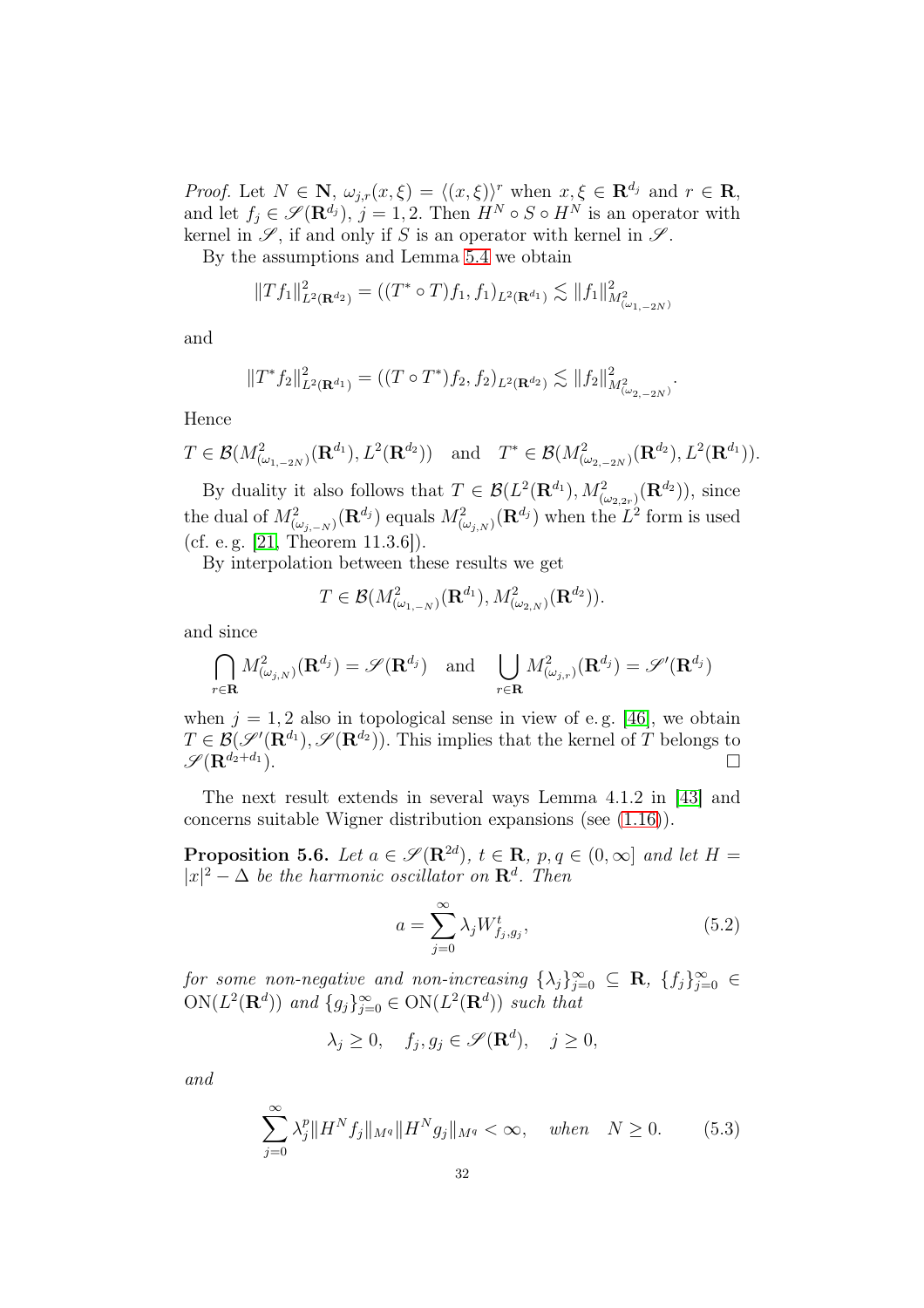Proof. By the spectral theorem of compact operators, [\(5.2\)](#page-31-1) holds true for some non-negative and non-increasing sequence  $\{\lambda_j\}_{j=0}^{\infty}$ , and some  ${f_j}_{j=0}^{\infty}$  and  ${g_j}_{j=0}^{\infty}$  in ON<sub>d</sub>. Since

$$
e^{i(t-1/2)\langle D_{\xi}, D_x \rangle} W_{f,g}^t = W_{f,g}
$$

and  $e^{i(t-1/2)\langle D_{\xi}, D_x \rangle}$  is continuous on  $\mathscr{S}(\mathbf{R}^{2d})$ , it suffices to consider the Weyl case,  $t = 1/2$ .

First we assume that  $T \equiv \text{Op}^w(a) \geq 0$ , giving that [\(5.2\)](#page-31-1) holds with  $g_j = f_j$ . The result is true for  $p = 1$  and  $q = 2$  in view of [\[43,](#page-37-13) Lemma 4.1.2]. Since the kernel of T belongs to  $\mathscr{S}$ , Proposition [5.5](#page-30-1) shows that the kernel of  $T_N = T^{1/2N}$  belongs to  $\mathscr S$  for every  $N \geq 1$ . Furthermore, if  $a_N$  is the Weyl symbol of  $T_N$ , then  $a_N \in \mathscr{S}(\mathbf{R}^{2d})$ , and by straightforward computations we get

$$
a_N = \sum_j \lambda_j^{1/2N} W_{f_j, f_j}.
$$

By [\[43,](#page-37-13) Lemma 4.1.2] we get

$$
\sum_j \lambda_j^{1/2N} \|H^N f_j\|_{L^2}^2 < \infty
$$

for every  $N \geq 0$ , and the result follows in the case  $p > 0$  and  $q = 2$ .

Next assume that  $q \in (0, 2)$ , and let  $\omega_r = \langle \cdot \rangle^r \in \mathscr{P}(\mathbb{R}^{2d})$ ,  $q_0 =$  $(2q)/(2-q)$  and  $N_0 > dq_0$  be an integer. Then  $\omega_{-2N_0} \in L^{q_0}(\mathbf{R}^{2d})$ , and Hölder's inequality gives

$$
||H^N f||_{M^q} \lesssim ||\omega_{-2N_0}||_{L^{q_0}} ||H^N f||_{M^2_{(\omega_{2N_0})}} \asymp ||H^{N+N_0} f||_{L^2},
$$

when  $f \in \mathscr{S}(\mathbf{R}^d)$ , and the result follows in this case from the case  $q=2$ .

If instead  $q \geq 2$ , then  $||H^N f||_{M^q} \lesssim ||H^N f||_{L^2}$  for every admissible f, and the result again follows from the case when  $q = 2$ .

The assertion therefore follows if in the case  $Op_t(a) \geq 0$ .

Finally assume that  $a \in \mathscr{S}(\mathbf{R}^{2d})$  is general. The Weyl symbol of the operators  $T^* \circ T$  and  $T \circ T^*$  are given by

$$
b = \sum \lambda_j^2 W_{f_j, f_j}
$$
 and  $c = \sum \lambda_j^2 W_{g_j, g_j}$ ,

respectively, and belong to  $\mathscr{S}(\mathbf{R}^{2d})$ , in view of Proposition [5.5.](#page-30-1) Since  $T^* \circ T$  and  $T \circ T^*$  are positive semi-definite, it follows from the first part of the proof that

$$
\sum_{j} \lambda_j^p \|H^N f_j\|_{M^q}^2 < \infty \quad \text{and} \quad \sum_{j} \lambda_j^p \|H^N g_j\|_{M^q}^2 < \infty
$$

hold for every  $p, q \in (0, \infty]$  and  $N \geq 0$ . The estimate [\(5.3\)](#page-31-2) now follows from these estimates and Cauchy-Schwartz inequality.

We also need the following result related to Theorem 3.1 in [\[19\]](#page-36-12).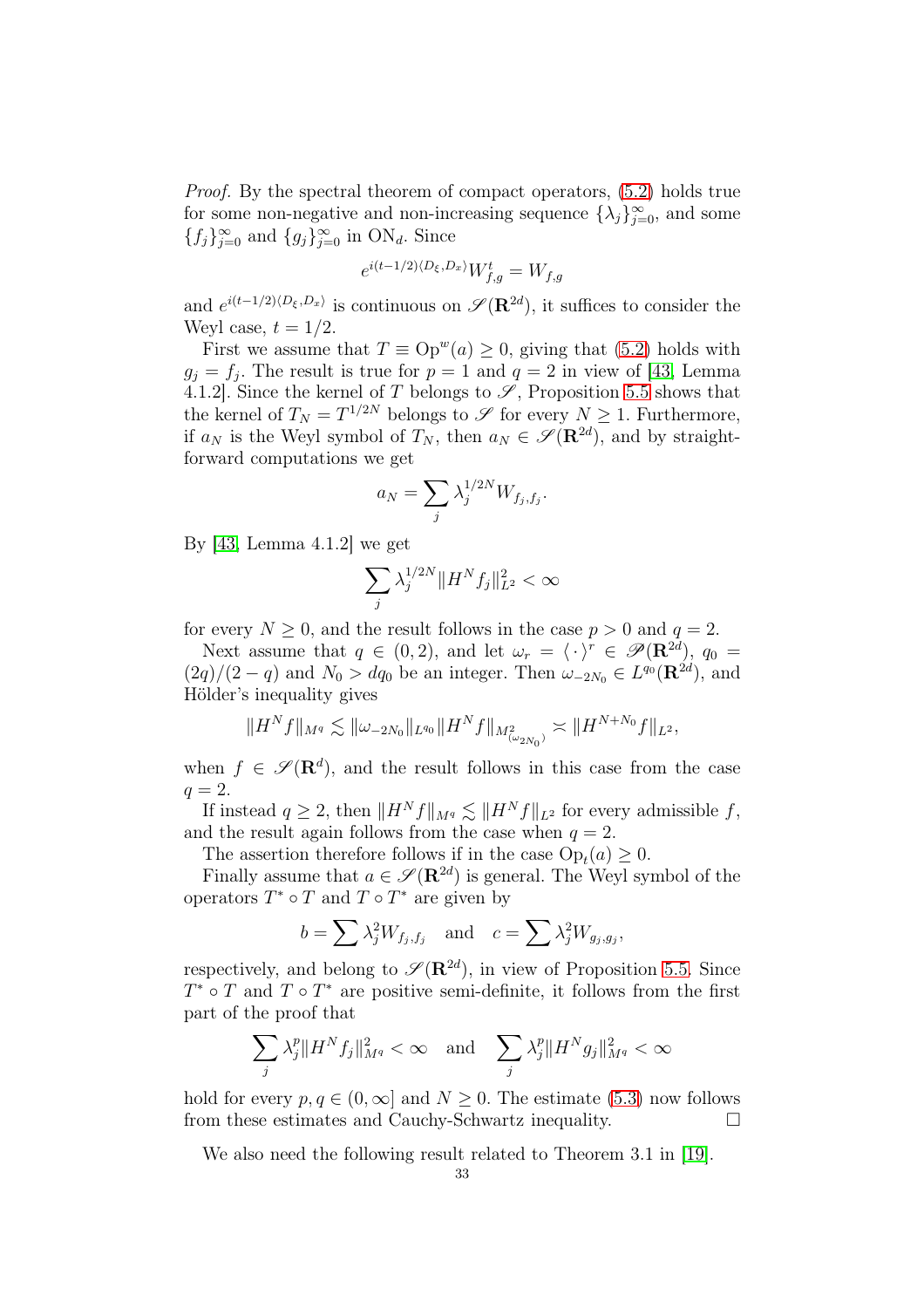<span id="page-33-0"></span>**Lemma 5.7.** Let  $p \in (0,2]$  and let  $\omega, \omega_1, \omega_2 \in \mathscr{P}_E(\mathbf{R}^{2d})$  be such that

$$
\omega(X_1 - X_2) \lesssim \omega_1(X_1)\omega_2(X_2), \qquad X_1, X_2 \in \mathbf{R}^{2d}.
$$

Then the map  $(f, \phi) \mapsto V_{\phi}f$  is continuous from  $M^p_{(\omega_1)}(\mathbf{R}^d) \times M^p_{(\omega_2)}(\mathbf{R}^d)$ to  $L^p_{(q)}$  $^p_{(\omega)}(\mathbf{R}^{2d})$ , and

$$
||V_{\phi}f||_{L^{p}_{(\omega)}} \leq C||f||_{M^{p}_{(\omega_{1})}} ||\phi||_{M^{p}_{(\omega_{2})}}, \tag{5.4}
$$

where the constant C is independent of  $f \in M^p_{(\omega_1)}(\mathbf{R}^d)$  and  $\phi \in M^p_{(\omega_2)}(\mathbf{R}^d)$ .

*Proof.* First assume that  $p \leq 1$ . Let  $\psi \in \Sigma_1(\mathbf{R}^d)$ ,  $\varepsilon > 0$ ,  $\Lambda = \varepsilon \mathbf{Z}^{2d}$ ,  ${c(j)}_{j\in\Lambda} \in \ell_{\alpha}^p$  $\binom{p}{(\omega_1)}(\Lambda)$  and  $\{d(\mathbf{k})\}_{\mathbf{k}\in\Lambda}\in\ell_{(\Lambda)}^p$  $\binom{p}{(\omega_2)}(\Lambda)$  be chosen such that

$$
f(x) = \sum_{j,\iota \in \varepsilon \mathbb{Z}^d} c(j,\iota)\psi(x-j)e^{i\langle x,\iota \rangle} \quad \text{and} \quad \phi(x) = \sum_{k,\kappa \in \varepsilon \mathbb{Z}^d} d(k,\kappa)\psi(x-k)e^{i\langle x,\kappa \rangle}
$$

(cf. Proposition [1.5\)](#page-9-3).

By straight-forward computations it follows that

$$
V_{\phi}f(X) = \sum_{\boldsymbol{j},\boldsymbol{k}\in\lambda} c(\boldsymbol{j})\overline{d(\boldsymbol{k})}\Psi(X+\boldsymbol{k}-\boldsymbol{j})R_{\boldsymbol{j},\boldsymbol{k}}(X),
$$

where  $\Psi = V_{\psi} \psi \in \Sigma_1(\mathbf{R}^{2d})$  and  $R_{\mathbf{j},\mathbf{k}}$  is a function of exponential type such that  $|R_{j,k}| = 1$ , for every j and k. This gives

$$
\begin{aligned}\n||V_{\phi}f||_{L^p_{(\omega)}}^p &\leq \sum_{\boldsymbol{j},\boldsymbol{k}\in\Lambda} |c(\boldsymbol{j})|^p |d(\boldsymbol{k})|^p \|\Psi(\,\cdot\,+\boldsymbol{k}-\boldsymbol{j})\omega\|_{L^p}^p \\
&\leq \sum_{\boldsymbol{j},\boldsymbol{k}\in\Lambda} |c(\boldsymbol{j})|^p |d(\boldsymbol{k})|^p \|\Psi v\|_{L^p}^p \omega(\boldsymbol{j}-\boldsymbol{k})^p \\
&\lesssim \sum_{\boldsymbol{j},\boldsymbol{k}\in\Lambda} |c(\boldsymbol{j})\omega_1(\boldsymbol{j})|^p |d(\boldsymbol{k})\omega_2(\boldsymbol{j})|^p \asymp \|f\|_{M^p_{(\omega_1)}} \|\phi\|_{M^p_{(\omega_2)}},\n\end{aligned}
$$

when  $v \in \mathscr{P}_E(\mathbf{R}^{2d})$  is chosen such that  $\omega$  is v-moderate. Here the first inequality follows from the fact that  $p \leq 1$  and the last inequality follows from the assumptions. This gives the result in the case  $p \leq 1$ .

A slight modification of the proof of (2.8) in [\[50\]](#page-37-5) gives the result in the remaining case where  $p \in [1,2]$ . The details are left for the reader.  $\Box$ 

The next result concerns extensions of certain convolution relations in [\[43,](#page-37-13)[44\]](#page-37-14) between Schatten-von Neumann symbols and Lebesgue spaces to the case when the Lebesgue parameters are allowed to be smaller than 1.

<span id="page-33-1"></span>**Proposition 5.8.** Let  $p \in (0,1]$  and  $t = 1/2$ . Then the map  $(a, b) \mapsto$  $a * b$  is continuous from  $s^p_{t,p}(\mathbf{R}^{2d}) \times s^p_{t,p}(\mathbf{R}^{2d})$  to  $L^p(\mathbf{R}^{2d})$ .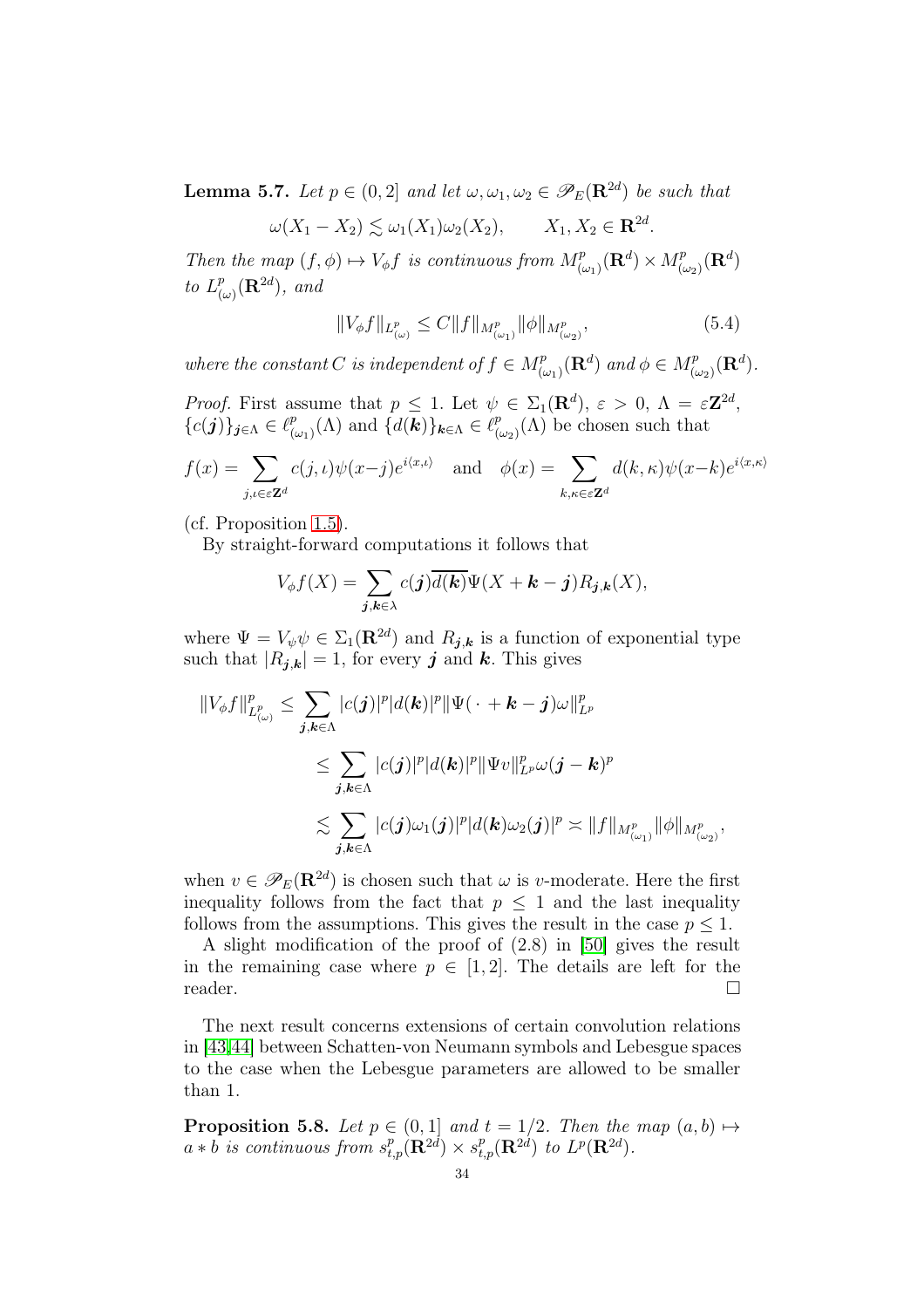*Proof.* Let  $a, b \in s_{t,p}^p$ . Since  $s_{t,p}^p \subseteq s_{t,1}$ , it follows that  $a * b$  is well-defined and belongs to  $L^1$ , in view of Theorem 2.1 in [\[44\]](#page-37-14).

Now let

$$
\{\lambda_j\}_{j=0}^{\infty} \in \ell^p(\mathbf{N}), \quad \{\mu_j\}_{j=0}^{\infty} \in \ell^p(\mathbf{N}), \quad \{f_{l,j}\}_{j=0}^{\infty} \in \text{ON}(L^2(\mathbf{R}^d))
$$

and

$$
{g_{l,j}}_{j=0}^{\infty} \in ON(L^2(\mathbf{R}^d)), \quad l=1,2,
$$

be such that  $\lambda_j \geq 0$  and  $\mu_j \geq 0$  for every  $j \geq 0$ ,

$$
\sup_{j,l} \|f_{l,j}\|_{M^{2p}} < \infty \quad \text{and} \quad \sup_{j,l} \|g_{l,j}\|_{M^{2p}} < \infty,
$$

and

<span id="page-34-0"></span>
$$
a = \sum_{j=0}^{\infty} \lambda_j W_{f_{1,j}, f_{2,j}}
$$
 and  $b = \sum_{j=0}^{\infty} \mu_j W_{g_{1,j}, g_{2,j}}$ .

Then

$$
||a * b||_{L^{p}}^{p} = \int \left| \sum_{j,k} \lambda_{j} \mu_{k} (W_{f_{1,j},f_{2,j}} * W_{g_{1,k},g_{2,k}})(X) \right|^{p} dX
$$
  

$$
\leq \sum_{j,k} \lambda_{j}^{p} \mu_{k}^{p} ||W_{f_{1,j},f_{2,j}} * W_{g_{1,k},g_{2,k}}||_{L^{p}}^{p}.
$$
 (5.5)

By straight-forward computations we get

$$
|(W_{f_{1,j},f_{2,j}}*W_{g_{1,k},g_{2,k}})(x,\xi)|=C|(V_{\check f_{2,j}}g_{1,k})(x,\xi)(V_{\check f_{1,j}}g_{2,k})(x,\xi)|,
$$

for some constant C. Hence Cauchy-Schwartz inequality and Lemma [5.7](#page-33-0) give

$$
||W_{f_{1,j},f_{2,j}} * W_{g_{1,k},g_{2,k}}||_{L^p} = ||V_{\check{f}_{2,j}}g_{1,k} \cdot V_{\check{f}_{1,j}}g_{2,k}||_{L^p}
$$
  
\n
$$
\leq ||V_{\check{f}_{2,j}}g_{1,k}||_{L^{2p}}||V_{\check{f}_{1,j}}g_{2,k}||_{L^{2p}} \lesssim ||f_{1,j}||_{M^{2p}}||f_{2,j}||_{M^{2p}}||g_{1,k}||_{M^{2p}}||g_{2,k}||_{M^{2p}}.
$$

By inserting this into [\(5.5\)](#page-34-0) we get

$$
||a * b||_{L^{p}} \lesssim \left( \sum_{j,k} \lambda_{j}^{p} \mu_{k}^{p} ||f_{1,j}||_{M^{2p}}^{p} ||f_{2,j}||_{M^{2p}}^{p} ||g_{1,k}||_{M^{2p}}^{p} ||g_{2,k}||_{M^{2p}}^{p} \right)^{1/p} = ||a||_{s_{p}^{p}} ||b||_{s_{p}^{p}},
$$

and the result follows.  $\hfill \square$ 

Proof of Theorem [5.3.](#page-30-2) The equality and the last embedding in [\(5.1\)](#page-30-3) follow from [\[51,](#page-37-8) Proposition 4.3] and Theorem [3.4.](#page-23-0) The first embedding in [\(5.1\)](#page-30-3) follows from Corollary 2.12 in [\[44\]](#page-37-14) in the case  $p \geq 1$ . It remains to prove the first embedding in  $(5.1)$  in the case  $p < 1$ .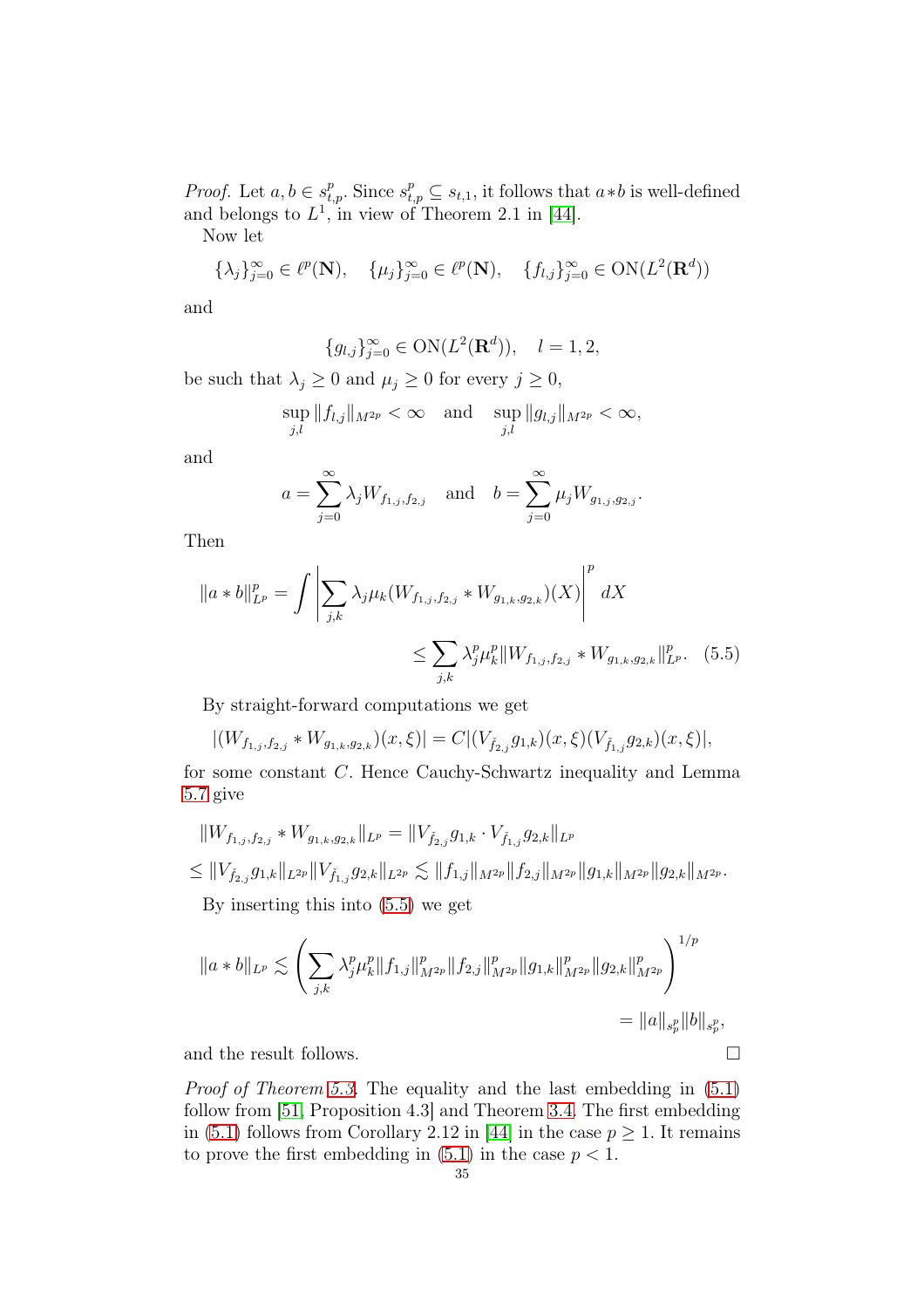Therefore, assume that  $p \leq 1$ , let  $a \in \mathscr{E}'(\mathbf{R}^{2d})$  and choose  $\varphi \in \mathcal{E}'(\mathbf{R}^{2d})$  $C_0^{\infty}(\mathbf{R}^{2d})$  such that  $\varphi = 1$  on supp a. Then  $\mathscr{F}_{\sigma}\varphi \in s_{t,p}^p(\mathbf{R}^{2d})$  by Proposition [5.6.](#page-31-0) Hence Lemma [5.2](#page-30-4) and Proposition [5.8](#page-33-1) give

$$
||a||_{\mathscr{F}L^p} = ||\varphi a||_{\mathscr{F}L^p} \asymp ||(\mathscr{F}_{\sigma}\varphi) * (\mathscr{F}_{\sigma}a)||_{L^p}
$$
  

$$
\lesssim ||\mathscr{F}_{\sigma}\varphi||_{s_{t,p}^p} ||\mathscr{F}_{\sigma}a||_{s_{t,p}^p} \lesssim ||a||_{s_{t,p}^p},
$$

which gives the result.  $\Box$ 

#### **REFERENCES**

- <span id="page-35-1"></span><span id="page-35-0"></span>[1] W. Bauer, L. A. Coburn, J. Isralowitz Heat flow, BMO, and the compactness of Toeplitz operators, J. Funct. Anal. 259 (2010), 57–78.
- W. Bauer, J. Isralowitz Compactness characterization of operators in the Toeplitz algebra of the Fock space  $F_{\alpha}^{p}$ , J. Funct. Anal. **263** (2012), 1323–1355.
- <span id="page-35-11"></span>[3] J. Bergh, J. Löfström Interpolation Spaces, An Introduction, Springer-Verlag, Berlin Heidelberg NewYork, 1976.
- <span id="page-35-8"></span>[4] Birman, Solomyak Estimates for the singular numbers of integral operators (Russian), Usbehi Mat. Nauk. 32, (1977), 17–84.
- <span id="page-35-7"></span>[5] P. Boggiatto, G. De Donno, A. Oliaro Time-frequency representations of Wigner type and pseudo-differential operators, Trans. Amer. Math. Soc. 362 (2010), 4955–4981.
- <span id="page-35-14"></span>[6] P. Boggiatto, J. Toft Embeddings and compactness for generalized Sobolev-Shubin spaces and modulation spaces, Appl. Anal. (3) 84 (2005), 269–282.
- <span id="page-35-9"></span>[7] J. M. Bony, J. Y. Chemin Espaces functionnels associés au calcul de Weyl-Hörmander, Bull. Soc. Math. France 122 (1994), 77–118.
- <span id="page-35-2"></span>[8] E. Buzano, J. Toft Schatten-von Neumann properties in the Weyl calculus, J. Funct. Anal. 259 (2010), 3080–3114.
- <span id="page-35-12"></span>[9] M. Cappiello, J. Toft Pseudo-differential operators in a Gelfand-Shilov setting, Math. Nachr. (to appear), also available at [arXiv:1505.04096v](http://arxiv.org/abs/1505.04096)2.
- <span id="page-35-13"></span>[10] E. Carypis, P. Wahlberg Propagation of exponential phase space singularities for SchrŽdinger equations with quadratic Hamiltonians, J. Fourier Anal. Appl. (to appear), also available at [arXiv:1510.00325.](http://arxiv.org/abs/1510.00325)
- <span id="page-35-10"></span>[11] H. O. Cordes The Technique of Pseudodifferential Operators, Cambridge Univ. Press, 1995.
- <span id="page-35-6"></span>[12] E. Cordero, S. Pilipović, L. Rodino, N. Teofanov Quasianalytic Gelfand-Shilov spaces with applications to localization operators, Rocky Mt. J. Math. 40 (2010), 1123–1147.
- <span id="page-35-4"></span>[13] J. Delgado, M. Ruzhansky Schatten classes on compact manifolds: kernel conditions, J. Funct. Anal. 267 (2014), 772–798.
- [14] J. Delgado, M. Ruzhansky Kernel and symbol criteria for Schatten classes and r-nuclearity on compact manifolds C. R. Math. Acad. Sci. Paris 352 (2014), 779–784.
- <span id="page-35-5"></span>[15] J. Delgado, M. Ruzhansky  $L^p$ -nuclearity, traces, and Grothendieck-Lidskii formula on compact Lie groups, J. Math. Pures Appl. 102 (2014) 153–172.
- <span id="page-35-3"></span>[16] H. G. Feichtinger Modulation spaces on locally compact abelian groups. Technical report, University of Vienna, Vienna, 1983; also in: M. Krishna, R. Radha, S. Thangavelu (Eds) Wavelets and their applications, Allied Publishers Private Limited, NewDehli Mumbai Kolkata Chennai Hagpur Ahmedabad Bangalore Hyderbad Lucknow, 2003, pp. 99–140.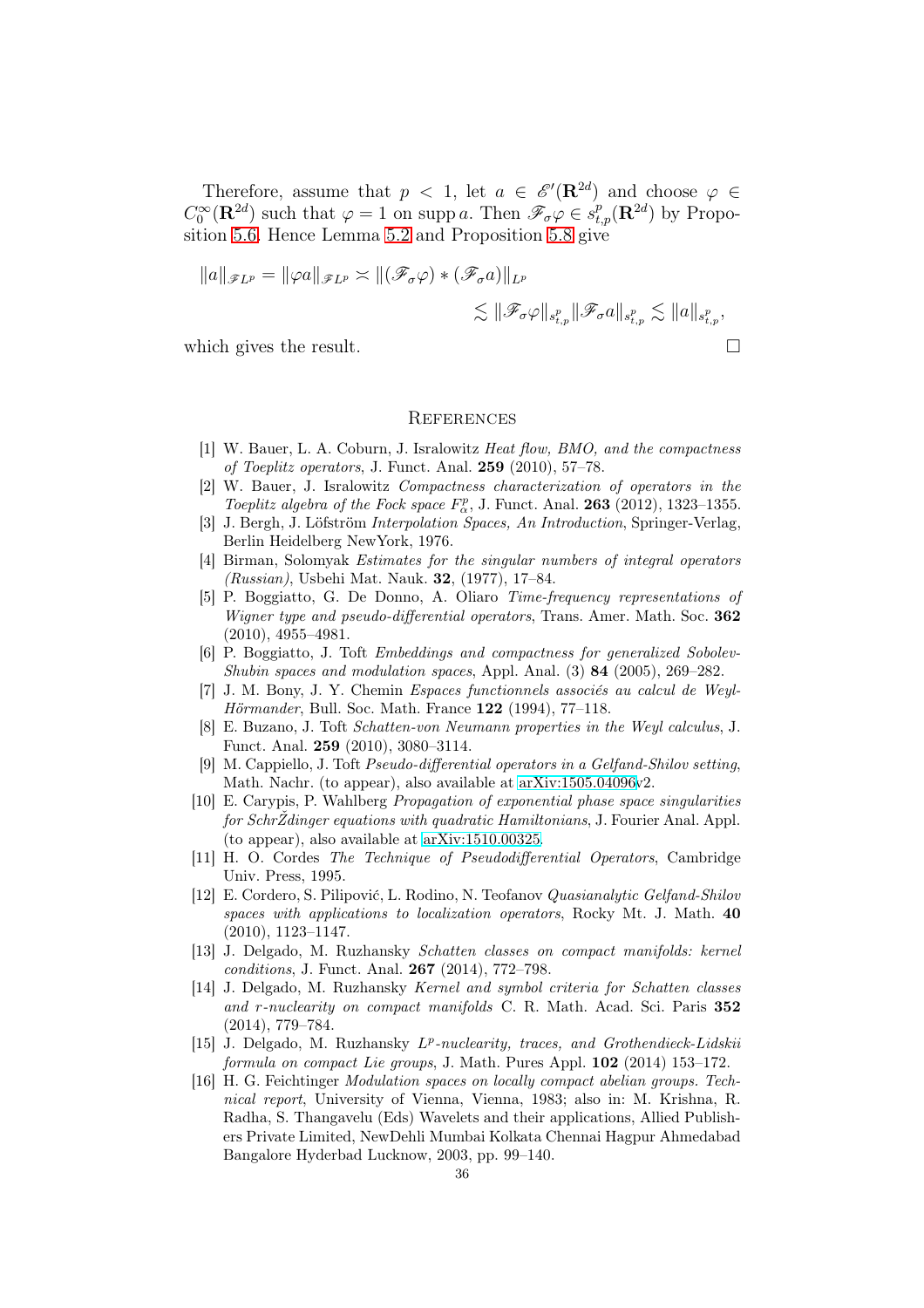- <span id="page-36-14"></span>[17] H. G. Feichtinger, K. H. Gröchenig Banach spaces related to integrable group representations and their atomic decompositions, I, J. Funct. Anal., 86 (1989), 307–340.
- <span id="page-36-7"></span>[18] V. Fischer, M. Ruzhansky A pseudo-differential calculus on the Heisenberg group, C. R. Math. Acad. Sci. Paris 352 (2014), 197–204.
- <span id="page-36-12"></span>[19] Y. V. Galperin, S. Samarah Time-frequency analysis on modulation spaces  $M_{m}^{p,q}, 0 < p, q \leq \infty$ , Appl. Comput. Harmon. Anal. **16** (2004), 1–18.
- <span id="page-36-15"></span>[20] K. H. Gröchenig Describing functions: atomic decompositions versus frames, Monatsh. Math.,112 (1991), 1–42.
- <span id="page-36-9"></span><span id="page-36-0"></span>[21] K. H. Gröchenig Foundations of Time-Frequency Analysis, Birkhäuser, Boston, 2001.
- [22] K. H. Gröchenig Composition and spectral invariance of pseudodifferential operators on modulation spaces, J. Anal. Math. 98 (2006), 65–82.
- <span id="page-36-10"></span>[23] K. H. Gröchenig Time-frequency analysis of Sjöstrand's class, Rev. Mat. Iberoam. 22 (2006), 703–724.
- <span id="page-36-13"></span>[24] K. Gröchenig Weight functions in time-frequency analysis in: L. Rodino, M. W. Wong (Eds) Pseudodifferential Operators: Partial Differential Equations and Time-Frequency Analysis, Fields Institute Comm., 52 2007, pp. 343–366.
- <span id="page-36-4"></span>[25] K. H. Gröchenig and C. Heil Modulation spaces and pseudo-differential operators, Integral Equations Operator Theory (4) 34 (1999), 439–457.
- <span id="page-36-5"></span>[26] K. H. Gröchenig and C. Heil Modulation spaces as symbol classes for pseudodifferential operators in: M. Krishna, R. Radha, S. Thangavelu (Eds) Wavelets and their applications, Allied Publishers Private Limited, NewDehli Mumbai Kolkata Chennai Hagpur Ahmedabad Bangalore Hyderbad Lucknow, 2003, pp. 151–170.
- <span id="page-36-11"></span>[27] K. Gröchenig, T. Strohmer Pseudodifferential operators on locally compact abelian groups and Sjöstrand's symbol class, J. Reine Angew. Math. 613 (2007), 121–146.
- <span id="page-36-20"></span>[28] K. H. Gröchenig, J. Toft, Isomorphism properties of Toeplitz operators and pseudo-differential operators between modulation spaces, J. Anal. Math. 114 (2011), 255–283.
- <span id="page-36-2"></span>[29] Z. He and M. W. Wong Localization operators associated to square integrable group representations, Panamer. Math. J. 6 (1996), 93–104.
- <span id="page-36-3"></span>[30] L. Hörmander On the asymptotic distributions of the eigenvalues of pseudodifferential operators in  $\mathbb{R}^n$ , Ark. Mat. 17 (1979), 297-313.
- <span id="page-36-1"></span>[31] L. Hörmander The Analysis of Linear Partial Differential Operators, vol I–III, Springer-Verlag, Berlin Heidelberg NewYork Tokyo, 1983, 1985.
- <span id="page-36-8"></span>[32] J. Isralowitz Schatten p class Hankel operators on the Segal-Bargmann space  $H^2(\mathbb{C}^n, d\mu)$  for  $0 < p < 1$ , J. Operator Theory 66 (2011), 145-160.
- <span id="page-36-17"></span>[33] N. Lerner Metrics on the Phase Space and Non-Selfadjoint Pseudo-Differential Operators, Birkhäuser Verlag, Basel, 2010.
- <span id="page-36-16"></span>[34] Z. Lozanov-Crvenković, D. Perišić, M. Tasković Gelfand-Shilov spaces structural and kernel theorems, (preprint), [arXiv:0706.2268v](http://arxiv.org/abs/0706.2268)2.
- <span id="page-36-6"></span>[35] S. Molahajloo, G. E. Pfander Boundedness of pseudo-differential operators on  $L^p$ , Sobolev and modulation spaces, Math. Model. Nat. Phenom. 8 (2013), 175–192.
- <span id="page-36-18"></span>[36] C. Parenti Operatori pseudodifferenziali in  $\mathbb{R}^n$  e applicazioni, Ann. Mat. Pura Appl., 93 (1972), 359–389.
- <span id="page-36-21"></span>[37] V. Peller Hankel operators and their applications, Springer Monographs in Mathematics, Springer-Verlag, New York, 2003.
- <span id="page-36-19"></span>[38] G. E. Pfander Sampling of operators, J. Fourier Anal. Appl. 19 (2013), 612– 650.